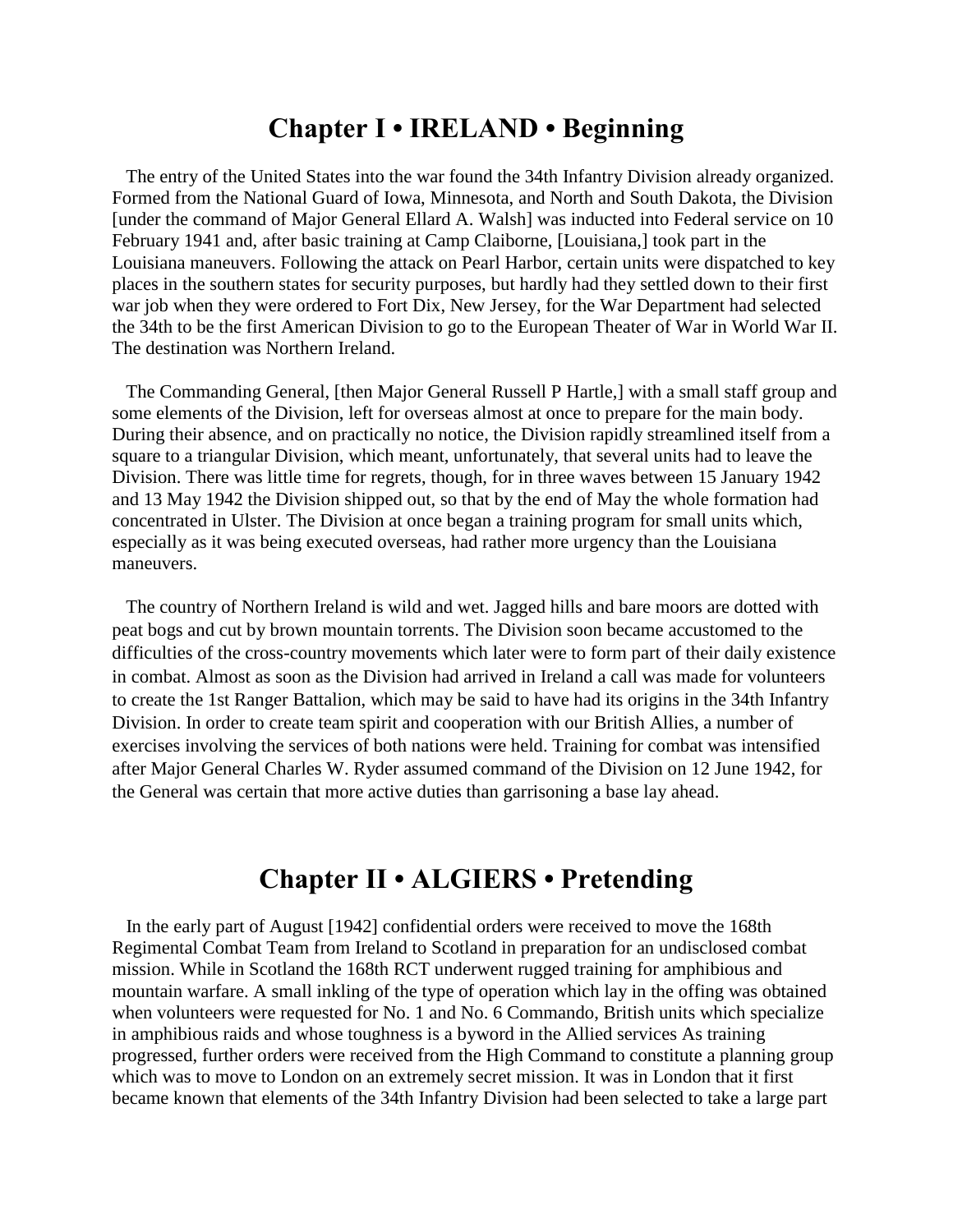in the first big Allied offensive of the war - the landing in North Africa. The mission was to seize the port of Algiers and to insure that it was kept open for the supply of an Allied army which, moving rapidly eastward, was to occupy Tunisia, taking Rommel's Afrika Corps in the rear.

 The Allied force which General Ryder was to command was given the name "Eastern Assault Force" and was to land near Algiers at precisely the same hour when two other Allied task forces hit the beaches near Oran and Casablanca. It is not of great importance here to study the details of this gigantic operation; it is enough to say that the Eastern Assault Force arrived off Algiers at the appointed time, 0100 hours on 8 November 1942. Due to certain errors, not all of the assault infantry waves were put ashore at the right places. In the case of the 168th Infantry a delay of several hours was caused by the landing of a battalion 17 miles away from its designated beach. Nevertheless, so thorough had been the briefing of all ranks on the situation and mission that the heights overlooking Algiers were under our control less than 12 hours after the first landing craft scraped upon the beach. The 3rd Battalion, 135th Infantry, had joined the expedition at almost the last minute, being given the task of landing from two [British] destroyers after they had smashed the boom guarding the entrance to the harbor. Although a gallant attempt was made to put this plan into execution the boom proved a more difficult proposition than was first thought and before the leading destroyer could bring up alongside the mole, French searchlights and guns had been alerted and severe damage was inflicted upon the two small ships. The infantry who managed to get ashore were opposed by Senegalese troops and French tanks - more than a match for the Americans who had only small arms. When our troops had fired all their ammunition their commander surrendered to prevent further bloodshed.

 Meanwhile, a second American Combat Team [39th Infantry (9th Infantry Division)] and a British Brigade [11th] seized important airfields south of Algiers while the 168th Infantry had patrols in the southwestern outskirts of the city. Throughout the whole of this skirmishing, negotiations were going on between General Ryder, as the Allied representative, and General Juin, French commander.

 On the morning of 9 November, a little more than 24 hours after the assault waves touched down, a conference was held in the main fort of Algiers and an armistice arranged which came into final effect on 11 November.

## **Chapter III • FIRST DAYS IN TUNISIA • Skirmishing**

 Their mission in Algiers completed, elements of the Eastern Assault Force were moved to Tunisia with the First British Army. On 15 November [1942] the 175th Field Artillery Battalion was detached from the Division and left Algiers for Tunisia. The Battalion was ordered to Medjez el Bab to support a French unit already fighting the German-Italian enemy, and went into action on 17 November, repelling an infantry-tank attack. Division troops attached to No. 1 and No. 6 Commando also went into action at the same time on another part of the Tunisian front. On 24 December the 2nd Battalion, 168th Infantry, was attached to the 12th Air Force in Tebessa while the Anti-Tank Company, 168th Infantry, was sent to Biskra, a French desert outpost. The 1st Battalion, 168th Infantry, was ordered to Constantine on 11 January to guard lines of communication and on 29 January the remainder of the Regiment was ordered to the Gafsa-Sbeitla area for operations under command of the 1st Armored Division. It will be seen at this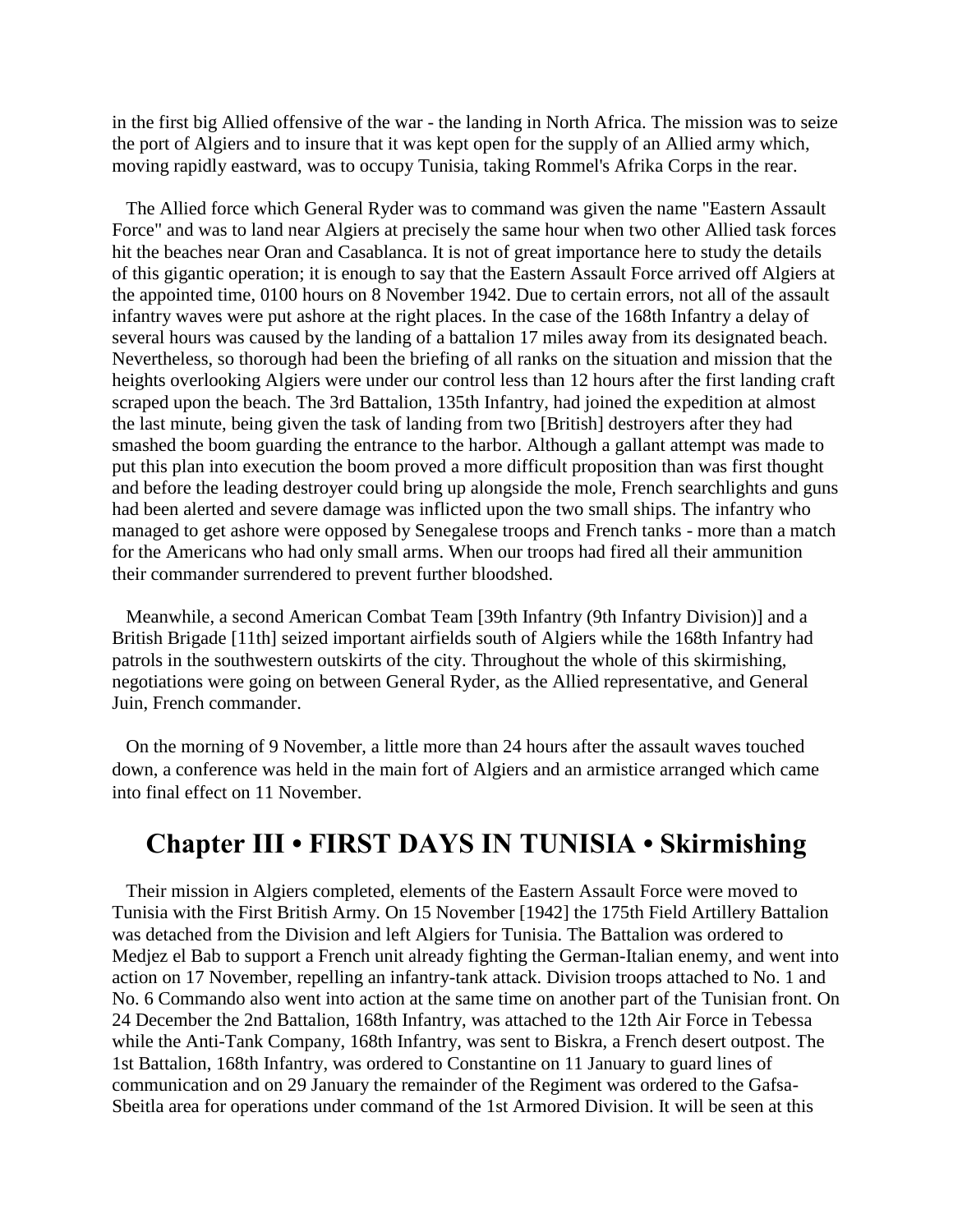time the 168th RCT was scattered into a number of small units while the rest of the Division was in an entirely different area.

 On 3 January 1943 those units of the 34th which had been left behind in the British Isles landed at Oran and after a short stay in an extremely muddy assembly area just south of the port, closed in at Tlemcen, an ancient city 90 miles southwest of Oran. The 3rd Battalion, 135th Infantry, moved from Algiers to rejoin the Division at Tlemcen, but to offset this the 2nd Battalion, 133rd Infantry was assigned to Allied Force Headquarters as guard troops. That portion of the Division in the Tlemcen area carried out a rigorous training program which culminated in the receipt of orders on 30 January to move to the area of Maktar, Tunisia, and to relieve elements of the 1st Infantry Division and French Troops under command of the French XIX Corps. While the majority of the 34th Infantry Division was getting ready for combat the 168th Infantry and 175th Field Artillery Battalion were already taking part in a kind of Indian warfare in Tunisia.

 An over-all picture of the Division at this time is virtually impossible to draw, so scattered had the formation become. It may be mentioned, however, that the capture of Sened Station in southern Tunisia on 31 January was the first important action for elements of the 168th Infantry. The Regiment did not regather all of its component units until the first week of February when, under command of the 1st Armored Division, the 168th took up positions in the vicinity of Sidi Bou Zid near Faid Pass. The Regiment was still in these positions when the main portion of the Division closed into Maktar and began the relief of French troops in the sector between Pichon and El Ala. The 133rd Infantry, last element of the Division to close into the Maktar area, had barely completed the relief of the French in the sector south from El Ala to the Fondouk highway, when the German breakthrough at Faid was reported. In the face of the enemy successes south of the Division we were ordered to withdraw 30 kilometers west to a new defense line.

 In the meantime the 168th Infantry, engulfed in the rush of German infantry and armor, was surrounded and cut to pieces with very heavy losses. Some of the troops managed to infiltrate through the enemy ring and make their way to Allied lines once more, but when the stragglers were brought together only about half of the Regiment remained; the others were killed or captured.

 On 18 February the main part of the 34th Division, with the 18th Regimental Combat Team (1st Infantry Division) attached, was defending a gap in the mountains leading to the Sbiba-Rohia highway. The Germans moved against this line with powerful armored and infantry forces but, although German tanks succeeded in infiltrating into our positions, all enemy efforts to occupy ground were neutralized by the massed fire of our artillery. However, the German attack which had overrun the 168th Infantry had made such progress through Kasserine Pass that it threatened to envelop the southern flank of the defense line which the 34th was holding. Accordingly, on the night 22-23 February the Division was ordered to readjust its lines.

 The enemy, to our surprise, did not exploit his advance and on the morning of 23 February our reconnaissance disclosed that the Germans had withdrawn.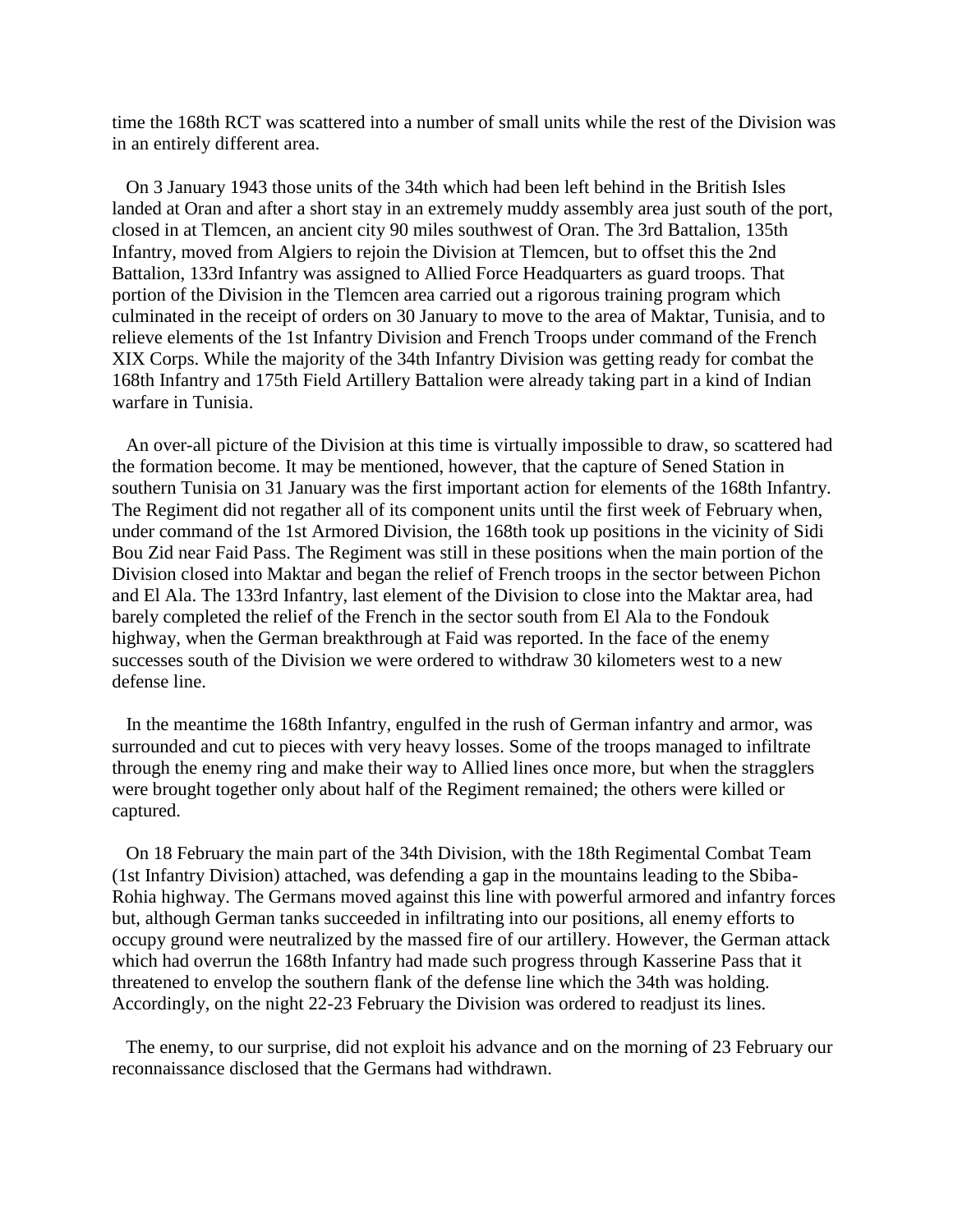Consequently, a mobile group consisting of a battalion of the 135th Infantry, some French tanks and the Division Reconnaissance Troop, supported by field artillery, was ordered to make a reconnaissance south from Sbiba to Sbeitla while a portion of the force proceeded to the Arab village of El Ala. Both these objectives were approximately 40 kilometers away from the starting point - which gives a good idea of the open nature of the fighting of those days.

 Progress was slow. The 109th Engineer Battalion had risen magnificently to their first combat assignment when they made a 35-mile road in three days to assist our relief of the French. They now demonstrated their worth again in the large-scale mine-clearing operation necessary to permit our scouting forces to advance.

 On about 25 February a considerable reorganization of Allied forces in Tunisia was completed and the 34th Infantry Division passed in command to the American II Corps. During the next few days the 813th Tank Destroyer Battalion and the 751st Tank Battalion were attached, followed after a few days by the return of the 175th Field Artillery Battalion and the 168th Infantry. The latter had had a brief period for rest and refitting after their experience at Faid Pass, and the 34th Infantry Division was exceedingly lucky to have been able to draw upon trained soldiers of the 3rd Infantry Division for replacements to bring our battered Regiment up to full fighting strength.

 Men who had left the Division in Scotland to fight in No. 1 and No. 6 Commando, after making a brilliant reputation in operations near Bizerte and around the notorious Green Hill and Bald Hill, also rejoined the Division at this time.

 The 34th Infantry Division was once again together to settle down to learn warfare from scratch and to build themselves up to where they could count upon beating the Germans wherever they were found. Strong reconnaissance was continued to Sbeitla and eastward through barren rocky country to the pass of Kef el Ahmar.

### **Chapter IV • SBEITLA - HADJEB el AIOUN • Scouting**

 On 4 March [1943] reconnaissance had reached a state where it was possible to consider a resumption of aggressive action. The Division was ordered to make a demonstration in the direction of Pichon - El Ala (the place where the Division had first entered the line and some 40 odd kilometers east of the front then held) in support of a large scale offensive which jumped off many miles to the south near Gafsa. The demonstration force consisted of the 3rd Battalion, 135th Infantry, with tanks, anti-aircraft artillery, field artillery, the Reconnaissance Troop and the ex-Commando force; a portion of the 133rd Infantry guarded the route of approach and withdrawal by blocking to the southeast. The demonstration force, before it withdrew, penetrated to the outskirts of Pichon with armored reconnaissance vehicles confirming the fact that the enemy occupied this place in some strength.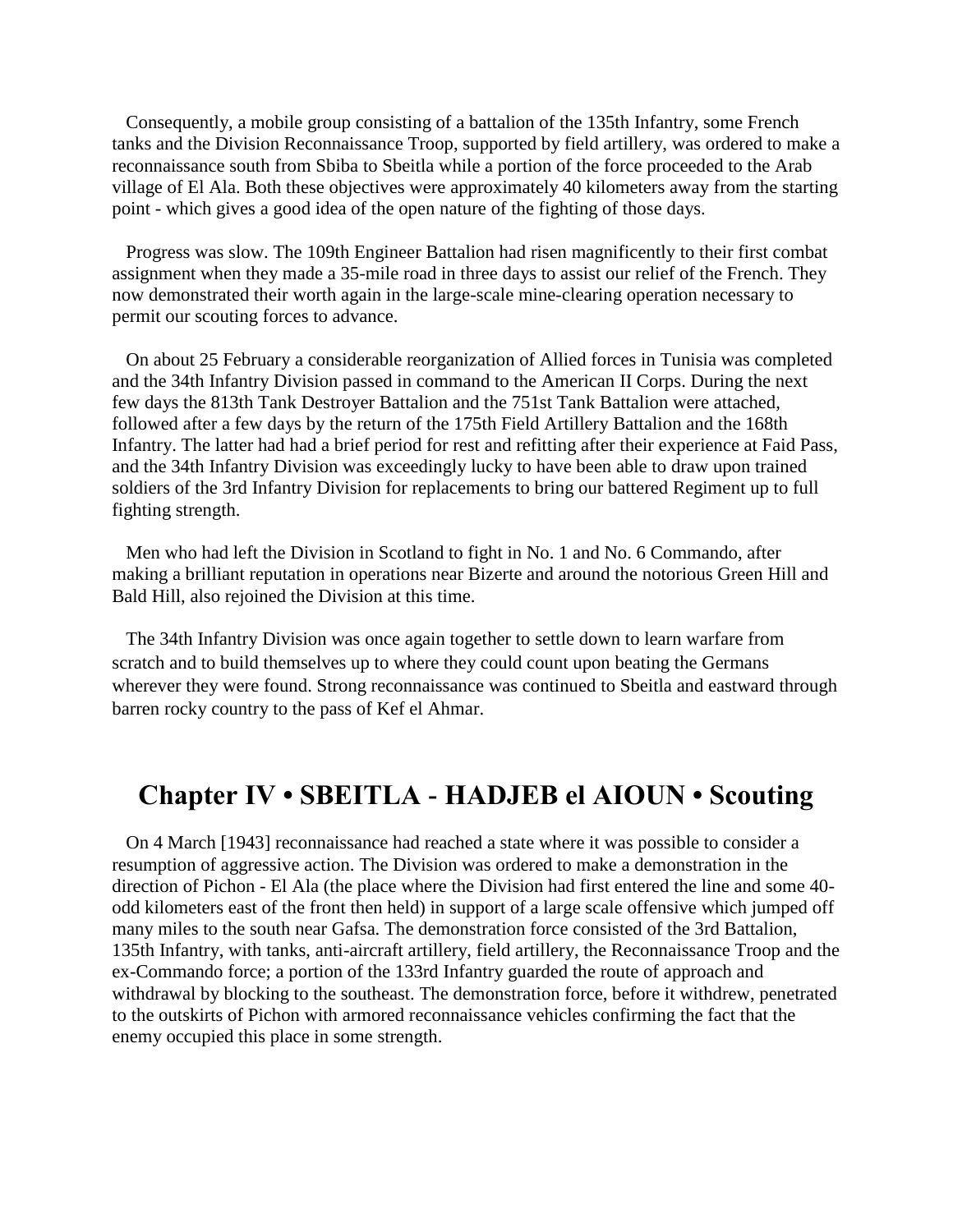Following the demonstration the main line of resistance of the Division was moved 10 kilometers to the east where it was sited to run due north and south since the re-occupation by Allied troops of the Kasserine Pass minimized any threat to our positions from the south.

 By the middle of March the 34th Division line was based roughly on a north-south range of hills some 50 kilometers west of the German positions. The country in between was rocky and sandy, uninhabited except for small bands of Arabs and one or two families of European settlers who farmed some of the land in the vicinity of water holes. The mountains for the most part were steep and had vegetation only on their lower slopes - toward the top they were completely barren. In the whole of the flat land between our own lines and the Germans', cross-country movement by armor was extremely easy since the only barriers were the dried up stream beds called "oueds" which criss-crossed the countryside but were not formidable tank barriers. The only concealment came from clumps of cactus or stunted olive trees which were interspersed over the ground.

 Following the success of the American drive on Gafsa in the south the 34th Infantry Division undertook the job of clearing the plain between its line and the Germans' so that an attack could be launched to seize the key town of Kairouan many miles away. Reconnaissance was pushed to Kef el Ahmar and to Sbeitla. Being inexperienced in warfare our troops were sometimes outwitted by the enemy, notably at Kef el Ahmar where on one occasion one of our rifle companies was ambushed by the Germans at heavy cost to ourselves. When Sbeitla had been reached, the reconnoitering elements turned northeastward and made good progress along the road to Hadjeb el Aioun. Many minefields and demolitions were encountered enroute and bold counterreconnaissance operations by the Germans made this phase of our activity very exciting. Motorized elements of the Division penetrated to El Ala and then turned south toward Djebel Trozza to come out on the highway near Hadjeb el Aioun where our elements linked up again.

 This was truly open warfare. There were no flanks, no front and practically no rear. One had to be prepared for enemy in every direction. The German airforce was a constant threat and considerable movements of troops took place under the cover of darkness with total black-out.

## **Chapter V • FONDOUK • Beating**

 By 25 March [1943] our scouting operations had been completed and the Division received the order for its first major attack in World War II. The mission was to jump off from the river line five kilometers northeast of Hadjeb el Aioun and to advance astride a highway to capture and hold Fondouk Gap and the long ridge of mountains which ran in a semi-circle southward and then westward from the Pass. All intermediate objectives were rapidly taken. By late 27 March our troops, with the 135th Infantry on the left, the 168th Infantry on the right, and the 109th Engineer Battalion in a screening role further to the right, had reached the mountains.

 The Germans held their line in strength. They had spent a considerable amount of time and effort to prepare positions in the solid rock, many of them reinforced with railroad ties and steel girders. The approaches were bare and flat, completely devoid of cover. Barbed wire and minefields on the bottom slopes of the hills greatly increased the dangers of our assault. Maneuvering was virtually impossible since the enemy could see everything that went on in the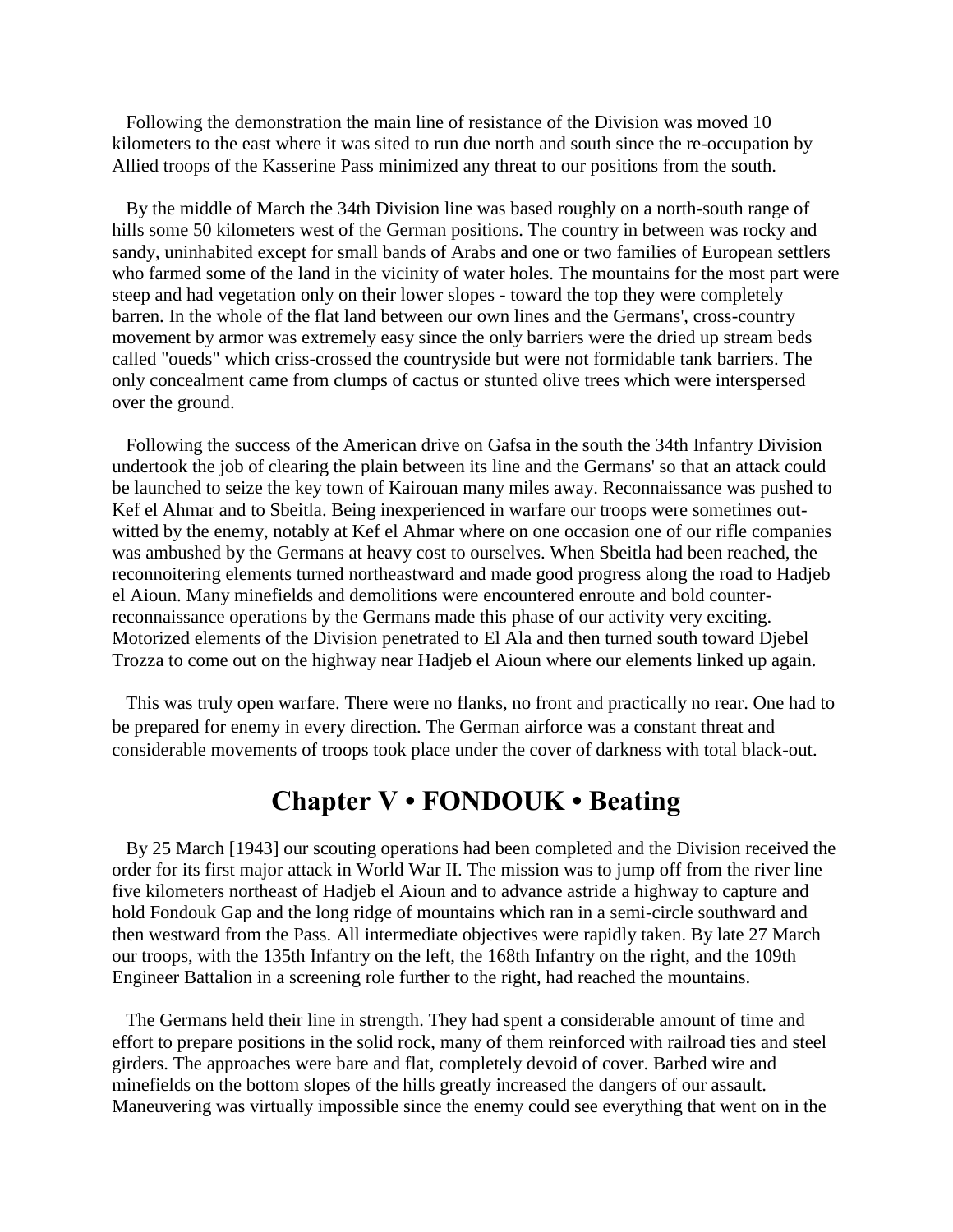flat land. The operation was simply a head-on assault in the face of withering fire from an opponent having ample ammunition and virtual immunity from our counter-fire. With great bravery our troops stormed the enemy position again and again, each time being halted by a wall of fire before they could even carry the first ridge line. Casualties were heavy and grew daily heavier. In their first large-scale action our troops were stunned to find themselves up against an almost impossible task.

 On 1 April the Division was ordered to abandon its efforts and to withdraw to a temporary line until further plans could be made.

 It must not be thought, however, that nothing had been achieved by this gallantry. The Allied High Command had desired that German troops be diverted to the center of the line, that is, the 34th Infantry Division sector. There, they would be unable to influence the large-scale American attack in the south toward Maknassy - where there were great opportunities of cutting Rommel's line of retreat. For a week following our disengagement, the Division was exposed to harassing attacks by the German airforce and artillery while our units could do little to reconnoiter the enemy's position in the face of his commanding observation.

 On 4 April the Division was attached to the British IX Corps for a further operation to seize Fondouk Gap. The plan was that a British infantry brigade [128th] would seize the hills to the north. Upon the opening of Fondouk Gap a British armoured division [6th] would move along the highway to Kairouan and it was hoped to catch a large part of Rommel's forces as they continued their rapid flight northward in front of the Eighth Army. The 135th Infantry on the right and the 133rd Infantry on the left moved up under cover of darkness to a line of departure in the open ground at the foot of the mountain. Dawn had broken before the artillery preparation had lifted and our troops began the advance. Progress was very difficult and costly. The assault battalions were pinned down by machine gun and mortar fire from enemy positions so well camouflaged and so perfectly sited that it was virtually impossible to neutralize them even with artillery fire.

 The British attack on the left had gone rather better and by evening the northern buttress of the Gap had been captured. On the following day a great effort was made by the 133rd Infantry which succeeded in clearing the first hill of the objective. That evening the armored division sent a company of tanks through the minefield protecting the Gap, and although the bulk of the tanks were lost, a path was cleared for the remaining units who followed in rapid succession. The Germans, threatened with the encirclement from the north, withdrew to Kairouan and the Division completed the occupation of the enemy position. A motorized infantry force immediately was sent in the wake of the armor to occupy Kairouan but this mission was taken over by British troops and the 34th Infantry Division moved to a training area in the vicinity of Maktar on 15 April.

## **Chapter VI • HILL 609 • Conquering**

 Without exaggeration it may be said that the Division was transformed during the next few days. After a very grueling and somewhat discouraging introduction to heavy combat all units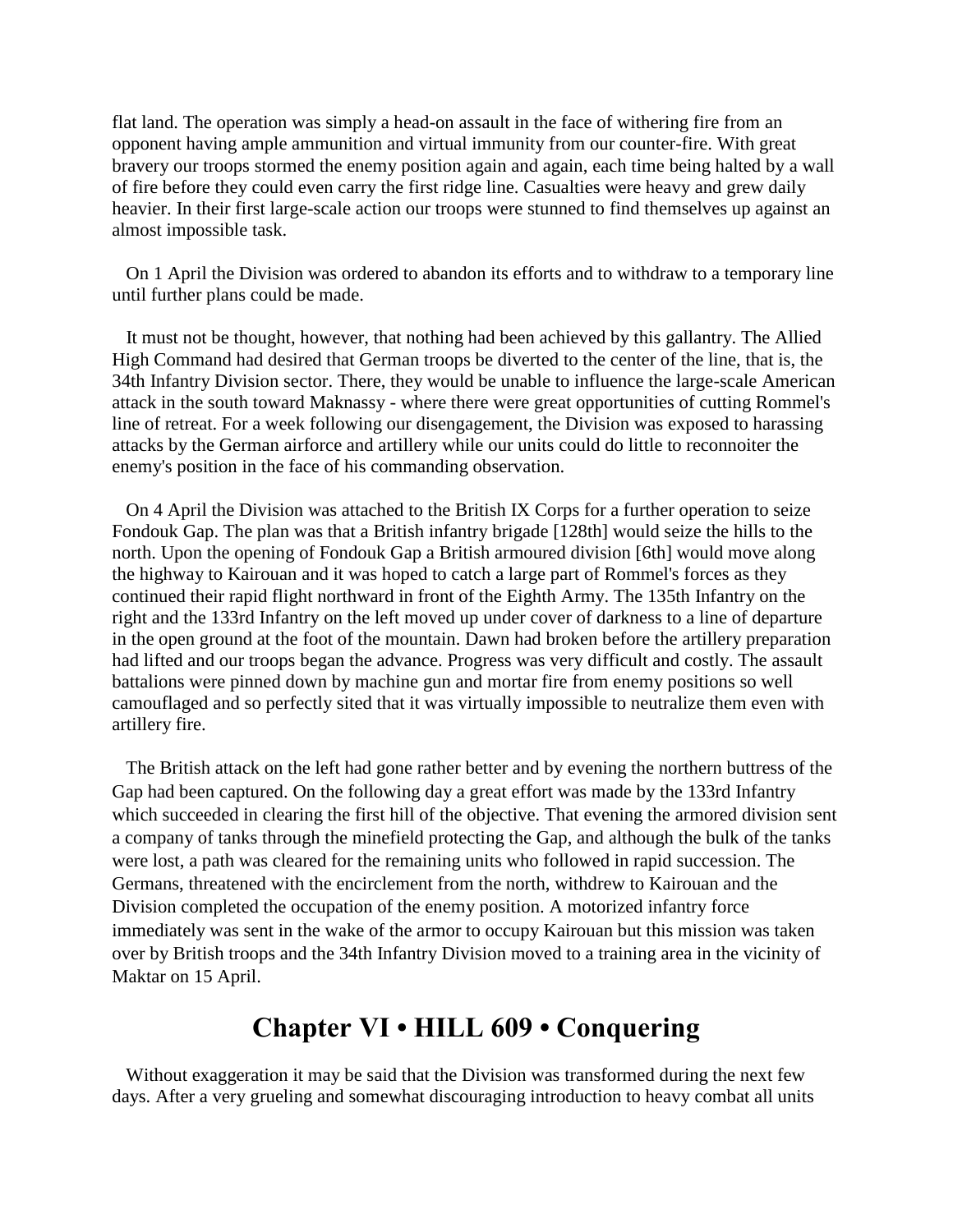passed through a rigorous week of training with special emphasis on night attacks and the cooperation between infantry and artillery in the assault behind a rolling barrage.

 By 22 April [1943] the Tunisian front had shrunk to a relatively small area in the northeastern corner where the Germans were preparing a strong defense of their last link with the African continent, covering Bizerte and Tunis. II Corps was moving rapidly and secretly to take over the extreme left flank of the Allied front and, initially, the 34th Infantry Division was placed in Corps reserve.

 By 24 April the American attack had progressed to a point where it was considered desirable to relieve a portion of the 1st Infantry Division. Accordingly, the 168th Infantry and later the remainder of the Division entered the line of the 1st Infantry Division's left. The sector of advance given to the 34th followed the railroad from Beja to Mateur along a river valley which also for a part of its length carried a narrow serpentine road.

 The terrain of northern Tunisia was quite a change from that further south. The hills, while just as steep, had considerably more vegetation and the lower slopes were extensively cultivated. As before, though, the higher peaks were bare and jagged and often so steep that to climb them, even without weapons or opposition, was a considerable feat. In order to further the Corps plan of seizing the important communication center of Mateur, to the northeast of our sector, it was first necessary to secure the dominating terrain - Hill 609.

 After stubborn fighting during which our troops showed that they had learned well how to follow an artillery barrage, the attack swung eastward into the hills which lay in the path of our advance to Hill 609. The 168th Infantry protected the left flank of the Division by seizing three high peaks on successive days while the 135th Infantry on the right proceeded to make progress at the rate of one hill a day, using the cover of night to deploy for its attack. The 133rd Infantry was used to support the 135th Infantry during this movement, for the exhausting fighting necessitated periodic reliefs of the assaulting battalions.

 By 29 April the Roman ruins lying about 1000 yards west of Hill 609 had been secured and on the following day there began the brilliant encirclement of the hill, during which one battalion of the 133rd Infantry began movement to the north and east while a battalion or the 135th Infantry seized Hill 531.

 This feature had originally been included in the sector of the 1st Infantry Division who captured it but were later repulsed by a vicious German counterattack. For the protection of our own force it was necessary that we secure the hill whether it was included in our own sector or not. Accordingly, one battalion of the 135th Infantry stormed it and thereby enabled a further battalion to pass through its position to the southeast of the major bastion of Hill 609. Known to the Arabs as Djebel Tahent, this was an enormous mass of rock, its lower slopes covered with vegetation and lined with a number of crude rock walls twisting along the slopes. Direct approach from the west was extremely difficult since the face of the mountain rose almost sheer. On the eastern face, however, an easier approach was possible and it was decided therefore that the way to assault the position was from the German side. The enemy defending the hill came from a German airforce regiment called "Regiment Barenthin" after its original commander.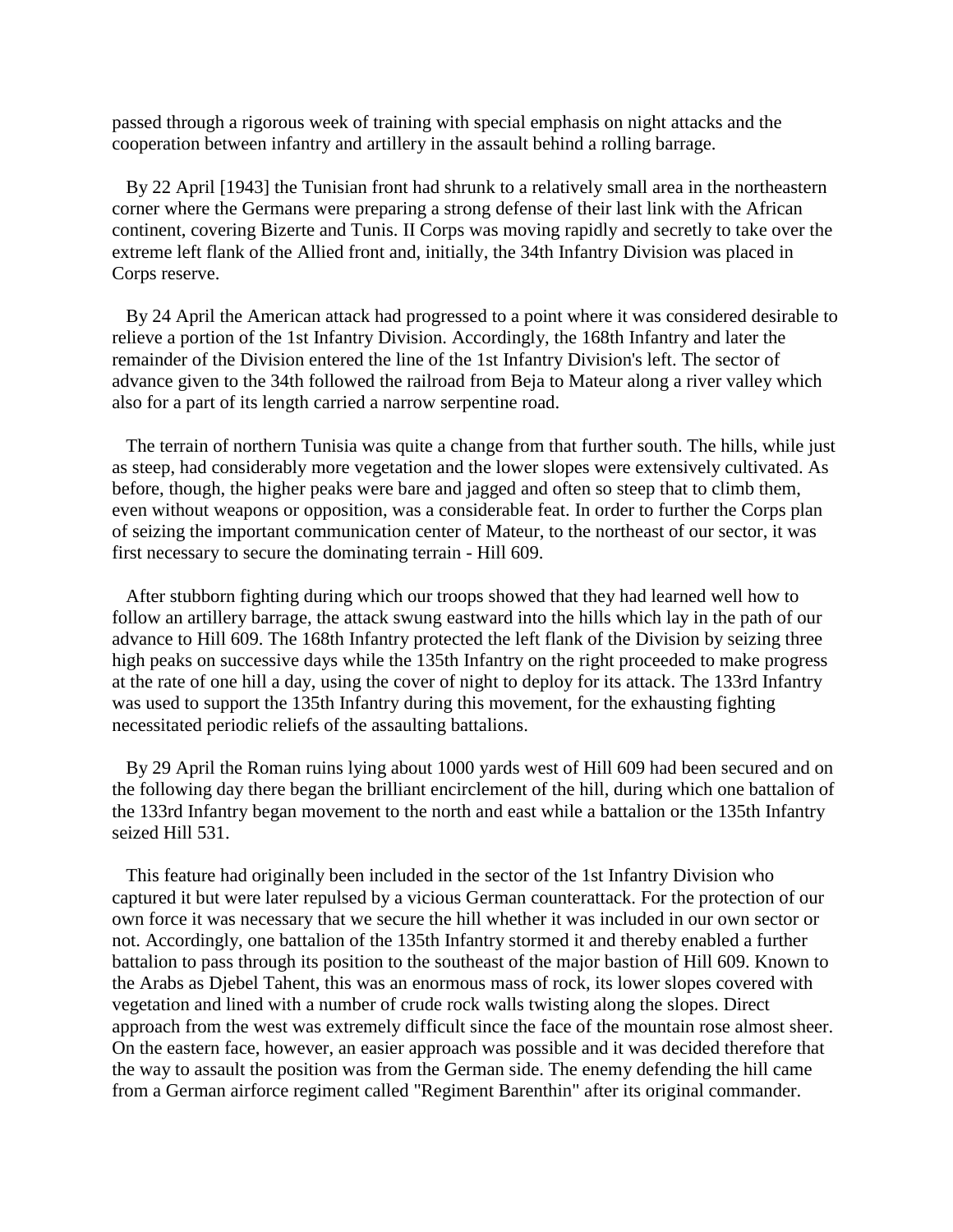These troops were deeply imbued with Nazi doctrine and were boldly and courageously led. They were on a par with the present-day [1945] German paratroops. Right at the top of Hill 609 these troops had prepared a citadel blasted out of the rock. Only one way up was known, and this was a goat trail which led in from the northeast.

 By 1 May the Division had placed four battalions in a circle around the mountain and, supported by a tank company of the 1st Armored Division and by the heaviest artillery fire we could muster, the assault was begun. The bravery and discipline shown at Fondouk were now reinforced by the wisdom taught during the training period at Maktar and the infantry made encouraging progress. Finally there was nothing left of the enemy position except the stronghold at the very top. The Germans here were trapped, but so long as they remained in occupation of their positions they could bring down very heavy artillery fire on us, directed from the splendid observation post which Hill 609 formed. Using a screen of artillery shells very skillfully the infantry closed to hand grenade and bayonet range. Darkness had fallen and fighting of the most bitter kind took place in conditions where only excellent control and leadership prevented friend from killing friend. Toward morning one platoon succeeded in forcing its way up the goat trail, which the Germans had believed was not a feasible means of approaching their positions, and took the stubborn men of the "Barenthin" Regiment by surprise from the rear. Temporarily stunned, the enemy was quickly overcome and Hill 609 was ours. Immediately a battalion was placed in occupation of it and our artillery forward observers accompanying the foremost infantry elements soon were directing fire upon the rapidly retreating enemy causing great havoc.

 During this action the 34th Division found itself. After knowing bewilderment, bitterness, and hard experience, the 34th now had one of the most outstanding achievements of the Tunisian campaign to its own credit. In his official report to the War Department, General Omar Bradley, commanding II Corps, stated in regard to the fighting at Hill 609, "A strong enemy was repulsed. Fighting all day was intense and bloody. The enemy was engaged with bayonet and grenade, and there were many cases of outstanding bravery."

 During 2 and 3 May the Germans withdrew rapidly to Mateur and II Corps changed its dispositions, 1st Infantry Division crossing over to the left so that the 34th now became the right flank division.

### **Chapter VII • EDDEKHILA • Exploiting**

 On 4 May [1943] the 34th assembled in low hills west of the highway leading to Chouigui Pass. The mission was to advance along the semi-circular hills which formed the south boundary of the Oued Tine Valley to seize a mountain pass which carried the road eastward to the important junction of Chouigui. The Division's objective was the Pass itself and our advance was to be paralleled by an attack of the 1st Infantry Division to take the hills to the north. The 34th Division's plan was to leave the 135th Infantry in occupation of Hill 609 and its eastern satellites until the success of our attack was assured. The assault was to be conducted by the 168th Infantry who, in order to avoid being caught under enemy observation in the flat ground (as had occurred at Fondouk), were ordered to advance across difficult but less dangerous territory in the hills at the southern edge of the valley, taking the little village of Eddekhila, about half way to the objective, and then turning northward to the Pass itself. Any attempt by the enemy to strike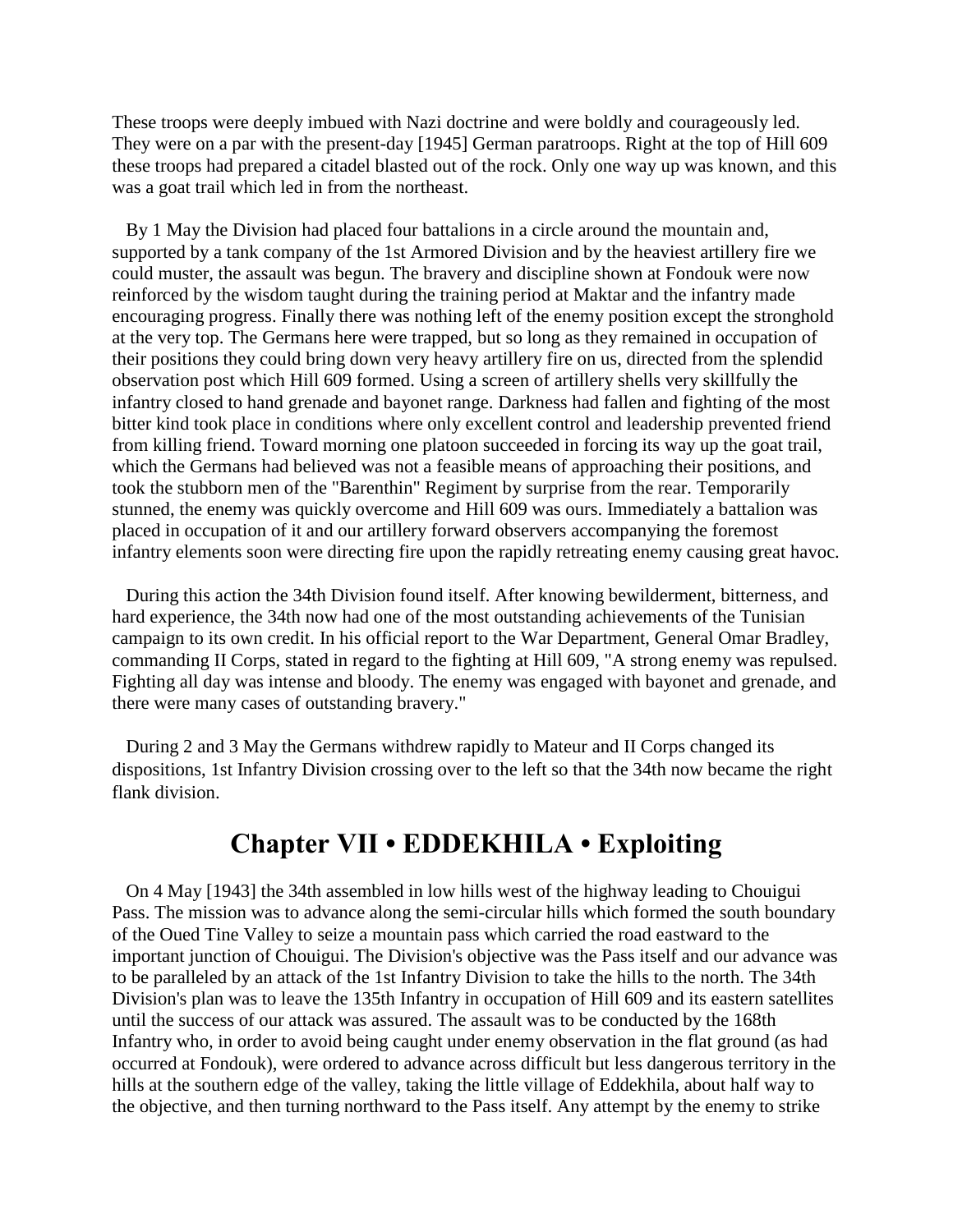the advance of the 168th Infantry from the southern flank was to be blocked off by the 133rd Infantry who, upon order, were to peel off to the south and form a screen behind which the 168th Infantry could continue their advance. The plan worked very successfully. The German position had considerably deteriorated, since the entire Allied offensive was making excellent progress and the Germans must have realized that their days in Africa were numbered. However, this type of mountain warfare is a slow business and it took three days before the 168th was in a position facing north about two kilometers south of the Chouigui. The Germans continued to resist but on 8 May they made a sudden withdrawal and our troops occupied the Pass without opposition. The road running through the gully from Eddekhila had been heavily mined and a day of hard work by the engineers was needed to open up the highway so that our artillery could pass through to the east side of the Pass and support further advances by the infantry. Immediately after the road was opened tank destroyers and motorized infantry patrols were sent out in all directions - to the important town of Tebourba some six miles southeast of Chouigui village and northward from Chouigui to Mateur. Many prisoners of war were taken but the fanatical "Barenthin" Regiment, having stopped the 1st Infantry Division, continued to resist in the hills even after opposition in the rest of our sector had stopped.

 The 135th Infantry with a field artillery battalion in support was moved rapidly by truck to the east side of the hills in which the Germans were lurking and the whole area was thoroughly combed by our infantry while a screen of tank destroyers waited in the valley to gather up the Germans as they were forced out of their hiding places. During this time the 1st Armored Division, having pushed boldly to capture the key road junction of Mateur north of the 34th Division sector, had advanced northeastward and was harrying the disorganized enemy who had no safe place to which they could retreat. Bizerte was captured by the 9th Infantry Division and an armistice was signed under which all German forces north of the Mejerda River, which flowed through Tebourba, surrendered during the morning of 11 May 1943. Two days later the entire German and Italian forces in Tunisia surrendered unconditionally and the Tunisian campaign had been won.

## **Chapter VIII • TRAINING FOR EUROPE • Preparing**

 The fighting in Tunisia came to an end on 13 May 1943. The Germans had suffered a major defeat. Many of the finest Allied troops had been required to beat them yet the war was so exacting that there was little time for self-congratulation. Almost at once, preparations were begun for the conquest of Sicily, and the 34th Division received the vital, if not very exciting, job of helping the invading troops to make a smooth departure from Africa.

 The 34th were the "housekeepers" for Sicily. Several provisional truck companies were organized using vehicles, drivers and mechanics from the Field Artillery Battalions of the Division who, day in and day out, hauled gasoline to the airfields in an effort to slake the thirst of the bombers paving the way for the landings. The Infantry Regiments set up staging camps for the assaulting troops, furnished the cooks and KPs - yes, and dug the latrines. The task was not pleasant, but it was done.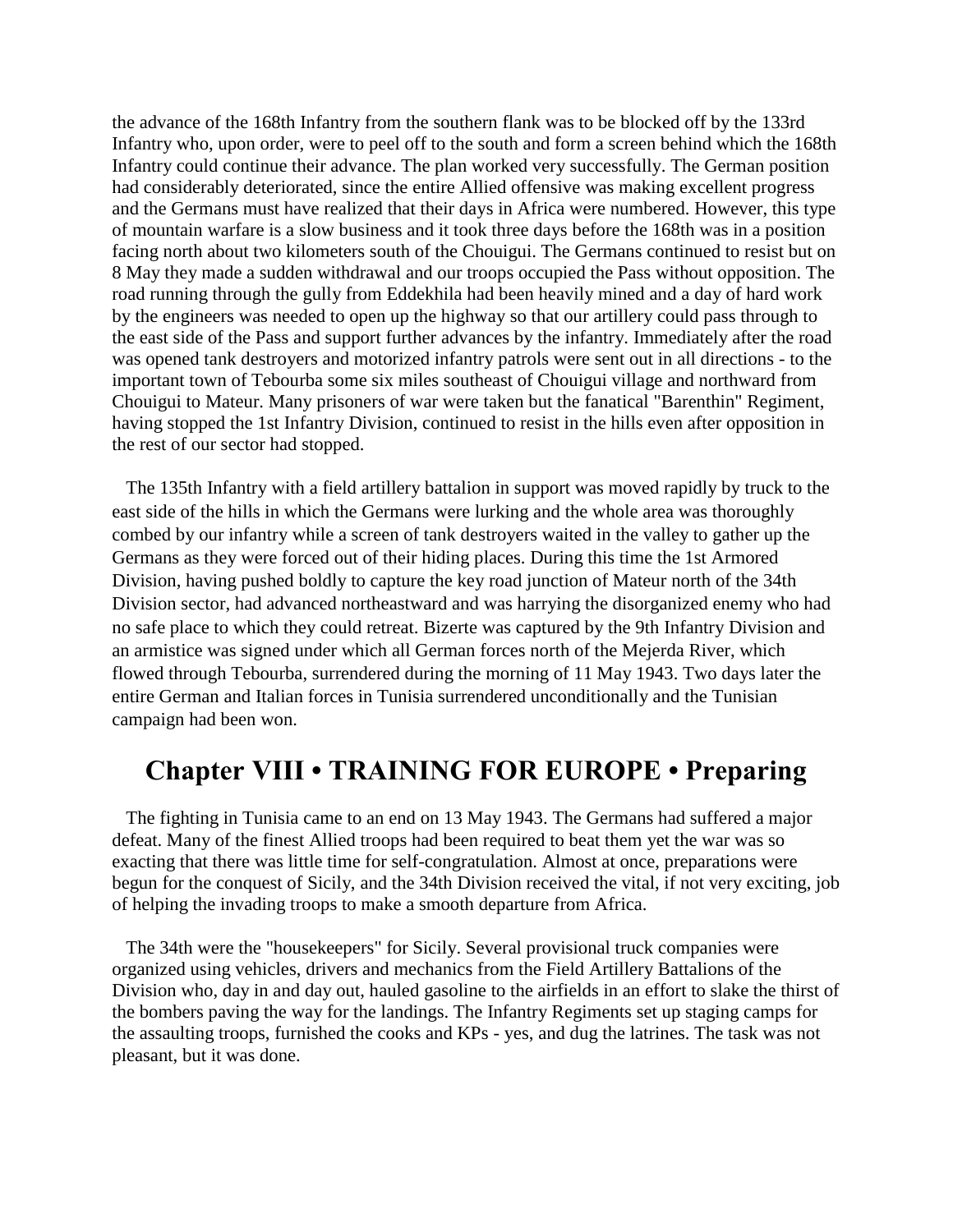Not all was work though. Our French Allies, whose small, poorly equipped Army had fought so magnificently at our side during the campaign, had decided upon a Victory March through the streets of Tunis. The U.S. troops who had taken part in the African fighting were represented on this occasion by the 135th Infantry Regiment who marched past in a solid mass under the palms of the Boulevard de Gallieni, to the vigorous applause of the crowd. There was no complacency in the Division however. Wise soldiers learn from their experience

The Commanding General called for a school to be held in which the lessons learned in Tunisia could be studied and broadcast throughout the 34th. All of the staff and demonstration troops came from the Division itself, and they placed great emphasis on the training of small unit leaders and on the practical way to do things. After some delays and difficulties the school opened near Tebourba in what must have been the hottest olive grove in Africa. It was a very serious school - all concerned went there to get all they could out of it, for, as the General said in his opening address, "We shall fight in Europe, and we shall find there that, in comparison, the Tunisian Campaign was just a maneuver conducted with ball ammunition." In the meantime the troops assembled into dumps much of the vast booty of war which the Germans, by their surrender, had let fall into the hands of the Allies. The 135th Infantry manned a huge prisoner of war camp near Bizerte, capable of handling 10,000 prisoners, which rapidly filled up as Allied victories in Sicily mounted. The 168th Infantry, not letting their pride stand in their way, did yeoman service in the Bizerte docks discharging ships.

 After Sicily - the European mainland. A stiff job, in which only good troops with good training would survive. At the end of July 1943, the 34th Division handed its housekeeper's apron to other units and boarded its trucks and the decrepit French "40 & 8's" for the long and dusty ride to Oran. Assigned to Fifth Army, the 34th went with a will through the tough, efficient program of the Invasion Training Center, with its realistic street fighting, its obstacle courses, its live artillery barrages, its "ball ammunition". You get out of training only as much as you put into it and [British] General Alexander said that he had never seen troops "go at it" with such spirit. As so often happens, not all the troops were able to complete the course, for time was passing - D-Day loomed ever closer.

 It was during this training program, too, that an important addition was made to the infantry strength of the Division. The 34th had been selected by the War Department to demonstrate to the world that U.S. citizens of Japanese descent could fight alongside other Americans in full confidence and efficiency. The 100th Infantry Battalion, composed almost exclusively of these American "Nisei" mainly from Hawaii, was assigned to fill the place of the 2nd Bn 133rd Infantry Regiment (which remained at Algiers as the guard for Allied Force Headquarters). As our story is told, we shall see how nobly this experiment succeeded, for the Hawaiians' reputation is now a legend, not only in the 133rd Infantry, but throughout the World.

## **Chapter IX • SALERNO - BENEVENTO • Hurrying**

 The 34th Infantry Division was in Army reserve for the Salerno operation. No one knew, when the operation was started, exactly how it would go - everyone was tensed, alert for anything, plans were as flexible as possible. To begin with, the 151st Field Artillery Battalion was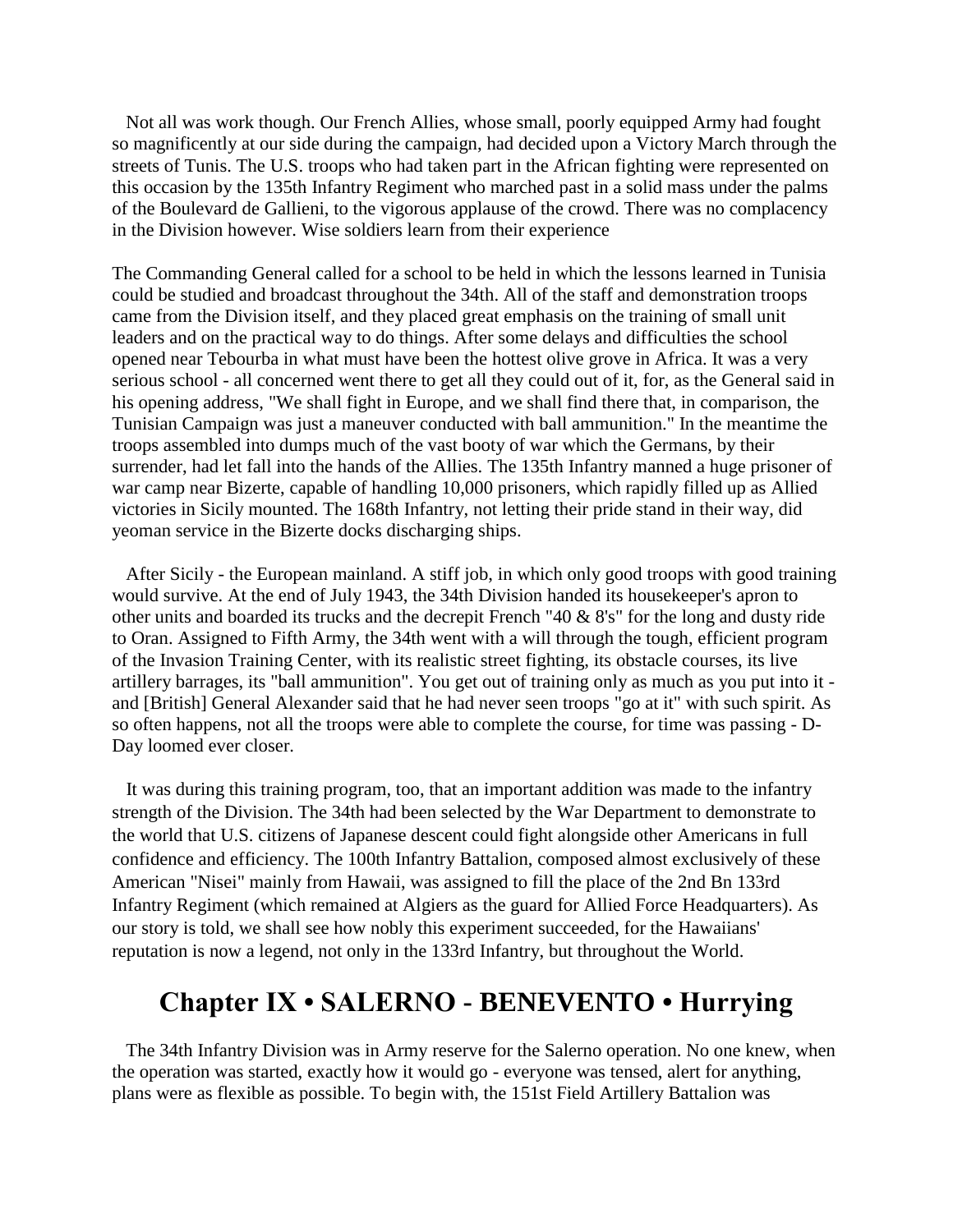detached from the Division, and landed under command of the 36th Infantry Division on the Salerno beaches on D-Day - 9 September 1943. At once the Battalion was in the thick of it. German tanks and infantry slashed savagely at the beachhead, trying to drive it back into the sea. The 105mm howitzers were dragged off their landing craft and rushed up the sandy slope to the very perimeter of the beach. Firing at maximum rate over open sights the 151st Field Artillery decisively smashed the enemy Panzers who drew off but to come again and again. One battery was overrun by tanks. The gunners coolly withdrew, deployed as infantry with their '03 rifles, counter-attacked and recaptured their guns. At a time when the entire Salerno enterprise was threatened with costly failure, the men of the 151st Field Artillery Battalion stuck it out and won. The Chief of Staff of the 36th Infantry Division said, "The beachhead would have been destroyed if it had not been for the early arrival of the 151st Battalion thirty minutes before the first counter-attack." For eight days the Battalion shot it out with the Germans and fired more rounds than during the entire Tunisian campaign.

 The news of this performance filtered back to the Division poised at the port of embarkation. So this was Europe!

 The 135th and 168th Regimental Combat Teams set sail from Oran for Naples, but at once it became clear that the great port would not be taken in time to be used for their convoy. It was still not even certain that the beachhead would be held. Word was flashed to the 133rd Regimental Combat Team, still at Oran, to load their ships - for combat. In less that forty-eight hours, working day and night, the 133rd RCT waterproofed all its vehicles, stored its equipment not needed for fighting, stripped for action - ready, if necessary, to make an assault landing to restore the beachhead.

 Travelling fast, the 133rd's ships arrived off Salerno a few hours after the 135th and 168th Combat Teams. These latter troops, since they had been ordered to load for landing in a port, found it a slow business to transfer themselves, their baggage, their weapons, vehicles and stores to landing craft and "ducks" for the choppy passage to the beach. On the other hand, the 133rd, loaded and equipped for the task, smoothly disembarked everything in twelve hours and formed upon land - ready to go. They did not have long to wait.

 The situation on shore was roughly this: the German Command, realizing that its attempts to contain and then to smash the bridgehead had failed, had decided to relinquish its hold on the southern portion of the perimeter and to swing back to the north, while retaining the high ground north of Salerno as a hinge. It would then be possible to form a single front from one side of Italy to the other. It was necessary to prevent the Germans from organizing their defense at their leisure. Higher headquarters therefore directed the 34th Division to form a task force consisting of the 133rd Infantry, 151st Field Artillery Battalion, and attached anti-aircraft, engineer, medical and reconnaissance troops, together with the necessary staff, and to push on as swiftly as possible to block off the enemy route of reinforcement between Benevento, sixty miles to the north, and the battle area. Once the highway leading south from this town was cut we could take the initiative and push on rapidly across the Calore River and take the fight to the enemy.

 Accordingly this task force passed through the 45th Infantry Division on 28 September 1943 at S. Angelo di Lombardi and, pressing up Highway 7, made their first contact with the enemy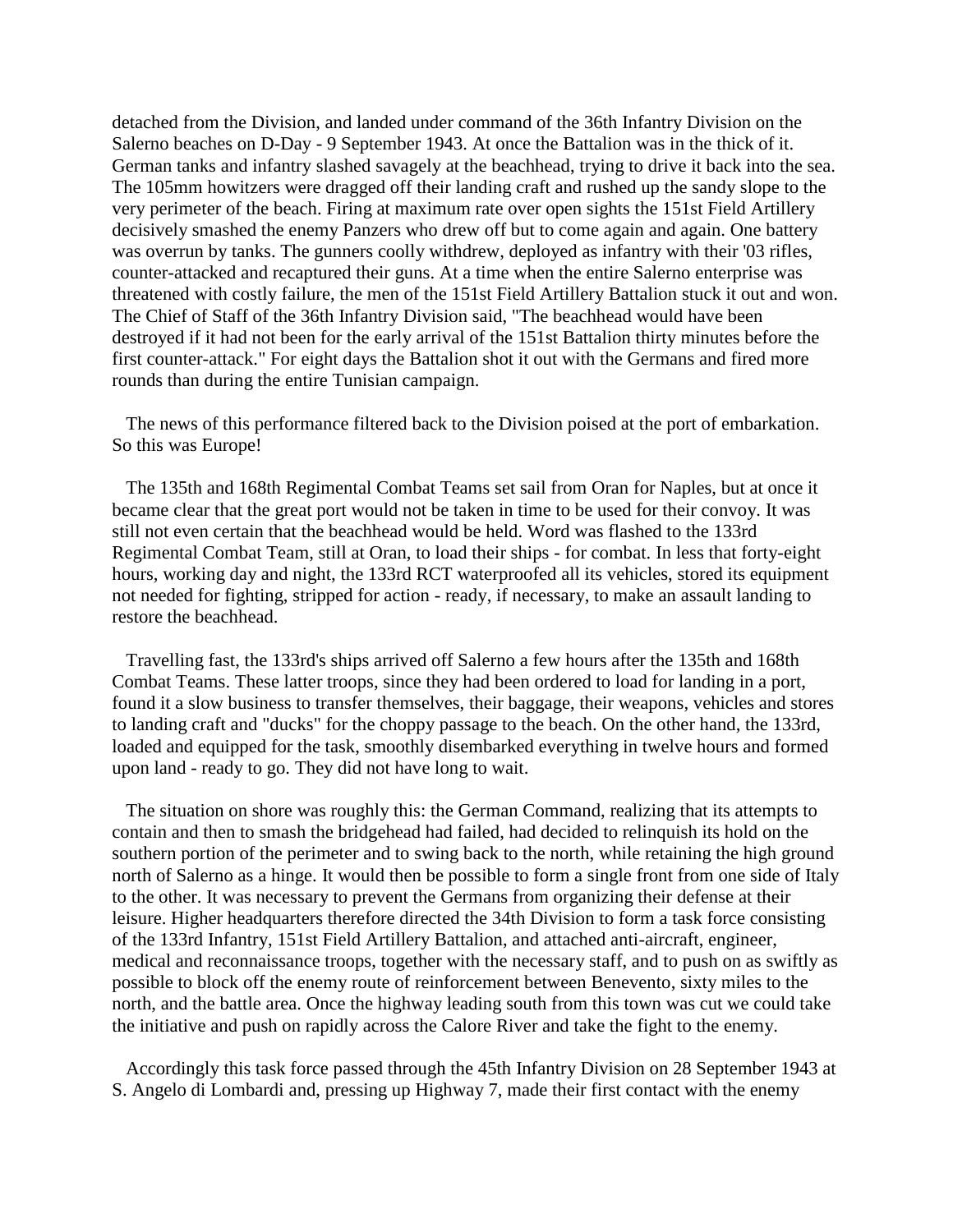along the Calore River near the town of Montemarrano. The German troops consisted of armored infantry, self-propelled guns, and engineers in half-tracks from the 26th Panzer Division - a very efficient organization whose armored counter-attacks against the beachhead had proved so nearly fatal.

 It was not the Germans' intention at this time to fritter away resources by fighting pitched battles at frequent intervals. Instead, their engineers, covered by the infantry, demolished every bridge and prepared road blocks at awkward points so that our advance could not possibly be as rapid as would have been desired. Furthermore, in order to discourage any undue boldness on our part, each U-curve and ledge in this serpentine highway was covered by fire from highvelocity weapons and small arms, necessitating wide out-flanking movements into the hills alongside the road. Great endurance was required of our troops since speed was absolutely essential.

 By 29 September our troops had occupied the heights west of Chiusano and it was in taking this objective that the 100th Infantry Battalion first met the enemy. As the advance pressed on to the northwest, Montemiletto was captured and by the evening of 1 October advance elements of the 133rd Infantry reached the outskirts of Benevento. The next day the town itself was occupied and a bridgehead was secured across the Calore River without too much difficulty since, due to the speed of our advance, the German engineers had not had time to demolish the bridge very thoroughly. While there was a great gash in the masonry, the structure was still firm enough for our foot troops to cross, and when a truck-load of German engineers with a truck-load of explosives came back that night they were surprised by our infantry and were forced to beat a hasty retreat before they could even start work.

 It would be difficult to overestimate the endurance and the aggressiveness of troops who, in spite of continuous rain and in the face of delays caused by stout enemy resistance, continued to press on and finally forced the enemy out of a vital road junction and river crossing, making an advance of 40 miles in rugged country in five days.

 While the 133rd Infantry Task Force was scoring the first of the Division's great successes in Europe, the 135th and 168th RCTs devoted themselves to training in the use of close-combat anti-tank weapons and in preparing themselves for the fierce fighting to come. At each successive assembly area which was occupied in the wake of the rapid drive to Benevento, not a moment was lost, for in spite of the vigorous training in [Africa], the ferocity of the combat in Italy had made a deep and startling impression on those who had tasted it. Those for whom the experience had yet to come wisely devoted all their energies to learning the lessons of other soldiers' experience.

 With Benevento in our hands, the barrier of the Calore River crossed, this sector was handed over to the 45th Infantry Division, while the 34th assembled 30 kilometers to the west, preparatory to relieving elements of the 3rd Infantry Division along the Volturno River.

## **Chapter X • VOLTURNO • Spanning**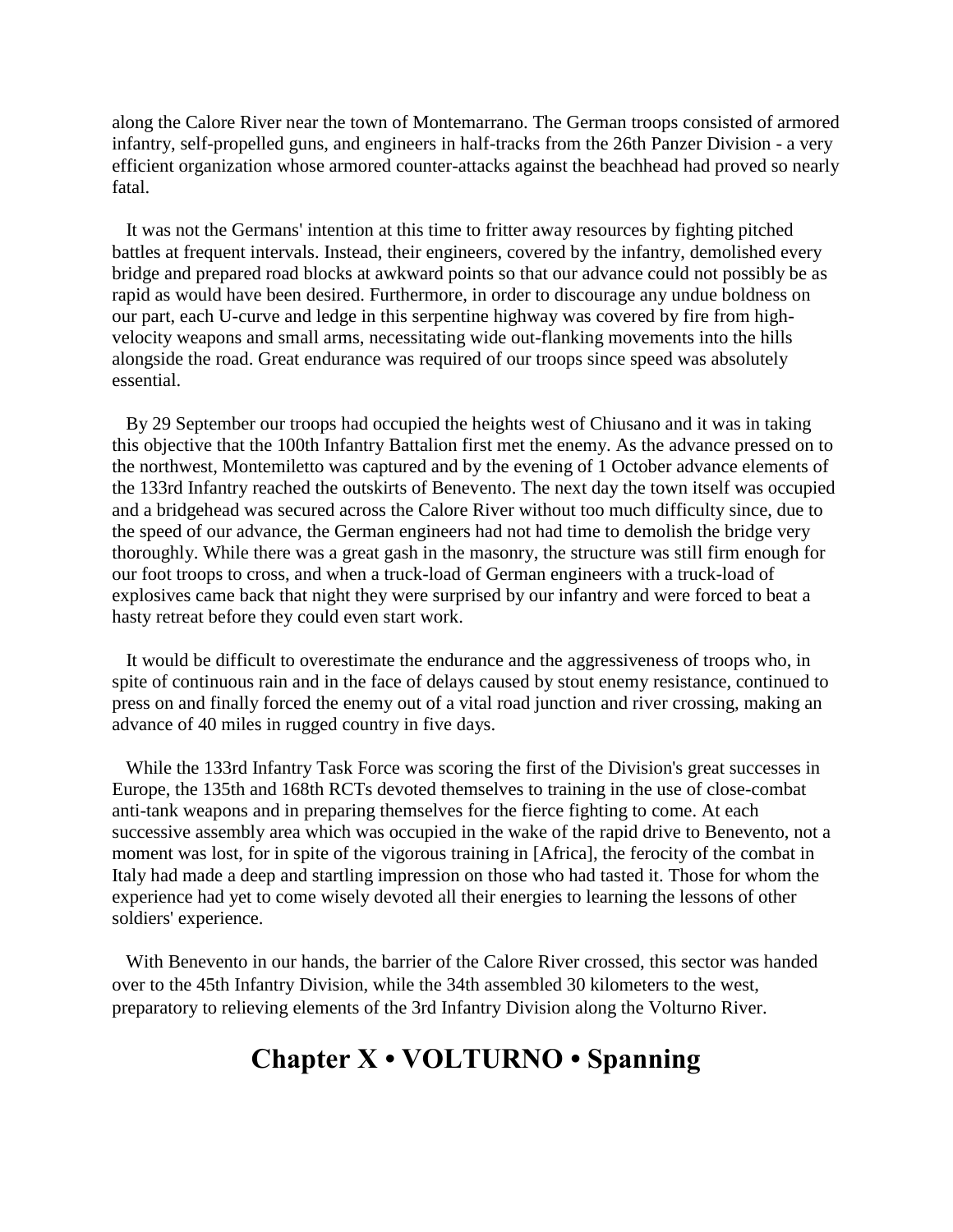The [Volturno River] formed the first large obstacle which the Germans had decided to defend since the breakout from the beachhead. In the 34th Division sector, which was nearly 15 kilometers wide, the stream was swift and in some places deep enough to cover a man's head, with steep banks overgrown with shrubbery. Immediately upon taking over the sector very active patrolling was begun in order to discover the best places to cross, the easiest bridge sites, and the location of enemy defenses. Patrols of a few men crossed the stream repeatedly to feel out the German positions; careful study was made of aerial photographs, and intelligence officers, by noting the direction of German tracer fire, were able to draw a quite complete and accurate picture of the German fire plan. While this was going on supplies of bridging equipment, artillery ammunition, and fuel were brought up in convoy after convoy. Surprise, if we could achieve it, would be decisive. Therefore all traffic near the river had to be squeezed into the hours of darkness, and so large were the movements that only superb traffic control prevented jams that might well have given away our whole plan. The direction and density of the traffic was so well worked-out and so faultlessly coordinated by the Division MPs that the operation is, even today, constantly cited as a model of good practice. By evening 12 October [1943], like a tightly coiled spring, the Division was ready to snap into action. As a result of the careful preparations the crossing was made rapidly and achieved great surprise. Preceded by an accurate artillery preparation the initial objective consisting of the high ground on the northern bank was reached, and the work of getting across supporting heavy weapons and supplies began. The Germans used their artillery and mortars vigorously to try to prevent our engineers from constructing the bridges and ferries necessary to support the combat troops. Yet, in spite of intense shelling which repeatedly punctured the inflated rubber pontons, a treadway bridge was in operation on the day following the initial crossing. The infantry had advanced and had captured, in the face of heavy machine-gun fire, the series of hills less than 2000 yards north of the stream, and as soon as the supply line across the river was in service the advance began resolutely to take the town of Caiazzo, thus cutting the lateral highway which the Germans had been using to bring reserves to the threatened sector. Pushing rapidly north, across country in which there were very few and difficult roads, where cover was hard to obtain, and in the face of very strong opposition from infantry and armor, our troops reached Alvignano, eight miles north of the river, by 17 October.

 The enemy during this phase consisted of the 3rd Panzer Grenadier Division, a unit which included in its ranks many seasoned veterans from the Russian front. In those days the Germans had ample equipment of excellent quality including a number of Mark IV tanks; however, such had been the pressure which our troops had put upon them that prisoners confessed that their ranks were seriously depleted and their troops short of food and sleep due to the remorseless hammering of our artillery which continued by day and night. Alvignano was occupied without resistance and pushing on, the village of Dragoni was taken by assault on 19 October by the 168th Infantry.

 By this time, our troops were again on the Volturno River, for the stream here was flowing almost at right angles to the direction it had at the point where our first crossing was made. At the hamlet of Marguerita, northeast of Dragoni, the river was spanned by a bridge which the Germans had not yet blown. A spirited effort by the 133rd Infantry, which had relieved the 168th Infantry, to capture this bridge intact had almost succeeded, but in spite of this failure our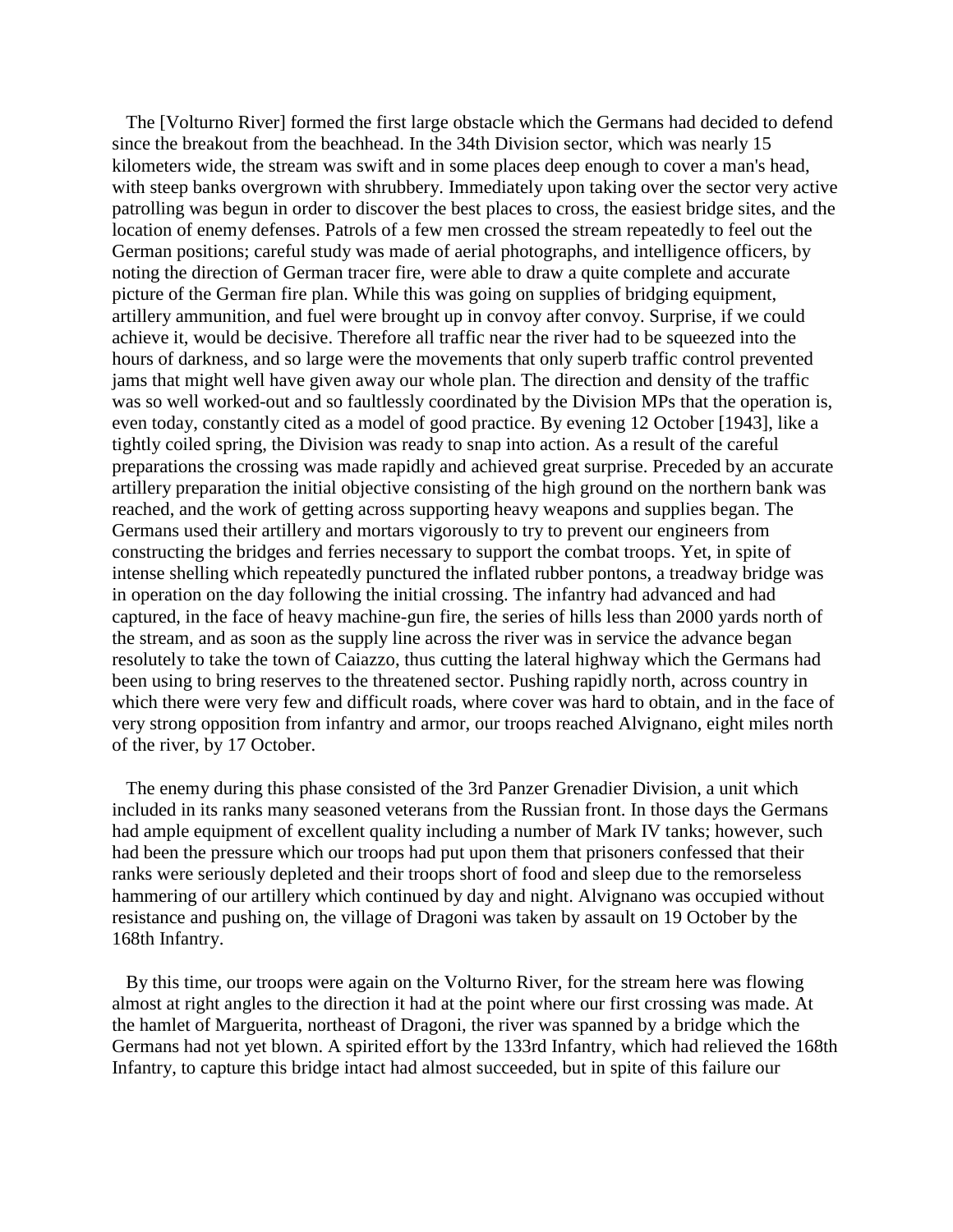advance continued without pause, capturing the crossroads of Alife. Here the Division was ordered to turn northwest and advance along the ridges north of the river valley to Capriati.

 Still the Volturno lay ahead of our advance. Changing direction abruptly, it now challenged us for the third time.

 The problem promised to be difficult. The river at this point ran in a wide shallow bed, with many small islands of shingle and sand. The valley in which the stream flowed was from four to six miles wide and perfectly flat, with straight mountains springing up from the edge of the valley floor both on our side and on the Germans'. The lowlands were planted with olive trees and vineyards, whose long rows of wire, used for training the vines, canalized movement considerably. On the farther side, the slopes of the mountains were terraced, each step being about six feet high and buttressed with a stone wall. Very few trails existed and it was easy to see how difficult it would be to transport heavy weapons and supplies by mule or, more likely, by men, up the steep face of the mountain. The only cover for such operations was from the scrubby olive trees which grew on the terraces (their value for concealment is not great) or from one or two draws which carried off the rainwater from the hills. All these difficulties could be seen from maps, photographs or from OPs [Observation Posts] on the ground itself. But even greater dangers were unseen and would come from the Germans. Ever since the failure of their attempt to smash the Salerno landings, the enemy High Command had decided upon the defense of a Winter Line - so strong, so well-stocked, so cunningly fitted out, that the Allies would remain stalled throughout the foul weather of a winter in the mountains. In various ways, the Allies had discovered not only that the Winter Line ran through Cassino, but that a very strong series of delaying lines began in the heights overlooking the west side of the upper Volturno valley and the town of Venafro. The knowledge that the third crossing of the Volturno would see the start of the attack on the main enemy position stimulated the Division to exert its best efforts and to neglect no precautions to make the coming operation a success.

 During the last three days of October the enemy had virtually broken contact, leaving us in undisputed control of the eastern bank of the river. For the next three days the 34th Division carried out intensive reconnaissance for river crossings and to seek out the enemy defenses. Certain captured documents removed from prisoners of war helped us to plot enemy minefields, but due to the width of the river and the expanse of flat terrain dominated by enemy observation it was very difficult for patrols to go far out or to obtain detailed locations. Consequently, when the assault across the river was launched at midnight on 3 November the troops who carried it out did so well realizing that a large number of unknown dangers lay ahead of them. The enemy did not contest very strongly the crossing of the river itself. However, on the western bank, extending through the vineyards and olive groves for a depth of as much as 1500 yards, the Germans had laid one of the biggest minefields that had been encountered in Italy up to this time. If our troops did not want to get caught in the flat land during daylight it was vital to reach the foothills before dawn. There was, therefore, no time for reconnaissance or for mine clearing operations. The assault battalions formed up in single file and walked clean through the minefields, the lead man clearing the path for the column which followed him. As soon as one man was hit, the man behind him would take his place. At fearful cost the lead company cleared the field and reached the western foothills. It was one of the most outstanding examples of discipline under fire that American troops had ever given. Throughout the entire march the night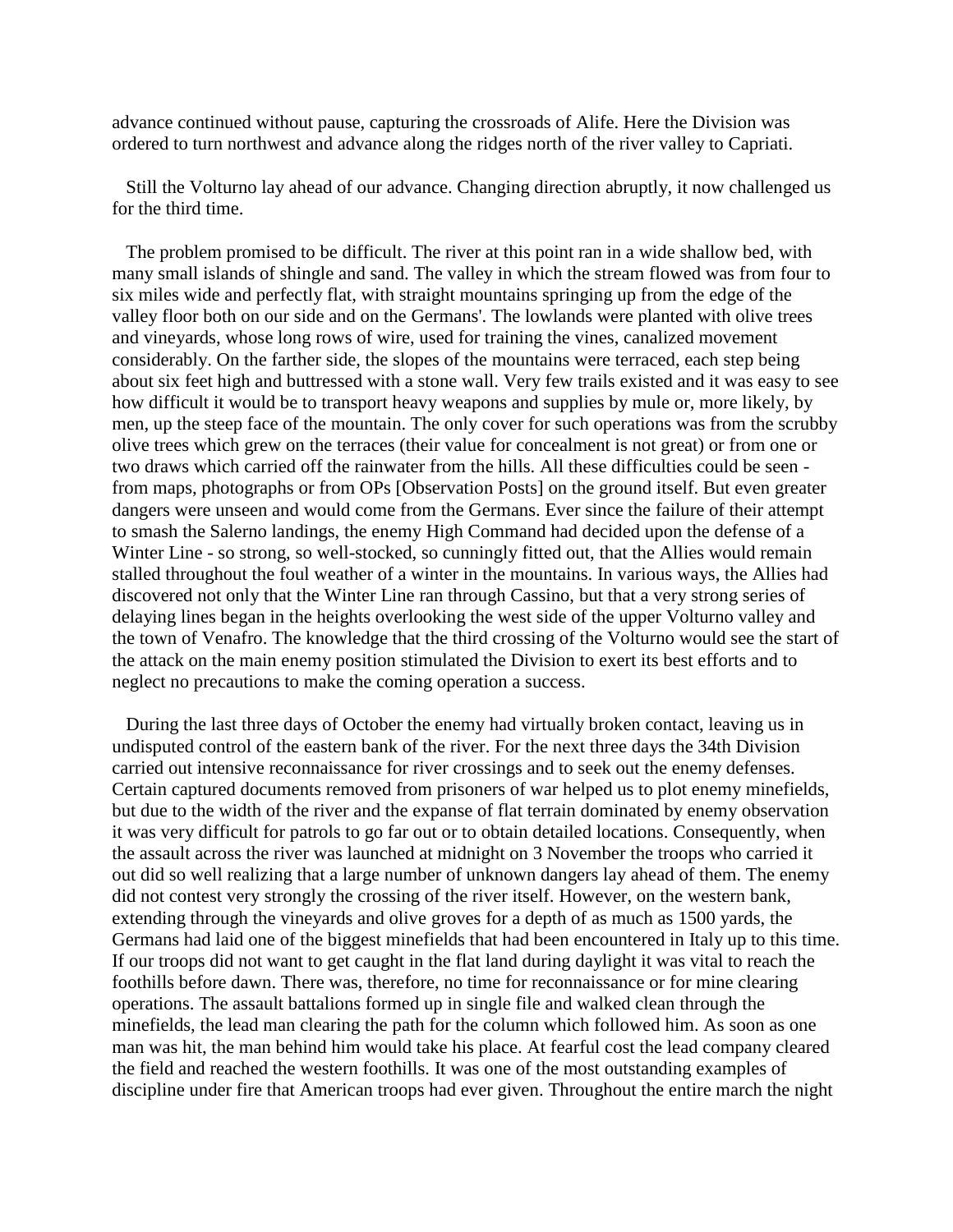was punctuated by the flash of S-mines exploding and, alerted by the noise, the Germans sent up many flares and fired blindly into the flat ground, making even worse the difficulties of the passage. By dawn, however, our troops had established themselves in the vicinity of Pozzilli and had begun the steep climb into the mountains. Many enemy groups had been by-passed during this drive, but these were rounded up without great difficulty in the morning.

 It was now possible to get more detailed information on the defenses which the Germans had built as the outpost line for their winter positions. For six weeks, the engineers of their reserve units and the Organization Todt, using conscripted Italian labor, had blasted out of solid rock shelter positions which the Germans called bunkers. Each of these positions was connected to a machine gun or mortar location so that the enemy obtained relative immunity from our artillery barrage and could nearly always man his weapons in time to take our advancing infantry under murderous fire. One hill in particular proved difficult to take. This was a craggy promontory at the top of which the Italians, with a sure instinct for a safe place, had built the town of Roccaravindola. The sides of the hill contained beautifully camouflaged machine-gun nests and individual firing positions cut into the side of the rock with overhead cover provided by railroad ties covered with earth and foliage. These positions halted the entire advance until a platoon skillfully worked its way unobserved through the town itself and came upon the German positions from the rear. Completely surprised, the Germans surrendered after a brief struggle. The way north up the highway was now open and a task force, consisting mainly of the 135th Infantry supported by tanks and tank destroyers, moved rapidly up the road to capture the town of Montaquilla, also sited on the top of a steep hill commanding the entire valley beneath.

 The Germans were fully aware that this assault on their winter positions was a serious one. They did everything they could to stop it, not only by resisting our forward troops, but by desperate attempts to cut our supply line and starve out the assault. In addition, the enemy was helped by extremely bad weather. The autumn rains had begun and for days on end it poured constantly and the wind blew at gale force. Roads almost ceased to exist. The river which, when it was crossed, had been shallow, was now a raging torrent. The 109th Engineer Battalion, fully experienced in assault bridging, worked fiercely to keep roads open and the river spanned. Time and again the floods forced them to remove their pontons lest the entire structure be swept downstream. Yet nearly always within a matter of hours the bridge was built again and supplies and ammunition rolled across the valley and up the steep trails to the infantry.

 During this time of critical road conditions, traffic discipline became more than a matter of convenience and safety - it was a military necessity. The Division MPs, who had learned their job at the first Volturno crossing, brilliantly maintained their high standard. [Even] at the critical time when for three days the Division was virtually cut off from the rest of the Army by the direct route, essential traffic was kept moving over round-about roads.

 The German airforce, which in Africa had been so formidable as to require constant protection against it, but which since Salerno had remained very quiet, reasserted itself and reinforced the enemy harassing attacks against our artillery positions, bridges, and critical points along the roads. The German planes had very little success, however, except on one occasion when they were able to put out of action almost a complete battery of the 185th Field Artillery Battalion's medium howitzers.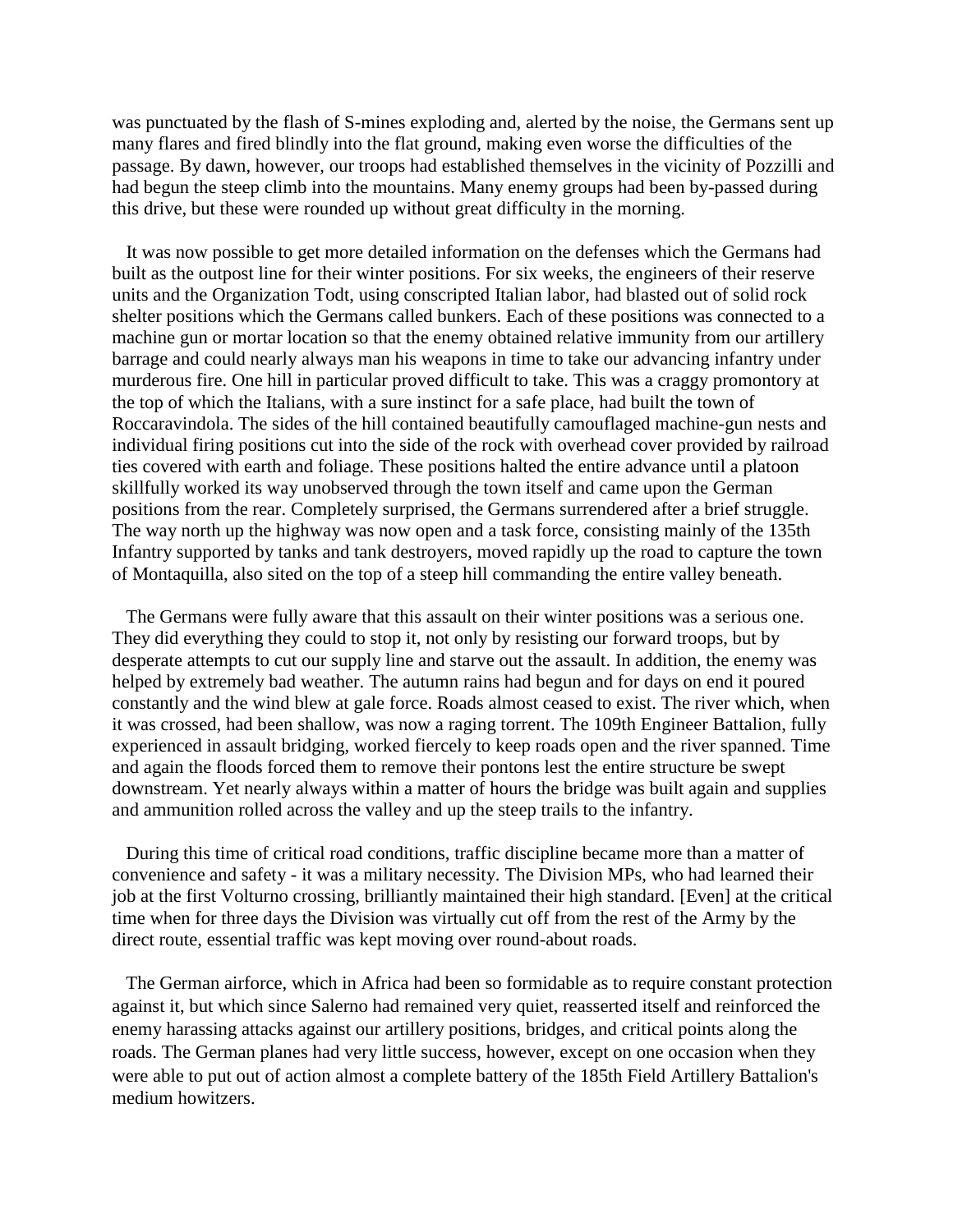## **Chapter XI • MOUNT PANTANO • Climbing**

 With the capture of Montaquilla and the clearing of the hill mass between that town and Filignano, a temporary halt was called to the advance. The immense exertions of the attack together with the weather made it necessary for a certain amount of refitting to be done. During this phase the 133rd Infantry, while in Corps reserve, went through a training program while the other two Regiments carried out day and night patrolling so that a continuous flow of information about the enemy was obtained. The German forces who opposed us at this time had been freshly committed for the defense of the outpost line. They consisted of the 305th Infantry Division who had relieved the 3rd Panzer Grenadier Division when the pressure was being put upon them. The 305th was commanded by a general with great experience [in] mountain warfare, and his troops included a number of seasoned soldiers deriving all the advantages which defense in this terrain provides - yet our troops were able not merely to drive the enemy back, but also to inflict upon him very appreciable losses in men and material. Large quantities of ammunition and supplies had been captured in the bunker positions defending the hills, and our artillery, not content with supporting the infantry, had carried out a harassing program on the enemy supply lines, which, according to the German prisoners themselves, had often meant that they enjoyed no food or sleep for as many as four days at a time.

 To underline the achievement scored by the 34th Division at this time, it must be remembered that throughout the period of assault, in constant rain, mud, wind and cold, our troops had absolutely no specialized winter equipment. Every man in the Division lived in sodden clothing with no waterproof boots, his feet so cold and wet, that trench foot was a disease almost impossible to avoid. A great effort was made to insure the supply of dry socks to the forward troops but this was not always possible.

 It was not until 29 November [1943] that the offensive was resumed. The 133rd Infantry, relieved from Corps reserve, had entered the right Division sector relieving parachute infantry in the region of Colli. Our line at this time ran roughly north and south, and on the right flank of the 133rd Infantry came the 168th Infantry, while still further to the south stood the 135th Infantry. The plan was to attack to the west with the 168th Infantry making the main effort to secure the dominating mountain of M. Pantano. This hill, over 3300 feet high, consisted of a large mass of bare rock surmounted by four small "pimples" in the shape of a square. Covered routes of approach were virtually absent, and since it was impossible to dig foxholes in the solid rock, the only feasible way in which the infantry could obtain any protection was to pile boulders in front of them or to take advantage of the very few rock walls which laced the slope. The weather continued to be appalling. Low clouds and fog reduced visibility to such a point that frequently enemy positions were by-passed without either side being aware of it.

 The assault was launched on a two-regiment front in the face of extremely heavy artillery and mortar fire. The enemy, in command of excellent observation, had taken advantage of the previous few days' respite to register his weapons accurately on all critical approaches. Heavy casualties to our troops were unavoidable, and the progress was slow and bitter. During the fighting the 100th Infantry Battalion, demonstrated that the small physique of its men, was more than compensated for by their courage and tenacity. The attack on M. Pantano made progress and on the morning of 30 November the 1st Battalion, 168th Infantry, had secured the "pimple"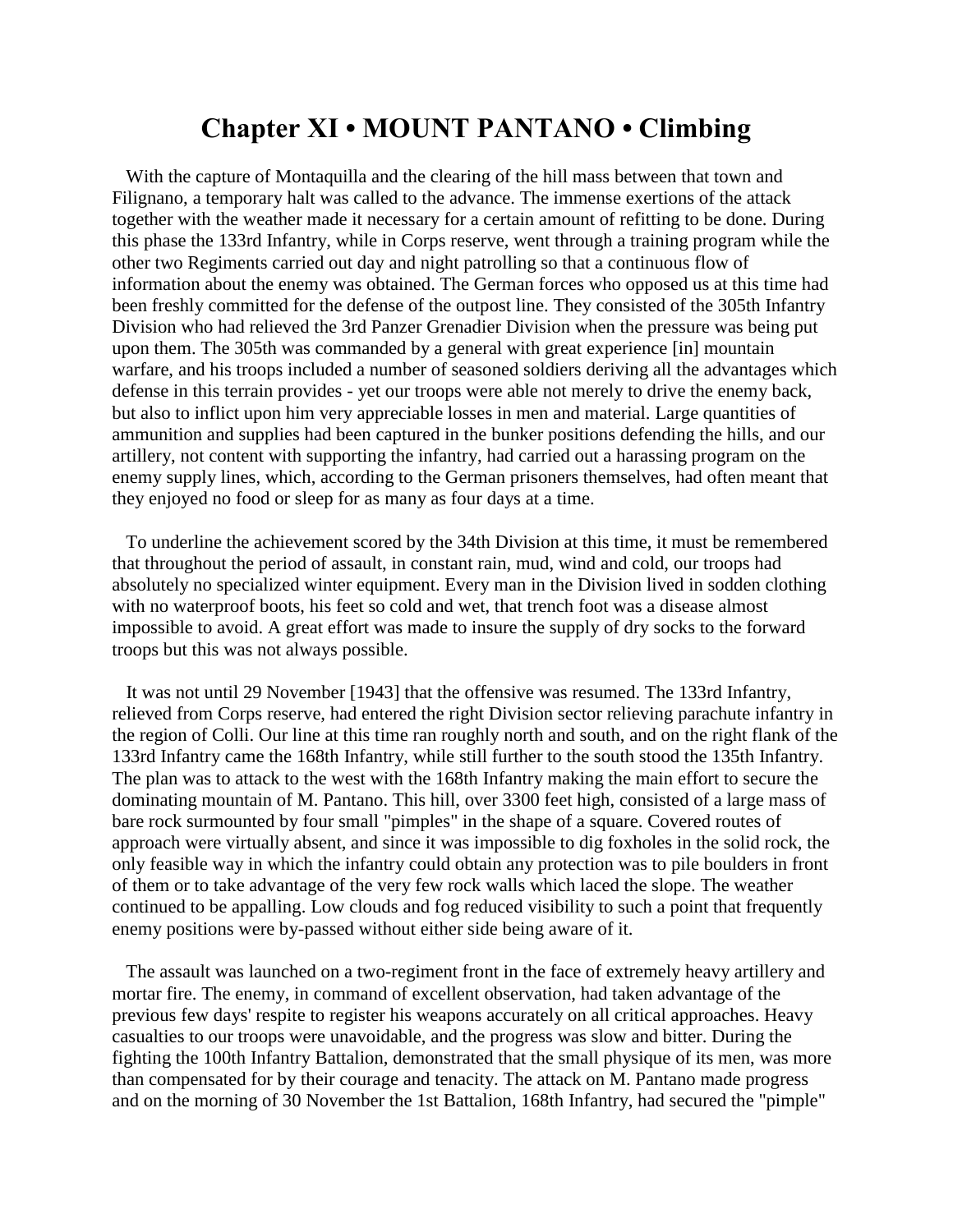at the southwest corner of the square. Throughout the day the enemy launched savage counterattacks upon this Battalion, but our troops refused to budge. On the following morning dense fog delayed the resumption of the attack since the units could not see each other and control was very difficult. Shortly after noon the fog lifted and as the battalions moved forward the men were hit by severe German fire from well-camouflaged dug-in positions. Our casualties were heavy within an hour two battalion commanders were lost. The enemy hit back again and again throughout the night and still the position was held. On 1 December a concerted attack by the 133rd and 168th Infantry Regiments was arranged (the 135th Infantry, having been squeezed out by the progress of the 168th Infantry, was now the Division reserve). After a thirty-minute artillery preparation the infantry jumped off, but the advance was extremely slow. The Germans, alert to the vital importance of M. Pantano, were determined not to let it go. Again and again our troops closed with the enemy, and the supply of hand grenades frequently gave out. On one occasion, the Germans, having launched a series of counter-attacks against the 1st Battalion, 168th Infantry, almost succeeded in overrunning one company. Their grenades exhausted, our soldiers tore down the wall, behind which they were sheltering, rock by rock, and threw them at the Germans. The enemy failed to drive us back.

[*See related [The Red Bull in the Winter Line \(Art\)](http://www.34infdiv.org/feature/34art.html) webpage.*]

 Such fighting could not continue indefinitely. After the long and gruelling advance from the first Volturno crossing, culminated now by the fiercest fighting they had known, our troops were nearly exhausted. Furthermore, snow had begun to fall and our troops, still without winter clothing, suffered agonies from the cold. A man who became wounded often had to lie for hours without attention until darkness enabled medical aidmen to evacuate him, a process which took hours of difficult and dangerous climbing down the steep rock face of the hill.

 The assault was broken off and the Division contented itself with active patrolling. We had succeeded in maintaining our foothold on the top of M. Pantano and held one out of the four peaks. On the night of 8-9 December, the 2nd Moroccan Division began the relief of our wornout troops and on 12 December this was complete. After 76 successive days of contact with the enemy, the 34th Division withdrew for rest, training, and replacements to the area of S. Angelo d'Alife, which it had captured on 23 October.

 The entire Division had performed outstandingly well during the period. The War Department awarded a unit citation [to] the 1st Battalion, 168th Infantry, for its performance on M. Pantano.

## **Chapter XII • SAN VITTORE - CERVARO • Clearing**

 By a stroke of luck the Division had been relieved in time to spend Christmas [1943] in an area where hot food, baths and clean clothes helped to restore the fighting efficiency of the troops. A considerable number of replacements were absorbed, and training was conducted to bring back teamwork and cooperation to units in which casualties had been severe. On Christmas Eve the Division staff was notified that the 34th was to relieve the 36th Infantry Division in the S. Pietro sector within a few days. It seemed that Christmas dinner had scarcely been eaten before the first units of the Division moved to the line once more.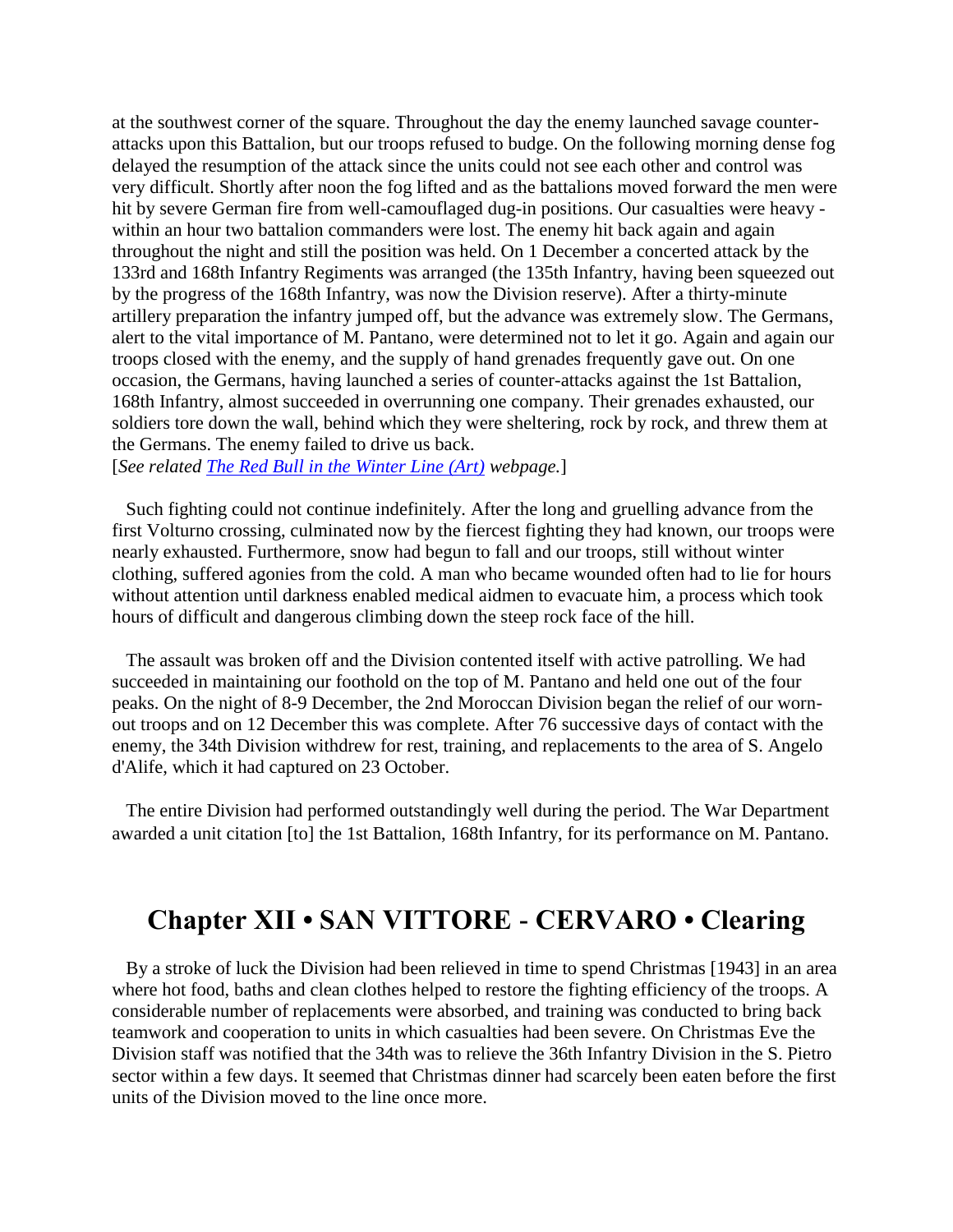The situation was that the Germans were defending a chain of hills running approximately north and south across Highway 6, which led to Cassino and the Gustav Line, the main position which the Germans had decided to defend throughout the winter. The hills facing the 34th Division's positions were to be used for delaying action to gain time for the finishing touches to be placed on the Gustav Line. The ground immediately to the front of our front-line was noteworthy for two hill features: M. Porchia on the left and M. Chiaia. At the foot of the latter huddled the village of S. Vittore, to the north of which, in a series of wild and jagged peaks, rose the bulk of Mt. Sammucro. To the rear of the Germans opened the wide plain through which the highway and the railway ran westward, the two diverging to pass on either side of M. Trocchio which commanded a view for miles around. To the north of the highway, rocky terraced hills studded with olive groves gave every indication of being tough country to fight over.

 In the midst of a snow storm and blinding gales the 34th Division completed the relief of the 36th Division and began patrolling along the Division front to obtain all possible information about the enemy. The 133rd Infantry formed, with the 1st [Canadian-American] Special Service Force, a group under separate command eight kilometers north of S. Pietro. Immediately to the south came the 168th Infantry and on their left the 135th Infantry. On the night of 4 January [1944] the 34th Division launched an attack designed to storm and occupy the village of S. Vittore and to capture M. Chiaia. A very heavy artillery preparation preceded the assault and by the morning of 5 January the 135th Infantry had obtained a good footing in S. Vittore, and an intense fight at close quarters was joined from house to house. The troops defending the enemy line were from the 44th Infantry Division, a predominantly Austrian formation of indifferent quality. Many prisoners of war were taken in the rush of our attack. On the right of the 135th Infantry, the 168th Infantry, in a concerted drive was helping its left neighbor to storm M. Chiaia. The Germans had defended this feature with many machine-gun positions on the forward slope while counter-attacking groups assembled on the rear slope in shelters dug out of the side of the mountain. Heavy mortar and artillery fire from positions behind the hill were laid down on our assaulting elements who made slow progress.

 On 6 January, although S. Vittore was now completely occupied, the German troops on M. Chiaia continued stubbornly to resist, for the hill feature was not finally taken until the following day. During this intense battle, the 168th Infantry occupied two other hills to the north of M. Chiaia and opened the way for an attack upon the village of Cervaro, a typical collection of stone-built houses set upon the slope of steep hills. Before an attack could be launched to clear this village, a day was spent in cleaning up isolated pockets of resistance and adjusting our own dispositions preparatory to launching a coordinated assault. In the meantime, the 135th Infantry had moved out across the floor of the valley parallel with Highway 6 and were engaged in cleaning up the low rolling hills east of M. Trocchio. On 10 January the 168th Infantry resumed the attack and cleared a number of hills just west of Cervaro after vicious close-quarter fighting using grenade and bayonet. The enemy was fighting desperately for time. During the night he withdrew his forces into the town itself and moved up many machine guns, mortars, and several self-propelled guns into the ruins of buildings where the fallen masonry gave admirable cover. For two days and nights hand-to-hand fighting of the fiercest kind raged from street to street and from house to house. The enemy launched repeated counter-attacks and, for fear that his ragged units would be pierced by our thrust and the defences of the Gustav Line assaulted before he was ready, he committed the 15th Panzer Grenadier Regiment so that his weary Austrian soldiers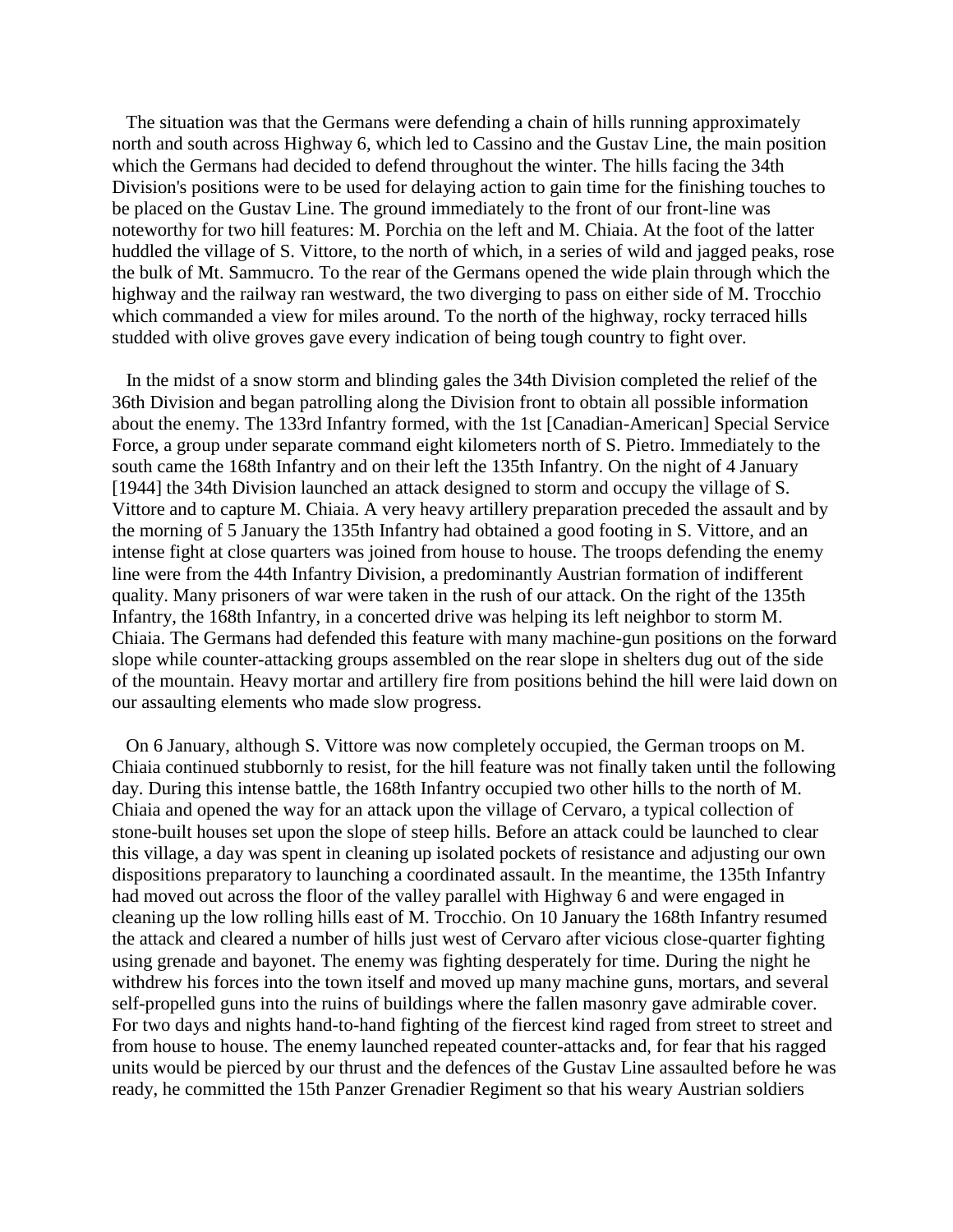could disengage and retire in some order. It was immediately noted that the quality of the enemy fighting improved with the arrival of these tough troops, yet, even they could not withstand the terrific punishment which the 2nd Battalion, 168th Infantry gave them in the ruined shell of Cervaro. The town was in our hands and the high ground to the north cleared of the enemy by noon 12 January. For their action, the 2nd Battalion, 168th Infantry, received a unit citation from the War Department.

 During these few days the 135th Infantry continued its steady advance and assaulted a hill guarding M. Trocchio which the enemy tried unsuccessfully to hold with a battalion from the crack Herman Goering Division. After three days of fighting the hill was finally clear and nothing stood between us and the towering observatory of M. Trocchio. The 133rd Infantry, who on 13 January had once more come under the Division's control, had during the previous few days advanced against the most determined enemy resistance across peak after peak paralleling the advance of the other two Regiments. At dawn on 15 January an attack was launched to take M. Trocchio, an operation which proved simple since the enemy, not wishing to be caught on an isolated height at a great distance from his main line, had withdrawn and our troops promptly set up their own OPs in positions where the Germans had been directing their fire against us only a few hours before.

 The Division had been conducting a steady grinding attack for fifteen days against stubborn German resistance and had finally driven the enemy back to the very ramparts of his main winter positions. Whether the Germans were ready or not they now had to defend their Gustav Line. Little contact with enemy troops was had during the next few days since he had withdrawn behind the river barrier that formed a modern counter-part to the moat which medieval soldiers used to defend their citadels.

## **Chapter XIII • CASSINO • Storming**

 It will be convenient here to sketch briefly the German position which shortly was to become world renowned. To the west of M. Trocchio there opened up the broad Liri Valley along which Highway 6 and the railroad led ultimately to Rome. Running from north to south in front of the mouth of this valley ran the Rapido River which linked up with the Liri River nine kilometers south of Cassino. The town was built at the base of an imposing hill, covered with rocks and stunted shrubbery, through which twisted the narrow road leading to the famous Benedictine Abbey of Montecassino. The Rapido River had been turned in its course to flood the flatland on the east side of the town. Towering above Cassino there rose a series of craggy peaks - one in particular, Nill 593, dominating but not controlling the Abbey hill itself since a deep gorge separated the two heights. Further north the little villages of Cairo and Terelle huddled close to the hillsides connected by a steep and winding trail. Surmounting the whole picture rose the pinnacle on M. Cairo. An Italian army of ancient days had built a castle on a small sugar-loaf hill on the northwestern outskirts of Cassino from where fire could be placed on the entrances of the town. The modern Italian army had constructed barracks about five kilometers north of the castle along the Cassino-Atina road. The terrain was so suitable for prolonged resistance that the Italian War College had used it as an example of a well-chosen defense line.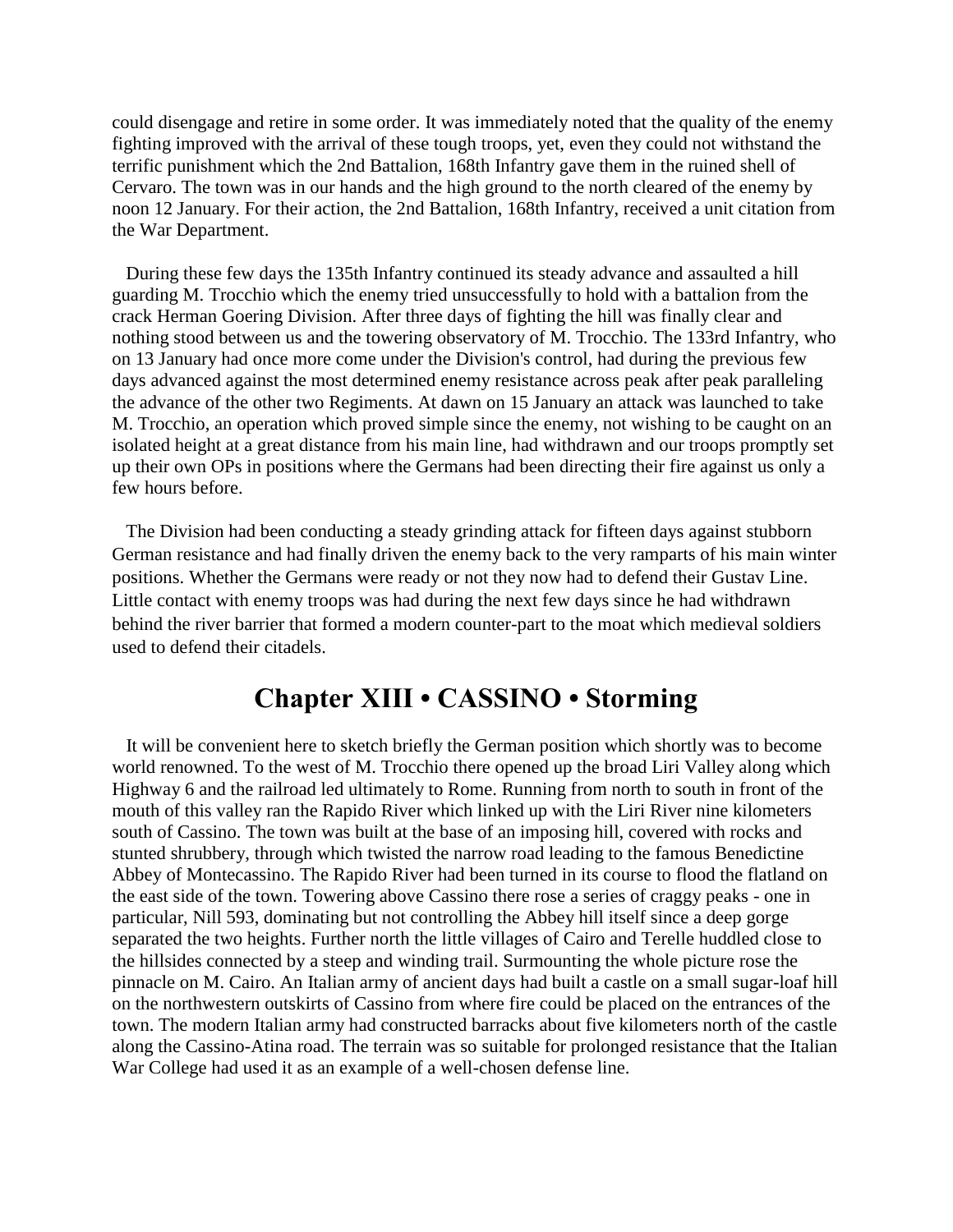Thick minefields and rows of barbed wire had been laid in the marshes and on the gently rising ground at the base of the mountains to prevent the passage of tanks or foot troops. A chain of bunker positions, stronger than any encountered before, had been built, some reinforced with concrete, some with railroad ties from the ruined station at Cassino, but all of them dug and blasted out from the rock of the Cassino hills. Not content with natural fortifications the enemy had installed portable steel pillboxes, half-buried in the ground, each containing a machine gun. Every man and every weapon had shelter from artillery fire. In support of their infantry positions, emplacements were prepared for self-propelled guns which could mount the trails on the northwest side of a hill without being observed by us, fire a few rounds, and disappear. A large concentration of gun positions had been constructed close to the hills behind Cassino and close to Highway 6 where they had good protection from our counter-battery fire. Enemy artillery was further reinforced by a number of Nebelwerfers whose eerie noise earned them the name of "screaming meemies".

 To attempt an assault upon such a series of fortifications was a most hazardous undertaking, and originally it was decided to force the Rapido River and advance straight up the Liri Valley, bypassing Cassino and turning the Gustav Line. After a series of attempts by the 36th Infantry Division to cross the Rapido south of Cassino had been thrown back with much bloodshed, the 34th Division was ordered to cross the Rapido north of Cassino, to carry by storm the hills overlooking the town and breakthrough to Highway 6, isolating the town and the Abbey. Our attack began during the period of 24-25 January [1944]. Three days previously an Allied amphibious force had successfully established a beachhead at Anzio.

 The 133rd Infantry, advancing with three Battalions abreast, approached the river north of the barracks and immediately ran into extensive minefields covered by elaborate interlocking machine-gun fire. The Regiment continued the agonizing job of forcing paths through the minefields in the marshy land and several times succeeded in getting elements across to the western bank. Each time the tremendous volume of enemy fire obliged them to withdraw, but the enemy in his resistance had betrayed a weak point in his line. On 26 January the 133rd Infantry gave place to the 168th Infantry who, with the 756th Tank Battalion in support, prepared an attempt to storm to the farther side. In the face of mines, barbed wire, and the most intense fire, the Regiment succeeded in established a bridgehead and in pushing to the base of the hills one or two kilometers further on. It was impossible, so soft was the ground, for the tanks to cross but four of them, bogged down, continued to fire in support of the infantry and greatly assisted them in their advance. Engineer troops worked like Trojans to prepare firm crossings, but these were not in operation until the afternoon of 29 January when the bulk of the Tank Battalion crossed in support of the infantry attack. Before midnight, two small hills had been attacked and taken, and the enemy dugouts and bunkers were mopped up.

 The 133rd Infantry moved across in the left of the Division sector. During the next few days very successful infantry-tank operations cleared our right flank, occupied Cairo and captured over 250 prisoners, including an entire battalion headquarters. By this time the 168th Infantry had formed a definite salient into the German line. The enemy command grew anxious and brought in heavy reinforcements from the Adriatic coast consisting of the 90th Panzer Grenadier Division and the 1st Parachute Division. The 135th Infantry passed through the 168th Infantry and pushed on up the hill, trying to reach Highway 6 and isolate the Abbey. On 1 February the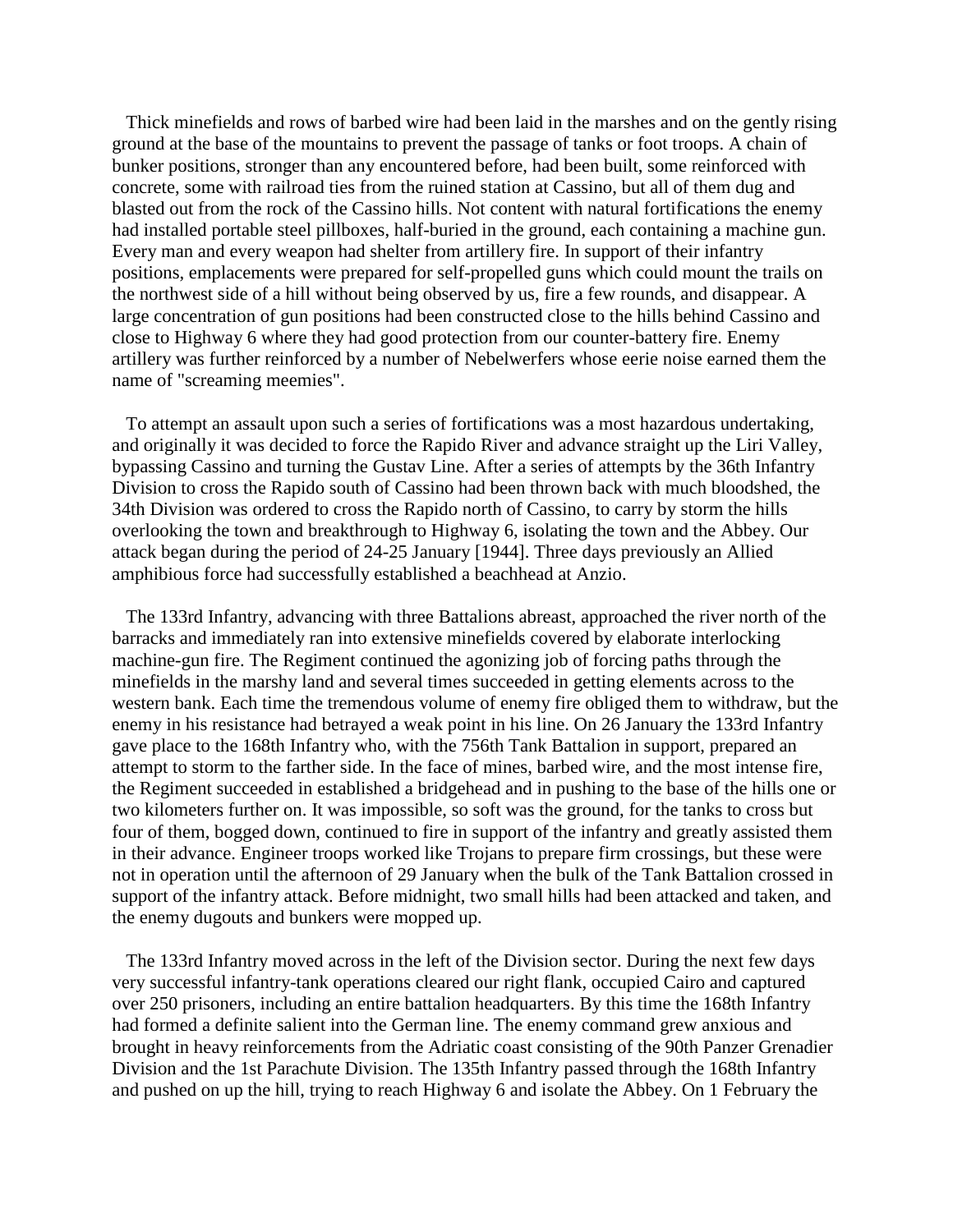133rd Infantry drove west from its positions toward Cassino clearing the barracks. The next morning the Regiment with tank support began the attack from the north on the town of Cassino itself, meeting very fierce resistance. The enemy had installed anti-tank guns at critical intersections, and had made of the stone-built houses strong points for his machine guns and riflemen. A diversionary attack by elements of the 133rd Infantry from the east was turned back. The enemy refused to be stampeded into a withdrawal.

 Throughout this entire period, it must be borne in mind, every box of rations, every can of water, every round of ammunition which the infantry used had to be brought up across terrain which was under direct observation from hills still in enemy hands. The Germans, fully aware of this, laid down accurate and continuous fire upon all critical points and especially on the river crossings. Traffic control by the Division Military Police reduced congestion, but within a few days the stench of decaying mule carcasses, the litter of overturned vehicles, abandoned shellcases and disabled tanks made a scene of modern war which will not be forgotten by any who saw it. On the mountains the battle remained stubborn and progress was slow. Casualties to both sides were very heavy, especially because the fanatical German paratroopers launched frenzied counter-attacks in an attempt to drive us back to the valley. Our ranks became thinner and the problems of evacuating casualties down the treacherous mountain trails and across the shellswept approaches to the position were very serious. Volunteers came from the service and rear units of the Division to help out.

 By the end of 12 February a platoon had succeeded in reaching the outer walls of the Abbey, and capturing prisoners from a cave on Monastery Hill. It was impossible for the platoon to remain, however, and they withdrew. The Germans throughout the operation took full advantage of the fact that the Allies had undertaken not to fire at the Abbey in view of its importance to the world as a religious institution. The relative immunity which the enemy obtained for his observation can hardly be overestimated.

 On 13 February the 135th Infantry in the face of withering fire assaulted and captured Hill 593 which overlooked the Abbey but which was separated from it by a deep gorge. The enemy reacted viciously. Five furious counter-attacks were sent in against our positions in less than twenty-four hours. Once our troops were forced to withdraw, but immediately they reformed and took the hill again. In conjunction with this operation other elements of the Regiment and of the 168th Infantry managed to reach the northern slopes of Monastery Hill itself, before they had to withdraw. Castle Hill, far below Hill 593, remained a constant threat to our troops, and made movement in daylight very hazardous. Several times large concentrations of artillery fire were laid down upon it, and attempts to storm it were made by the 133rd Infantry without success.

 The latter Regiment had, during the entire time, been carrying on what was almost a separate battle in the cellars, the dining rooms, the kitchens of Cassino. So close was the contact that when the mortars and the machine pistols stopped momentarily at night, the troops in one room of a house could hear the Germans talking in another room. Nevertheless, by 12 February the key strong-point which the Germans had created in the jail was taken and one-half of the town was in our hands. Infantry attacks on each city block were assisted by tanks who knocked holes in the walls of the houses through which the infantry could climb or throw grenades. Enemy mortars and self-propelled guns a few streets away kept up a heavy counter-fire. Our field artillery and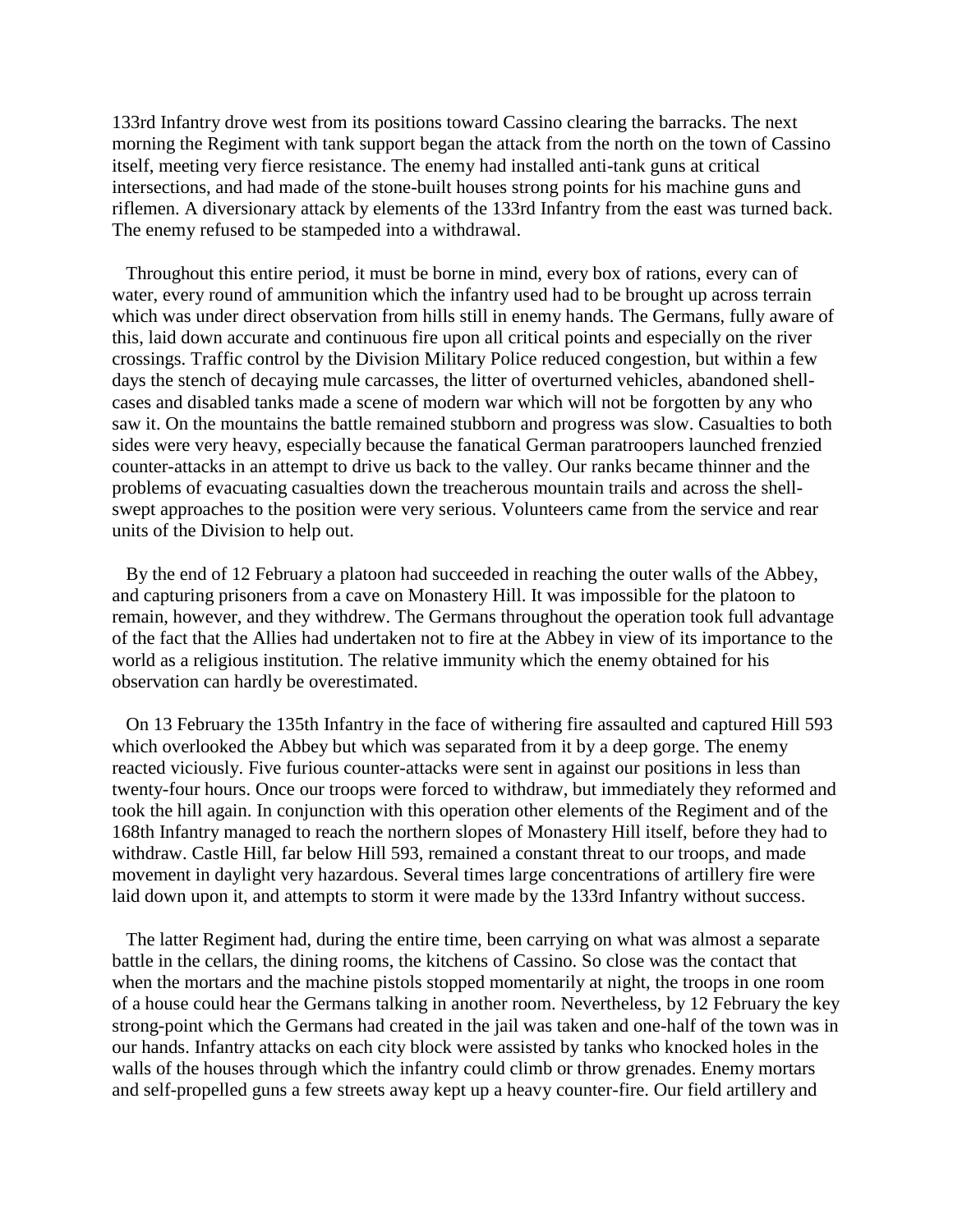dive bombers attempted to smother them with massed fire but the piles of rubble only increased the protection for the Germans. The town and castle of Cassino crumbled into stinking ruins.

 The 34th Division, when it had made its first assault on the Gustav Line, was already tired and under-strength from its brilliant series of advances which crushed-in the ring of delaying positions from S. Vittore to Cassino. By now, after three weeks of constant fire, repeated attacks and counter-attacks, often seemingly endless nights on the bare rock of the mountain with no protection against the furies of the rain, wind, and snow, after intolerable hardships, our troops had reached the limits of human endurance. Their numbers were so reduced that every time a man was carried off the hill by aidmen a gap was left in our lines. In spite of the most devoted support which our artillery and tanks could give to the infantry, very little useful help could reach the men in the foxholes whose chief weapons in this fighting were the hand grenade, the tommy gun, and the bayonet.

 The 34th Division had made a serious dent in the Gustav Line. It was now time for fresh troops to take up the fight at the point our troops had reached.

 On 14 February elements of the British 4th Indian Division took over positions held by the 135th and 168th Infantry Regiments on Hill 593 and on the other hills overlooking Cassino. Some of our men had stuck it out so long and had suffered so much that they had to be lifted bodily out of their holes. The sadly depleted Regiments went to S. Angelo d'Alife for rest.

 The 133rd Infantry remained in the town of Cassino for a few more days grimly registering its gains of a room here, half a house there, still opposed by the toughest enemy resistance. They had the unforgettable experience of seeing the Abbey blotted out by hundreds of American bombers on the day after the 34th Division relinquished command of the sector.

 The battle of Cassino was a failure. The Division had failed to take its objectives. The German paratroopers had succeeded in blocking the best efforts of our troops to advance. Yet for those who were there and who knew the difficulties of the assault, the tremendous strength of the German fortifications - to those men, Cassino was the outstanding achievement in the Division's history.

 It is too early [written in late 1944] to even attempt a final judgement on what the 34th did. But it is a matter of record that the troops who relieved us, in spite of the most rigorous air support, lost some of the ground which our troops gave to them. It is a matter of record that successive attacks by troops several times as numerous as we also failed to capture the fortress.

 It is history that when the Allied attack finally achieved its goal no less than five divisions were required to finish the task which the 34th had so gallantly begun and so nearly completed. [The ruins of the Abbey were entered at 10:30 a.m. on 18 May by the II Polish Corps.]

# **Chapter XIV • ANZIO • Waiting**

 At S. Angelo d'Alife little could be done during the first few days out of the line except to rest and recover the strength which had been expended so freely on the Cassino hills. Within a few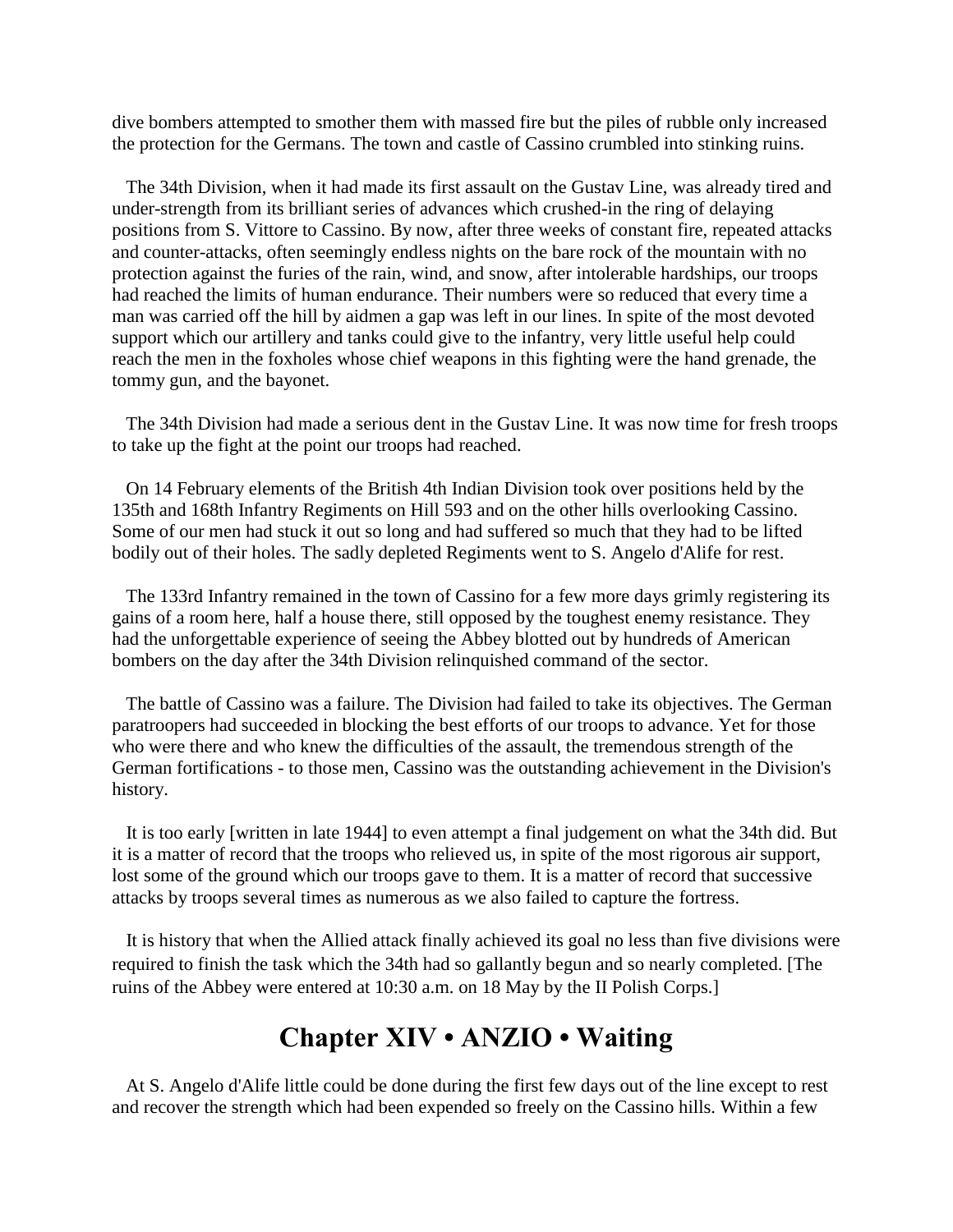days the Division was directed to move to a new area at S. Giorgio near Benevento, where the Division first went into action in Italy. At this place some progress was made to fill the decimated ranks of the infantry since the 2nd Battalion, 133rd Infantry, released from its guard duty at Allied Force Headquarters, rejoined the Division, fresh and at full strength.

 On 11 March the Division was ordered to prepare to move by sea to the Anzio Beachhead, by now a legendary place where hard-pressed Allied troops had just succeeded in holding off determined enemy counter-offensives.

 The 34th was still understrength. A bare few days before embarkation, which began 17 March, large numbers of replacements were received, creating a problem for the three Regiments who were faced with the possibility of heavy action before efficient teamwork could be built up. Between 17 and 25 March, 2 LSTs made a journey each night from Naples to the tiny harbor of Anzio. The 168th Infantry, marching straight off the transports, closed in an assembly area in the right sector of the beachhead, and immediately began relief of elements of the 3rd Infantry Division. The 135th Infantry followed suit a few days later while the 133rd Infantry remained in Division reserve.

 The beachhead at Anzio was a place unique in the experience of the 34th Division. A small piece of flat land measuring less that ten miles at its widest point and no more than eight miles deep, heavily cultivated and criss-crossed with canals and drainage ditches - these few square miles were so congested with troops and equipment that at times it seemed impossible to find a vacant place to dig a hole or pitch a puptent. For this reason the bulk of the Division's transportation was left behind at Naples where it was used to bring up supplies from the ports and dumps to the forward areas of the southern front in preparation for the gigantic Spring offensive which was even then in an advanced stage of planning.

 At Anzio the 34th learned a new type of warfare. They learned that the enemy, from the hills overlooking the beachhead, could see everything that went on in our sector during the daylight. They learned to dig into the sides of the ditches and stream beds and to remain under cover during the day, coming out at night to stretch their legs and to keep watch against the everpresent possibility of a German attack. The infantry learned the routine of manning defensive positions, posting guards, making patrols, and being relieved. The artillery perfected the shattering technique of coordinated artillery fire in which the shells of hundreds of guns arrived on their target at the same instant. The Signal Company operated its scores of miles of telephone wires, learned to lay its lines away from the most likely objectives of German artillery fire, to dig in all their switchboards, and to provide for alternative channels of communication. The engineers learned the difficulty of laying barbed wire entanglements and minefields at night, under cover of infantry patrols. The entire Division shared the same life in damp and dismal holes, under a constant hammering from German artillery and aircraft.

 When the Division arrived at the beachhead, the enemy had just failed in two concerted attempts to drive the Allies into the sea, and no one could be sure that they would not try a third time. On the front of the 34th Division, the enemy units consisted of the 362nd Infantry Division, a recently-formed organization who were not outstandingly good, but who maintained a high standard of alertness in their defense. After a time it became apparent that the Germans had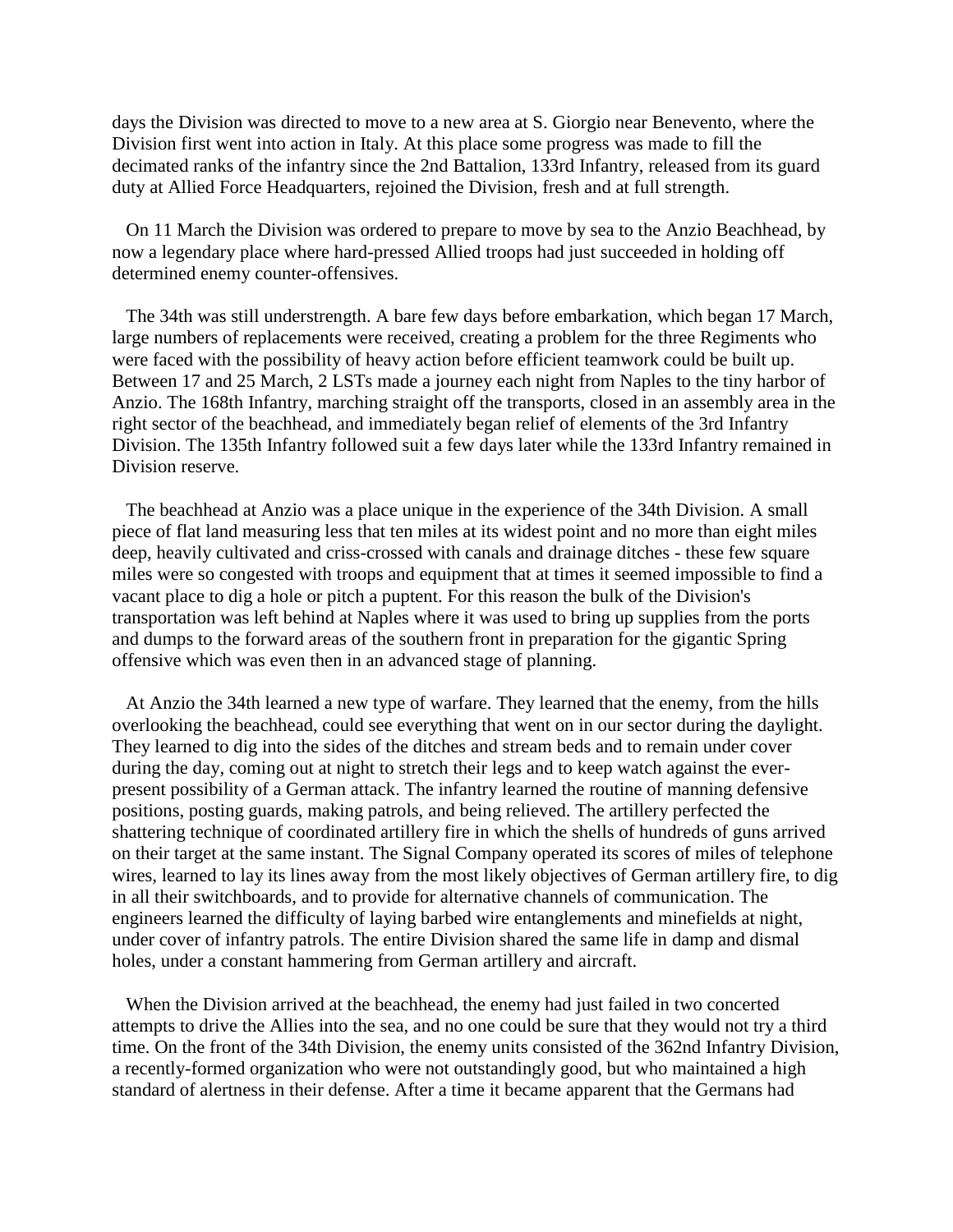abandoned the offensive, and the 34th conducted a series of well-coordinated raids to secure information on enemy units, on their tactics and their defensive positions. Never before had the agencies used to collect information about the Germans worked so well together. Aerial photographs, interpreted at headquarters only a few hours after they had been taken, were used to pinpoint enemy weapon positions. Prisoners taken by the infantry were carefully questioned for facts about enemy tactics, supply, and other matters. The artillery staffs built up a complete picture of the opposing gun lay-out, and after almost two months of hard work our knowledge of the enemy opposite us was complete and accurate almost to the last detail. During this period, also, our own troops had been relieved by turns, and as each unit passed into reserve, it went to a training school where veterans could pass on the benefit of their experience to the large numbers of fresh replacements. At no time did the Division delude itself with the idea that the current defensive phase was anything but temporary. No one, especially as the beachhead became more and more crowded with the steady influx of troops and supplies, had any desire to remain a sitting target for the Germans any longer than was necessary. All day and all night the German artillery shot harassing fires at our dumps, our forward positions, and our supply lines. It was difficult for them to miss - so congested was the area. At night their artillery program was stepped up to take advantage of the fact that the traffic on the roads increased since we could only move supplies at night.

 On 11 May, when the main attack on the southern front jumped off, everyone on the beachhead was tense. All in the Division knew that if this drive succeeded the time when the beachhead would have a land link with the remainder of the Army was not far distant. The planning staffs had worked hard to prepare for the breakout from the beachhead. The troops had trained and rehearsed their part in detail. No longer were we to be on the defensive. Instead, if all went well, the Allied beachhead force would play a crucial part in the encirclement of the right wing of the German troops as they fell back up the boot of Italy in the face of the drive from the south.

## **Chapter XV • THE BREAKOUT - ROME - CIVITAVECCHIA • Chasing**

 At 0630 hours on the morning of 23 May [1944] the great sortie from the beachhead smashed into action. The mission of the 34th Division was to hold the perimeter and allow the assaulting elements of the 1st Armored Division on the left, the 3rd Infantry Division in the center, and the 1st Special Service Force on the right to pass through them and to pierce the German defense line. However, the 135th Infantry was attached to the 1st Armored Division for this operation, while the 133rd Infantry stood by to support the Special Service Force. Preceded by a fifteenminute artillery preparation, fiercer than anything seen before, the Americans hit the unfortunate 362nd Infantry Division such a blow that it reeled back in confusion. Within a few hours the enemy's forward positions were over-run and hundreds of prisoners of war were on their way to our PW cages. On the left, the 135th Infantry with the Armored Division had made excellent progress and had crossed the railway embankment which formed a major feature of the German defense line. On the right, the 133rd Infantry rushed to the sector of the Special Service Force, whose initial attack to cut Highway 7 had been thrown back, and restored the situation by an assault in the face of severe opposition from infantry and tanks to cut the highway and the railway southeast of the key road junction of Cisterna. While resistance in this town continued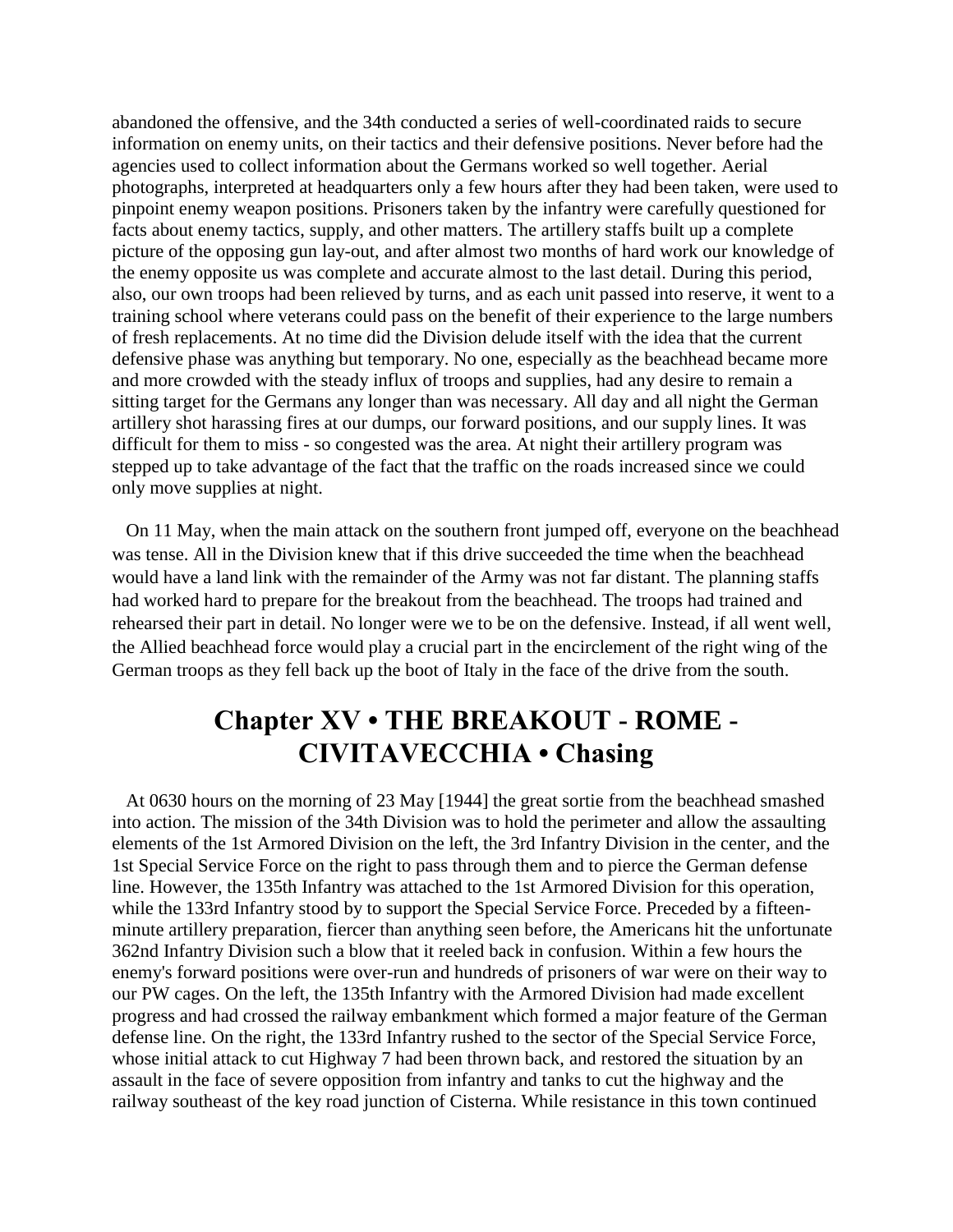for some time from the cellars and ruined buildings, the success of the breakout was evident. The 362nd Infantry Division within three days had been virtually annihilated as an organized fighting force. The 34th Infantry Division reformed and prepared to exploit this triumph.

 The 168th Infantry moved to the west, the 133rd Infantry, returning from its foray, moved up to the left of the 168th, and both Regiments formed up for a concerted push to the northwest. On 25 May the 135th Infantry, relieved of attachment to the Armored Division after a magnificent performance, moved into 34th Division reserve. At dawn on 26 May our troops made rapid progress which continued until late on 27 May when stiff enemy resistance was met along a line approximately 1000 yards short of the railroad between Lanuvio and Velletri. It had long been known that the Germans had prepared a strong defense line in this area. Bunkers and mortar positions had been dug into the north face of the railway embankment while machine gun and rifle emplacements were hastily completed by the retreating German troops as they occupied their defenses. Further, the village of Villa Crocetta had been turned into a fortress containing over a battalion of infantry, reinforced with tanks and self-propelled guns.

 The Germans in the face of our fierce attack succeeded in maintaining their positions. We committed the 135th Infantry from reserve to the left flank of the Division. Even the 109th Engineer Battalion was sent into the line as infantry. Nothing was held back. Rome was the goal - all or nothing. Finally on 2 June, with the town of Velletri captured and his line in danger of encirclement, the enemy suddenly gave way. His units, patched-up remnants of the troops who had borne the shock of the breakout from the beachhead, had fought surprisingly well. The German High Command had used every effort to bolster them with replacements from the butchers, bakers, tinkers, and tailors of rear area units.

 By the morning of 3 June the enemy was in full retreat. The 100th Infantry Battalion made a very determined attack to clear a road block on Highway 7 which led to Rome. A motorized task force with infantry, tanks, tank destroyers, engineers, field artillery, and reconnaissance troops, was constituted and ordered to press on north with all speed to seize crossings of the Tiber River southwest of Rome. The Germans had honored their undertaking, to consider Rome an open city, but all the Tiber River bridges between Rome and the sea were destroyed. Our Engineers worked fast to make crossings, and within a day the entire Division had passed to the northern bank. The Germans conducted their retreat very skillfully. They lost no time in evacuating their heavy equipment, which by day and night marches, fell back, protected by a screen of motorized infantry, self-propelled guns, and engineers. In spite of the terrific toll taken by our air forces in their bombing and strafing attacks along the highways, the Germans were able to evacuate much of their materiel, and seriously impeded our advance by means of their well-executed demolitions and roadblocks.

 The 1st Armored Division and the 34th Division were given the mission of an all-out pursuit of the enemy north and northwest of Rome. During this time the 135th Infantry was re-attached to the 1st Armored Division, and was pursuing the Germans north of Rome to the Viterbo airfields. The 34th Division, advancing day and night at top speed, relieving the lead battalion from time to time so as to maintain the freshness of the troops and the vigor of the pursuit, reached the town of Civitavecchia during the morning of 7 June.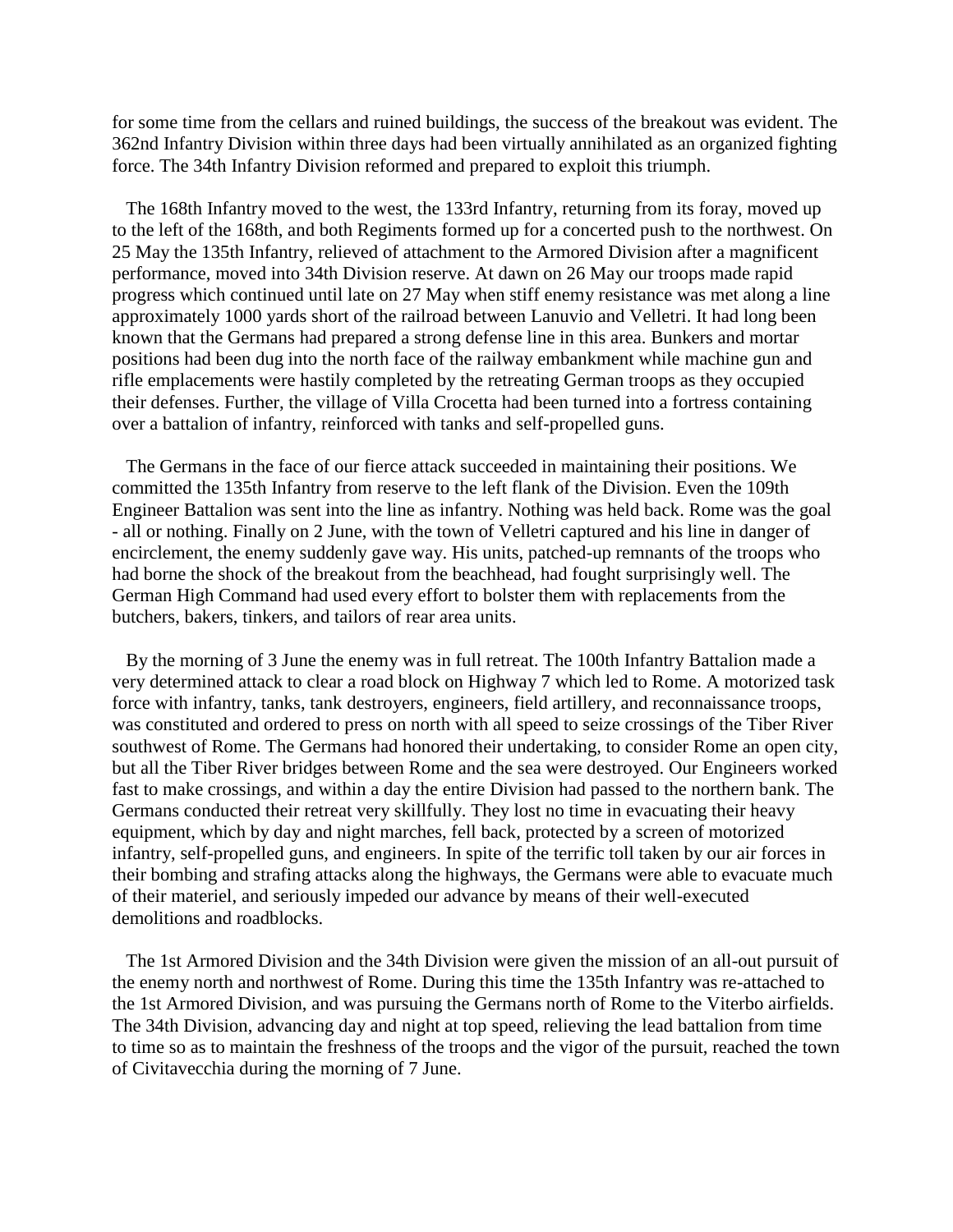During this advance the work of the service troops was absolutely outstanding. The 34th Signal Company, whose unobtrusive efficiency had almost come to be taken for granted, now excelled [in] all its efforts by tirelessly linking the Division units by telephone and by maintaining radio contact. During the operation a few hours prior to capturing Civitavecchia the Division advanced forty-one miles, and telephone communication was continuously maintained between the Division headquarters and Corps headquarters far to the rear, as well as to the leading elements of the Division. To maintain the speed of the pursuit only those vehicles that were necessary for the job could be permitted to move on the roads. The 34th Military Police [Platoon] were given the task of controlling traffic to this end, and they rose to the occasion. The [34th] Quartermaster Company, hauling rations and gasoline from dumps far to the rear, enabled all troops to push on with the confidence that their supplies would always be maintained.

 With the capture of the port of Civitavecchia there was every indication that the German rearguards were rapidly being overtaken, for just south of the town our troops were pressed to a ridge just in time to see an important bridge along Highway 1 being blown up by the Germans.

 The chase was nearing a climax. The 133rd Infantry passed through the 168th Infantry, who had taken the port, and moved to a line of hills a few hundred yards south of the town of Tarquinia. Here the Germans had decided to attempt a stand for the first time since they relinquished their hold on Lanuvio. The troops they had chosen for this job consisted of the 40th Jaeger Regiment from the 20th German Airforce Field Division. This formation had been brought down from Denmark, passing the Normandy invasion front which had been opened only a few days before, and was rushed to Italy in an attempt to help prevent the much disorganized German Armies from being overrun. The engagement with this fresh Regiment was joined shortly after noon on 7 June. The day was warm, visibility was excellent. Our troops looking down from one ridge could see the Germans fully in the open busily digging foxholes and machine gun positions. The enemy, apparently not expecting such a vigorous chase, had not placed a strong screen of outposts to the south of their proposed line. They were wide-open. In one terrific punch the 133rd Infantry completely smashed the entire German Regiment. Within a few hours the enemy had been scattered and were retreating northward in great confusion. Prisoners from practically every company in the Regiment had been taken, and the way north was once more open. However, during the night of 8-9 June, the 361st RCT, part of the newlyarrived 91st Infantry Division, relieved the 133rd Infantry and continued the advance under the command of the 36th Infantry Division.

 The 34th Infantry Division reassembled in the vicinity of Civitavecchia and, when pressing supply needs necessitated our evacuation of the port, the Division moved on 12 June to the vicinity of Tarquinia for rest and training.

## **Chapter XVI • CECINA • Scattering**

 The Division spent two enjoyable weeks out of the line. The weather was fine and bivouac areas were selected on the sides of gently sloping hills overlooking the Mediterranean coast and the busy airfields and docks which, thanks to the rapidity of our troops' advance, were already in operation. For once, fatigue was not the most critical factor in influencing the withdrawal of the 34th from the line. A certain number of replacements had to be assimilated to replace losses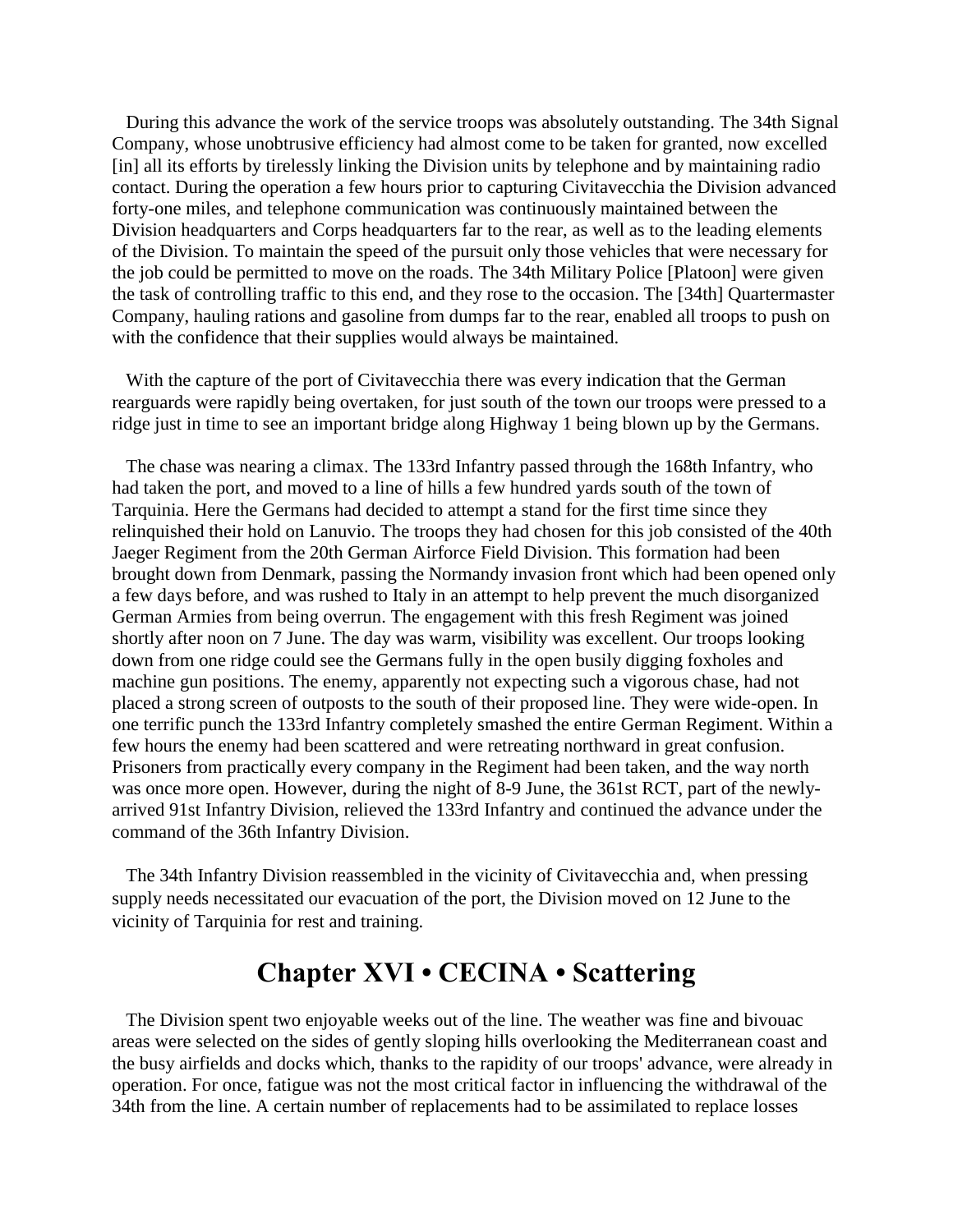incurred at Lanuvio, but even more important was the job of closing together all the units which, during the hectic days of the chase, had become scattered. The 135th Infantry was relieved of its attachment to the 1st Armored Division and rejoined the 34th in the Tarquinia area.

 A very important change in the composition of the Division took place at this time. So successful had been the experimental attachment of a unit of Japanese-Americans to a first-class fighting formation that the War Department had decided to attach an entire Regimental Combat Team of Nisei to the 34th Division, thus increasing its organic strength to four full combat teams. The 442nd Regiment, together with artillery [522nd Field Artillery Battalion], medical troops [442nd Medical Detachment], and engineers [232nd Combat Engineer Company], began the shaking-down process which always come whenever one joins a new unit. The 100th Infantry Battalion, by now battle-wise combat troops, though retaining their separate identity, were assigned to the 442nd Infantry.

 On 24 June the Division began the long dusty movements by truck from Tarquinia to the front, which by then had moved many miles to the north - so far north indeed, that it was a hard job to find an assembly area close enough to the front to make a relief possible before the pursuing troops had gone too far forward again.

 On 26 June the 133rd Infantry and 442nd Infantry, the latter in their first combat assignment, passed through elements of the 36th Infantry Division just north of Piombino, and almost at once ran into an enemy delaying line which was based on the line of hills running from Suvereto to the sea. The 442nd Infantry was committed to attack Suvereto from the south. In a brilliantly executed move the 100th Infantry Battalion, by-passing the town to the east, overran an enemy battalion command post, captured a great deal of German equipment, and captured and killed a large number of enemy troops. In recognition of this outstanding performance the 100th Infantry Battalion was awarded a unit citation by the War Department.

 While this action of the 100th Battalion was being supported by the rest of the 442nd Combat Team, who moved methodically through the hills to clear Belvedere, the 133rd Infantry's advance along Highway 1, parallel to the coast, approached gradually nearer to the defile at S. Vincenzo where the road and railway run almost along the seashore. Due to the high bluffs which push out from the main mountain mass on the right of the highway, any movement which seeks to leave the road is contained within a very narrow space. The enemy took advantage of his chance and deployed a force just south of S. Vincenzo which required our troops a whole day to clear. The Division's right flank during this time was being protected by the 168th Infantry who found the going extremely difficult due to the virtual absence of roads in its mountainous sector.

 The fighting in the next few days was of a very localized nature. Lateral communications were difficult and the Regiments, after being assigned the directions in which they were to make their attacks, completed their missions more or less upon their own initiative. Castagneto was cleared by the 133rd Infantry after an advance along the highway and thorough the hills to the right of it, causing the enemy very severe losses. The 442nd Infantry reached the Bolgheri River while the 168th Infantry cleared Monteverdi, during which an enemy group of battalion strength was hacked to pieces by the massed fire of all arms.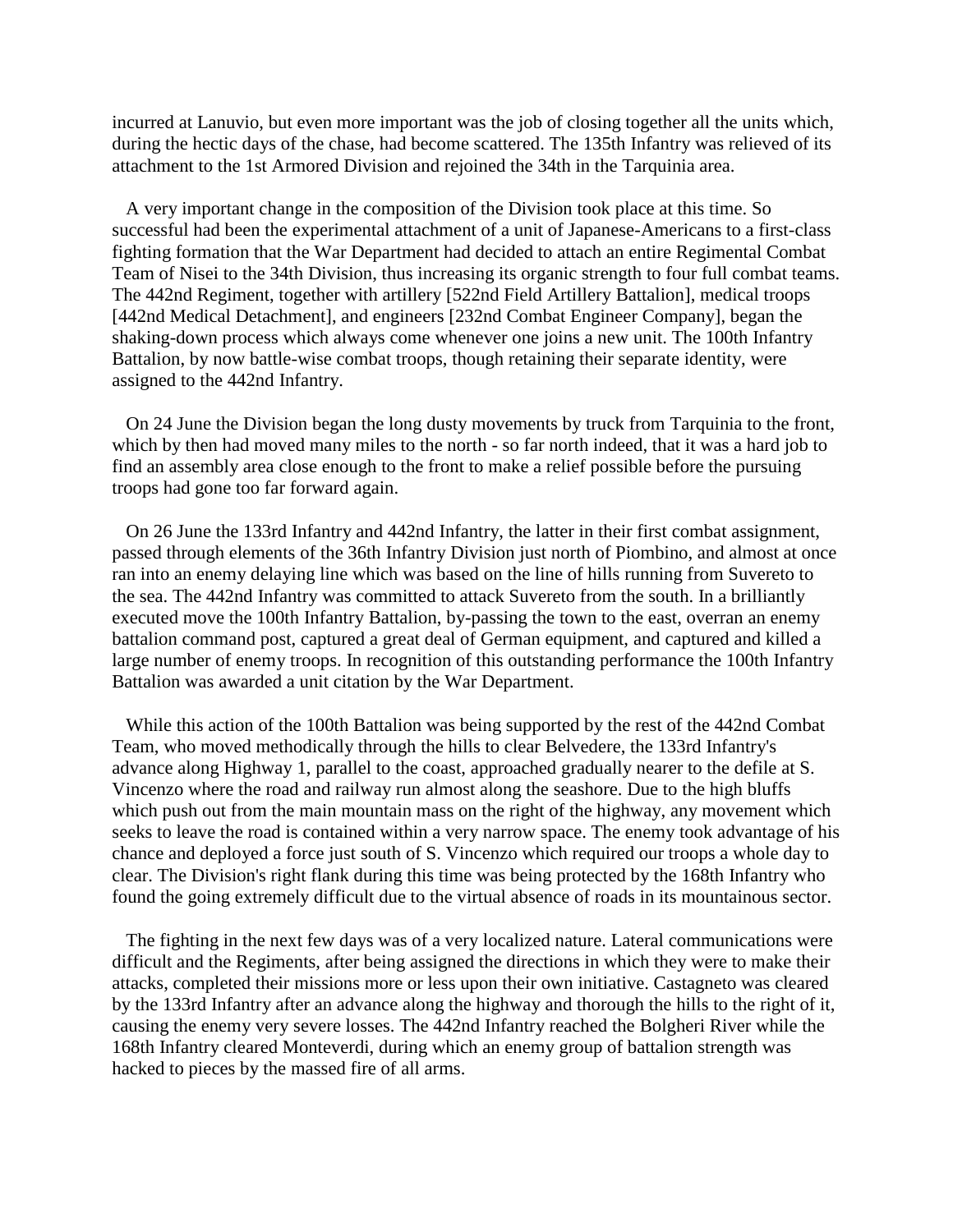On 29 June the 135th Infantry passed through the 442nd Infantry and the Division maintained a steady northward advance along a twenty-kilometer front. After several sharp clashes the Cecina River was reached on 30 June. At this time the 168th Infantry on the right found the going through exceptionally difficult terrain too slow for effective pursuit to be carried out. Accordingly, the troops were moved in trucks around the rear of the Division and re-entered the line preparatory to advancing north across the Cecina River to seize the town of Riparbella. The Cecina River was not a formidable barrier, consisting of a shallow stream running in a wide bed with many scattered banks of shale. A valuable enemy field order taken off a German prisoner disclosed that the enemy had retired to the north of the Cecina River and was going to delay our crossing for as long as possible. The German units consisted of the 16th SS Reconnaissance Battalion on the coast, while further inland was deployed the 19th German Airforce Field Division which had under its control a number of Turkoman troops from the 162nd Infantry Division (which had been very severely handled during the advances of the preceding few weeks). The enemy command had become so alarmed at the way in which their units were being scattered and confused by our thrust, that they had instituted a system of straggler patrols in their rear areas to seize any unfortunate German who did not seem to be doing anything, placed him, with others in the same situation, into small groups who were then committed to action.

 The crossing of the Cecina River was made along a front of almost twenty kilometers, and everywhere succeeded except in the extreme coastal zone where the SS troops defending the town of Cecina (on the south bank) put up a most stubborn resistance. The 133rd Infantry, in cooperation with the 135th Infantry on its right, made a pincers attack upon the enemy, who were decisively beaten. This was one of the sharpest actions in the history of the 133rd Infantry and also one of the most successful, for the enemy left many dead and prisoners and much equipment in our hands.

 The country through which the advance now had to move was very difficult. A series of jagged mountains separated by deep gorges and covered with forests and underbrush made communications very difficult and the supply of food and ammunition a matter of great exertion. The 135th Infantry, pinching out the 133rd Infantry, was now the left flank of the Division, while the 442nd Infantry held the center, leaving the 168th Infantry on the right.

 By 3 July a steady progress had resulted in the capture of Riparbella on the right while elements of the 135th Infantry entered Rosignano during the early evening. In this village the Germans put up a very stubborn resistance. The terrain in the area was such that it was not possible to flank the town since any attempt to do so would have exposed the encircling unit to fire from the town itself. There was nothing for it but to engage once again in the bitter house to house fighting with which the Division had become all-too-familiar during its earlier days in Italy.

 On the coast little possibility existed for speed since the road at this point ran along a ledge hewn out of the mountainside where it fell in a steep slope down to the sea. All that could be done was to block Highway 1 to prevent enemy units from harassing our left flank. The 168th Infantry on the right was, during this time, surrounding and annihilating whole companies who allowed themselves to become cut off during the defense of isolated hilltops.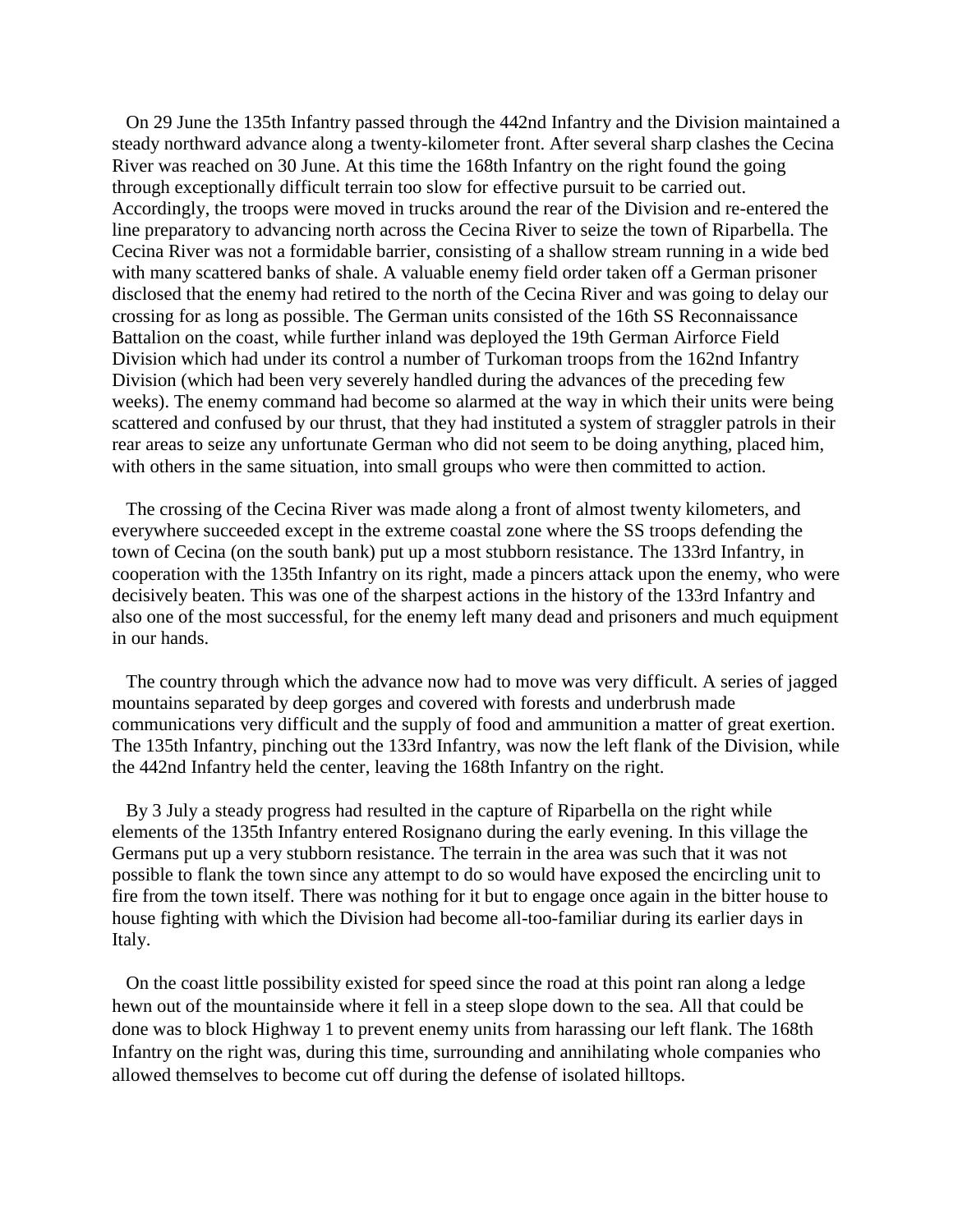### **Chapter XVII • LEGHORN • Slugging**

 By 6 July [1944] Rosignano was cleared leaving so many enemy dead that the town was quarantined to prevent epidemics, and the 168th Infantry had closed in on Castellina, a little town in the mountains about ten kilometers further north up the twisting, narrow road from Riparbella. To the west of this town the 442nd Infantry had occupied a ridgeline covering the lateral trail connecting Rosignano with Castellina. The obstinate fighting of these past few days had seen the enemy extend the front of the 16th SS Division gradually to the east, committing the 35th SS Panzer Grenadier Regiment at the side of the 16th SS Reconnaissance Battalion, defenders of Cecina. To the east of the SS troops the 19th German Airforce Field division was in a bad way, So much so that the enemy command rushed the crack 26th Panzer Grenadier Division from the central Italian front to oppose the 34th Division and to prevent a break-through by us, which would immediately menace the port of Leghorn [Livorno] and greatly simplify our advance to the Arno River valley. On our side,too, we had received reinforcements since the 363rd Regimental Combat Team, of the 91st Infantry Division, together with tanks and tank destroyers, had been sent in on the right flank of the Division as a task force known as Brigade Ramey, after its commander. Thus the 34th Division at this time had command of no less than five Regimental Combat Teams plus other attached troops, and the Division sector was as much as thirty kilometers wide.

 During the morning of 7 July the Division received a temporary setback on its extreme right flank where the newly arrived troops of the 26th Panzer Grenadier Division counter-attacked elements of the 363rd Infantry and drove them from a hill. On the same afternoon the 133rd Infantry, from reserve, closed up behind the 168th Infantry, preparatory to relieving this Regiment and entering the line of the left of the 363rd Infantry. Our intention was to make our main drive in the right Division sector and to push forward as hard as possible due north to seize the dominating ground overlooking the Arno Valley, and by-pass the town of Leghorn since it would be relatively easy for the Germans to defend this port in the extremely rugged country to the south of it.

 During 8 July the advance continued against weakening opposition in our right sector although the 135th and 442nd Infantry Regiments on the left met isolated enemy strongholds which required considerable time to reduce. The next few days were tough and strenuous and took the form of an out-and-out slugging match between two stubborn enemy divisions and the 34th. Our troops experienced almost as much trouble in overcoming the difficulties of poor communication as they did from direct German opposition. The roads, never in very good shape, were not designed for the heavy traffic we were obliged to put over them and, furthermore, the German engineers had demolished every bridge and culvert, had caused land-slides at points where the trails ran along shelves cut into sides of hills, and had blown craters in the road at awkward hairpin bends. Much toil and much time was involved in clearing the way for our supplies to move to the forward elements.

 On 12 July the 363rd Infantry came under control of its parent Division which had taken over a sector on the right of the 34th, so that on 14 July our drive was resumed with the main effort on the east and all four Regiments committed in the line. In our desire to put a maximum punch behind our right-hand Regiments a certain weakness had been accepted on the left, but this was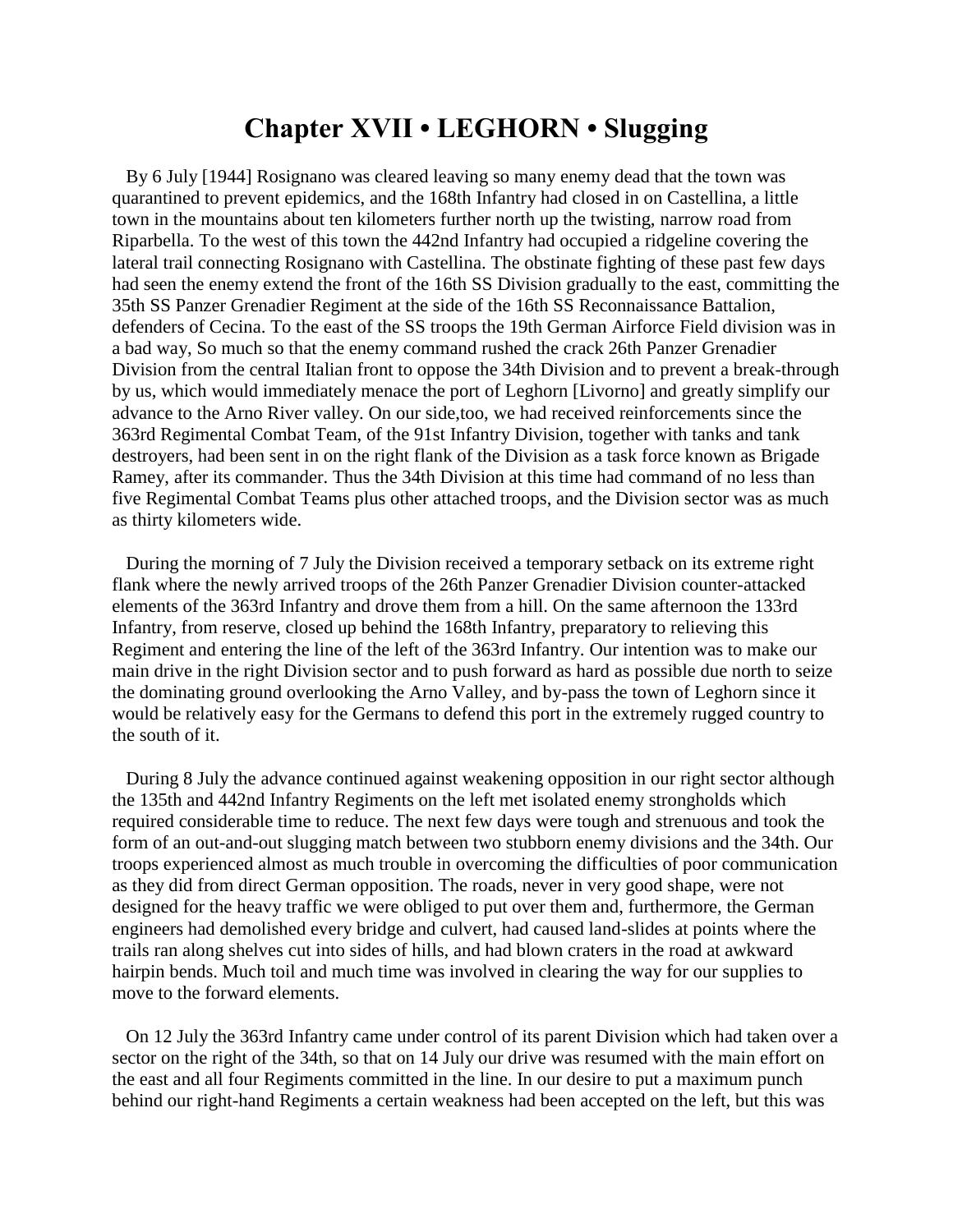considerably offset by the fire of anti-aircraft guns whose commander volunteered his services in support of our attack. In the face of many local counter-attacks our progress was necessarily slow, and in order to try to prevent undue fatigue on the assaulting elements frequent relief of the battalions in the line were made.

 By 17 July our troops had emerged into less hilly country and it was possible to used more armored vehicles, in support of the infantry and for flank protection. We were now within striking distance of Leghorn. Higher headquarters directed us to exert all our efforts for the capture of this place rather than pursue our original intention of first seizing control of the Arno Valley. Accordingly, the Division sent every available support to the attack of the 135th Infantry, who were slugging it out with SS troops in stubborn fighting among the hills southeast of the objective. During the night 18-19 July the 363rd Infantry was again attached to the Division and it was to this Regiment that went the honor of being the first American troops to enter the city. They did so after a rapid infantry-tank thrust, arriving at the northeastern outskirts of Leghorn during the early morning hours of 19 July. The 135th Infantry, with a determined spurt, arrived in the southeastern suburbs shortly afterward.

 In order to safeguard the prize of this great seaport it was essential to drive back German elements south of the Arno River and to prevent enemy raiding parties from trying to penetrate to the city. Strong patrols were at once pushed forward to the river line, but very few enemy were encountered and it was evident that the Germans had withdrawn the bulk of their force to the northern bank, leaving only outposts and patrols within the big loops which the Arno made in the flat land east of Pisa.

 The 34th Division temporarily set up defensive positions along the southern bank and kept close watch on the enemy posts opposite them, including the city of Pisa itself, where enemy weapons could frequently be seen shooting at us. We were unable to take adequate retaliatory action for fear of destroying some of the priceless treasures of this ancient town.

 At this time it was not known whether our halt would be short, so plans and reconnaissance were made to cross the Arno in the event we were ordered to do so. After a few days of patrolling, the 34th Division was relieved while our infantry went back to the resort town of Castiglioncello and other villages south of Leghorn for a period of rest. Certain advisers were left behind for a short time until the new men [of Task Force 45] had settled in. The artillery rejoined the Division a little later when it was seen that their fire power for the repulse of a possible enemy attack south of the river was no longer needed.

 During the static period just prior to the Division's relief, Major General Charles W. Ryder, who had led the 34th since Ireland, left the Division for a higher command [IX Corps] in another theater [Pacific]. He was succeeded on 21 July by Major General Charles L. Bolte. Under General Bolte's direction the 34th proceeded to train for future operations and to enjoy the [unusual] experience of several weeks on end out of the fighting line, during which it could enjoy the facilities offered by the Mediterranean resort coast in summer.

 The war in Italy paused. With the invasion of Southern France many of the units which had fought alongside the Division left for new battlefields. The 34th remained in Italy, waiting until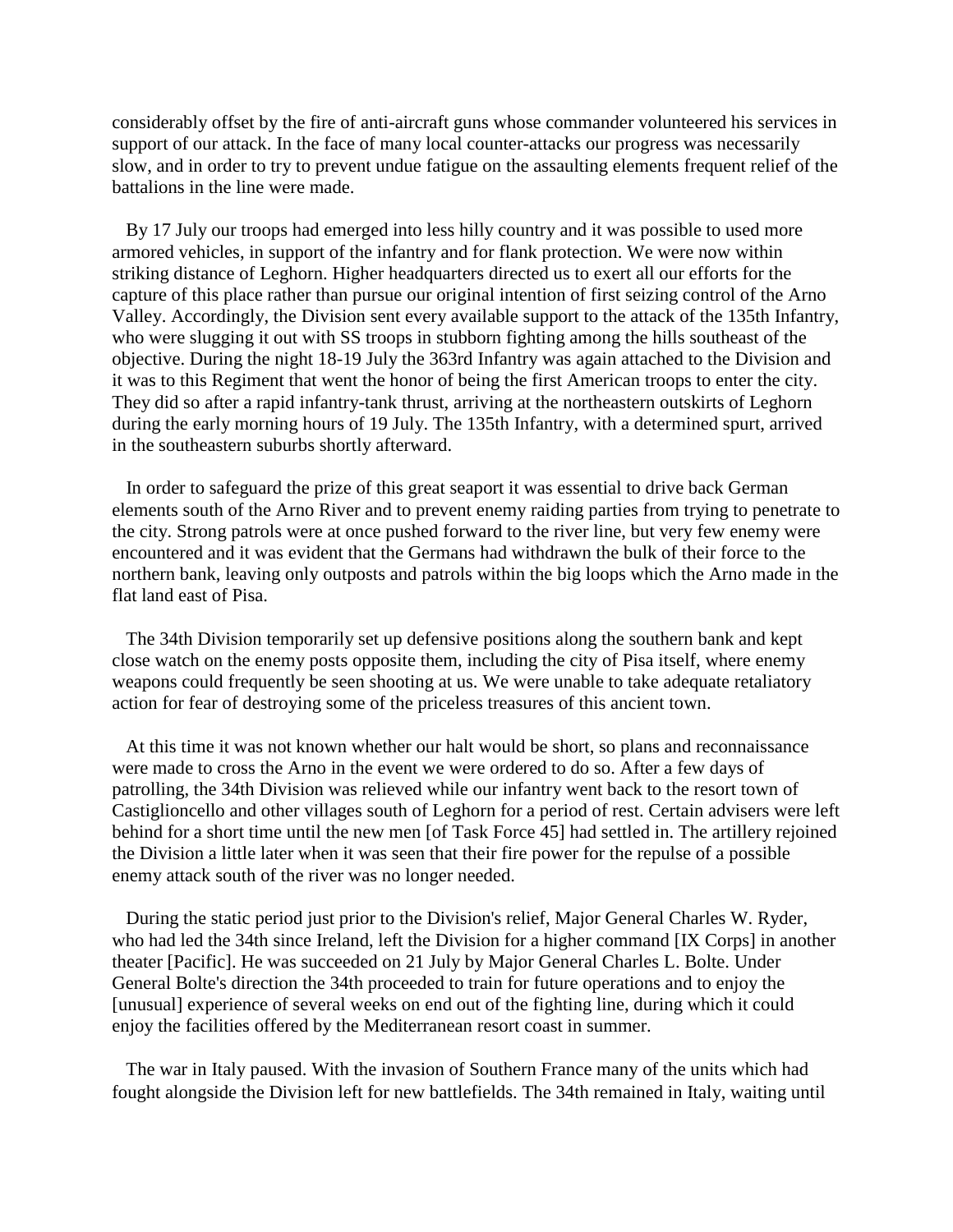it should be called up to take part in the assault of the strongest German positions yet encountered - the Gothic Line along the Apennines.

#### **Chapter XVIII • ROSIGNANO SOLVAY • Training**

 Without question the fighting for Leghorn was a tough proposition, and the complete victory achieved by the Division against Nazi SS Troops was a fitting end to another phase of the campaign. For such had been the rapidity of the Allied advance from the Garigliano, from the Anzio beachhead, past Rome, past Civitavecchia, Cecina, and now Leghorn, to the southern fringes of Pisa, that our supply lines were over-strained and our troops tired. The Arno River, winding down the lovely plain of Tuscany, marked as definitely as a line on a staff map, a suitable point at which to break off active fighting for a spell, to make new plans, to bring up supplies, and to train for future operations. The Division was relieved by an Anti-Aircraft [Artillery] Brigade, and went for a summer vacation along the Mediterranean sea-shore south of Leghorn. This was unexpected good fortune, and the tired troops took full advantage of it. For a full week at the outset they overhauled their equipment, put on clean clothes, went swimming, or just lay around letting the Mediterranean sunshine put back into them some of the energy which they had so generously expended in the rough wooded hills between the Cecina River and the Arno.

 Soon it became necessary to think of grimmer events to come and to digest and profit from the lessons and mistakes which had come to light during the recent slugging. Heavy casualties and the large number of replacements who had only recently joined their units meant that the standard of teamwork between the infantry, the artillery, and armored forces was inevitably lower than usual. The men just did not know each other. So co-ordination and team-play were especially stressed during working time, and for this we were very lucky to have attached to us even during the training period the 757th (Medium) Tank Battalion which was to enter combat with the Division in the near future. By dint of hard training, careful planning, and willing spirit the weeks passed in profitable achievement and a high-degree of self-confidence was obtained throughout the command. After the day's work was done, there was always the resort coast of the Mediterranean, the ample facilities of the Red Cross, and the fabulous beauties of Rome, of Siena, and of Florence.

 Nor did the Division's fame go unnoticed by the exalted. Mr. Winston Churchill, Prime Minister of Great Britain, inspected a representative detachment drawn from the major units of the 34th on 19 August [1944] and said in part,

"The 34th United States Infantry Division has the record of the longest period of action of any American troops in this war and participated in Africa, Salerno, Cassino Heights, Anzio beachhead and glorious capture of Rome and movement north thereof. We are now at a phase of this campaign where our enemy can be and will be given a thorough thrashing. The combined efforts of the Fifth and Eighth Armies in assaulting the common enemy has resulted in a greater friendship, more binding than ever before for the United Nations. The former glorious achievements of the Fifth Army and the Eighth Army must be continued and we will have further glorious adventures. The campaign, with the action of Allied troops in Normandy and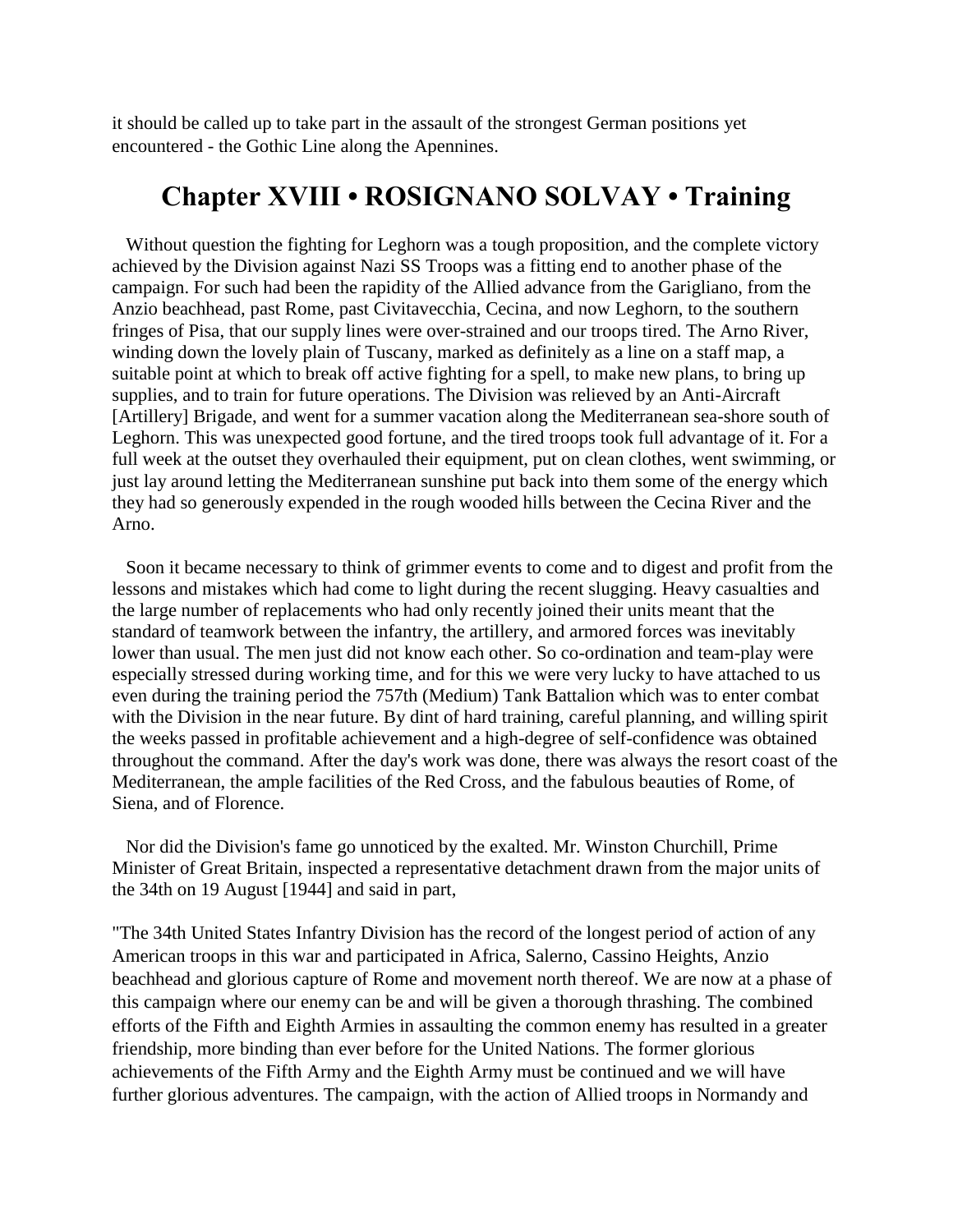Southern France, will administer a thorough thrashing to Hitler. We must destroy them so that no other man or nation will again impose such oppression upon the nations for hundreds of years. I pay tribute to officers and men of the 34th United States Infantry Division for their glorious contribution in this great effort."

# **Chapter XIX • GOTHIC LINE • Considering**

While the 34th was in training it must not be thought that either the Allies or the enemy were relaxing and idly awaiting the next move. On the contrary, most vigorous preparations were being made on both sides to continue the struggle - an encounter which, for us, [poised] itself at the penetration of the entire Apennine Mountains. The campaign in Italy had, by now, become merely a part, albeit an important part, in the gigantic struggle which was in full fury throughout the length and breadth of the European continent. Magnificent Divisions, which had so gallantly and loyally fought alongside the 34th for almost a year in the grueling Italian campaign, had set sail for southern France and were, even at that moment, adding brilliant chapters to their record of fame in an astonishing drive from the beaches of the Riviera up the Rhone Valley toward Germany. The Normandy beachhead had bulged and spread by virtue of its own weight and power, engulfing the stricken German forces in a surging tide of strength and speed. On the eastern front, vengeful Russians, seeing the light of victory not many miles ahead, crashed through entire German armies, annihilating and scattering them.

 But what of Italy? The Eighth Army, whose exploits throughout the Italian campaign would be hard to match, was on the move again, this time attacking with intense fury on a narrow front with the avowed objective of turning the entire Apennine defenses, by penetrating through the narrow plain which lay between the mountains and the sea north of Rimini, and thus of flooding into the Po Valley behind the Germans.

 By the end of August [1944] the battle there was in full swing; much progress had been made and the Germans were growing anxious. After so many years of war, even the tough, smoothrunning German war machine was going short of raw material - that is, of men. Two first-class divisions were removed from Italy to be replaced by a couple of inferior formations; other fine troops whom they could ill afford to spare from the active fighting lines were dispatched rapidly from the Eighth Army front to the Franco-Italian border, there to stand watch ceaselessly lest victorious Allied troops from France should spill over the Alps and sweep across the Po Valley in the German Army's rear. The Fifth Army, though quiet now, lay along the Arno River and no one knew when it would spring into action. Yet in spite of this threat, the Germans were forced to remove units from the sector north of Florence and to rush them as soon as they could to the Rimini gap where the Eighth Army was continuing its expert butchering. If the Germans could plug this one small leak in an otherwise water-tight defense system protecting the Po Valley, who could say how long the war in Italy might last? To make sure that nothing was left undone to hasten the victory in the peninsula, the Fifth Army prepared itself to assault the German defensive line frontally, to cross the Apennines and to enter the Po Valley where great possibility for exploitation existed. Even had we to conduct the enterprise against an enemy recently installed in the mountains, it would still have been fraught with risk and hardship; but the Allies knew and had known for many months that the toughest part of the Italian campaign would only have begun when Florence fell.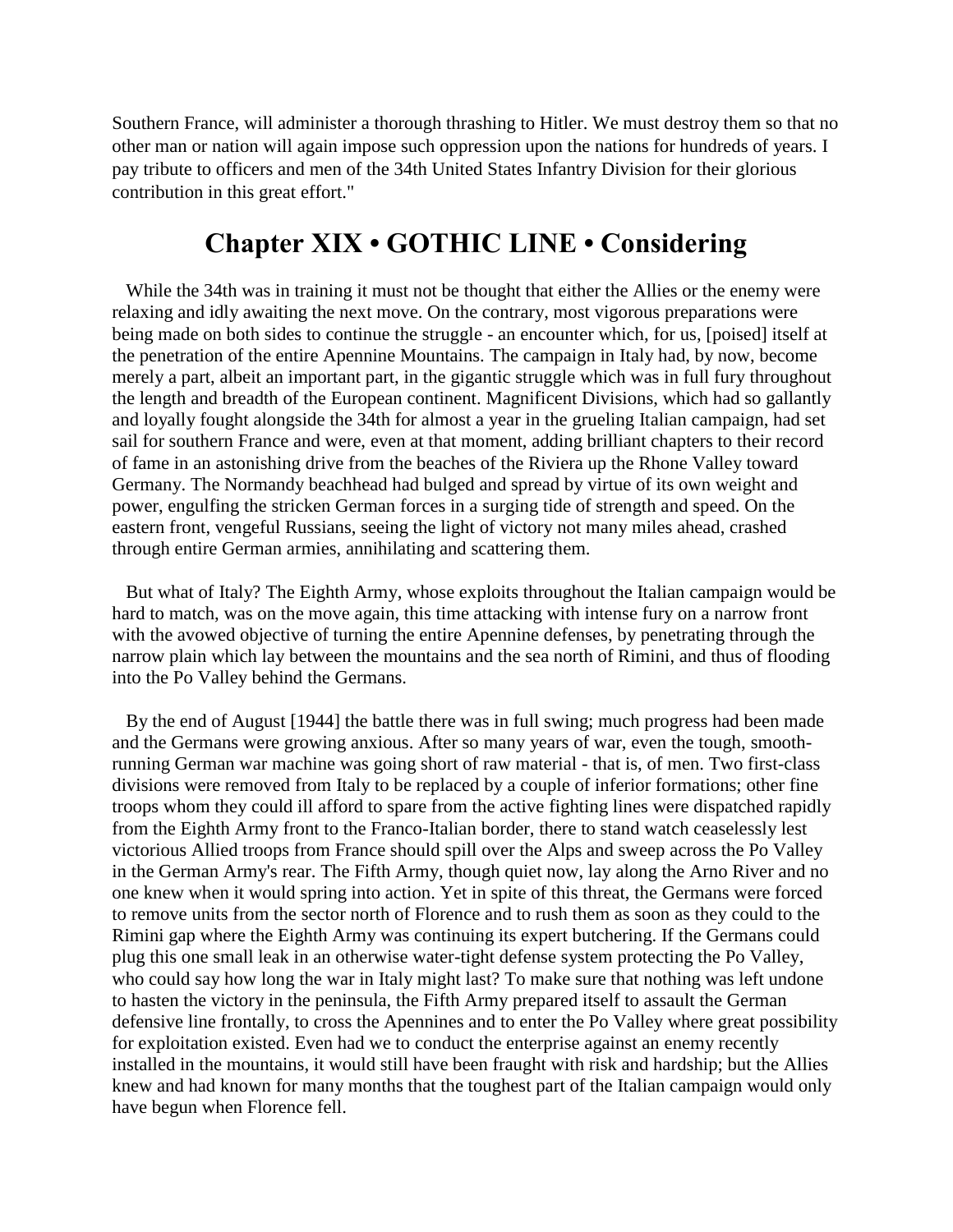As far back as the initial Allied landings on the toe of Italy and at Salerno, the enemy high command had believed that the defense of the entire peninsula in the face of Allied air and amphibious superiority was not feasible. Searching for the most economical defense line by whose retention the maximum share of Italy's wealth could be assured to them, the Germans decided to base their main line of fortifications on the southern crest of the Apennine Mountains chain, north of the Arno River, where a kink in the backbone of Italy placed the forbidding heights in a barrier from the western coast right across the boot almost to Rimini, now under assault of the Eighth Army. This belt of defenses the Germans had named the "Gothic Line".

 From the start it was conceived as a long-term project. Even in January 1944 constant aerial reconnaissance had discerned the preparations for permanent concrete defenses,field works, and the beginning of one of the most elaborate anti-tank ditches in the theater. Although the successful German resistance along the Gustav Line at Cassino had diverted the enemy's attention from the Gothic Line to positions south of Rome, the defeat which the Germans had suffered in the fighting from May onward had refocused their attention to their original defensive choice. Reports from many sources testified to the feverish activity in the Apennines and by August the project was very nearly complete. The line itself was three to four miles deep and consisted of field-type bunkers revetted with logs, rails, and railroad ties, "text-book" concrete emplacements for anti-tank guns, tank turrets with high-velocity guns dug into the rock so that only 12 inches of the cupola appeared above the surface, enormous minefields sown wherever movement appeared feasible, anti-tank ditches wide and deep enough to accommodate a doubledecker bus, their sides strongly reinforced with pine saplings, and the whole undertaking protected by thick bands of barbed wire and anti-personnel mines actuated by trip wires. Some of the most cunning positions known were anti-tank and machine-gun emplacements dug into the face of a cliff in such a manner that only a small embrasure could be seen from the Allied side. Access to this artificial cave was gained by means of a trap door in the surface of the road above, down a vertical shaft leading to the firing chamber.

 Through this formidable network of defenses two main routes existed in this sector north of Florence. One was the main highway (No. 65) connecting Bologna to Florence; the second was a parallel road [S 325] connecting Bologna with Prato, running by way of Vernio. Both of these highways ran though easily defensible mountain passes, the most famous of which was the Futa Pass of Highway 65. The Germans had prepared demolitions on all bridges along these roads, and at awkward hairpin turns they had laid 500 pound charges at intervals of a few hundred yards which, on being detonated, would blow the road off the face of the earth.

 The penetration by frontal assault of long-prepared defenses, adequately garrisoned, is one of the most costly projects known to warfare, and while everybody realized that the operation, if successful, would virtually end the war in Italy, it was in no mood of lighthearted optimism, but rather one of grim determination, that the 34th Division began preparations to play its part in the attack on this famous position.

 It was practically impossible to count upon surprise to help us to secure an initial advantage, which in some degree might compensate for the handicap which any attacker must bear in reducing a fortress. A number of troop movements designed to deceive the enemy about the point of our main effort were carried out, and various cover measures were put out to harass the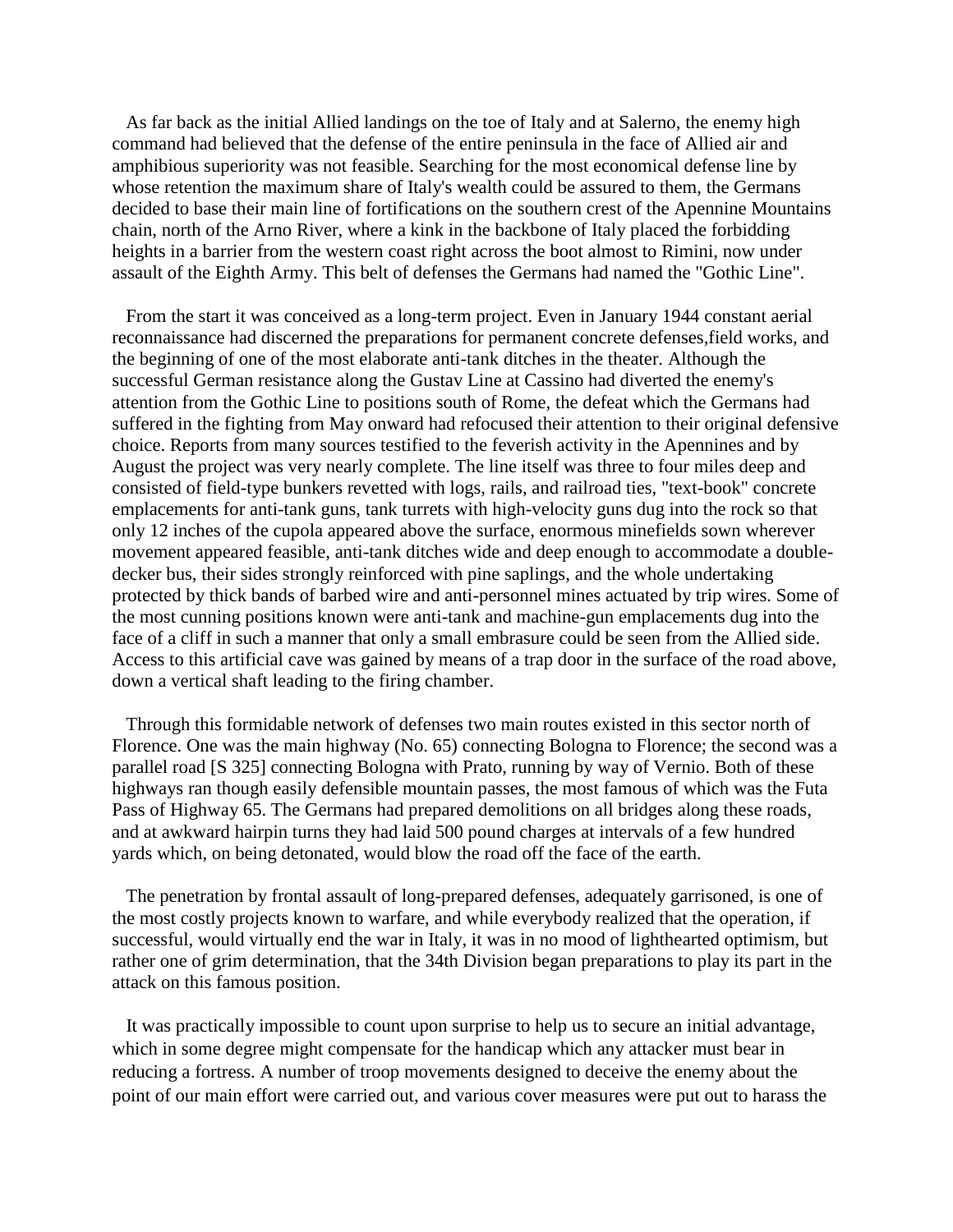enemy's intelligence service. Nevertheless, it was well known that the enemy in his positions overlooking Florence was keeping a close watch, not so much on our movements in the rear areas, as upon the frontline troops facing him.

#### **Chapter XX • FLORENCE - MONZUNO • Assaulting**

 On 9 September [1944] the Division entered the line on the left of the II Corps sector, relieving British troops north of Florence. The mission was to advance alone and to the east of the Vernio-Bologna road, screening the Corps left flank and assisting the 91st Infantry Division on our right in their major task of capturing the Futa Pass and piercing the Gothic Line. On the left of the 34th, the 6th South African Armored Division was to advance and occupy ground as it was vacated by the enemy and was to screen our left, but the plan did not call for the South Africans to take part in the all-out attack. In general, the Gothic Line seemed likely to be rather less formidable in the 34th's sector than it was in the Futa Pass area. There was no antitank ditch, fewer concrete pillboxes and sunken tank turrets; probably more important still, the caliber of the troops of the 334th Infantry Division, who opposed us in the left half of our sector, was not nearly so high as that of the tough soldiers of the 4th Parachute Division who defended the Futa Pass and the right half of the 34th's zone. On the other hand, the terrain was extremely rugged in the path of our advance, and the road not of the most primitive type. The German High Command had expressly warned its lower units not to rely merely on difficult country to act as a defense against Allied attacks. French and American troops had taught the enemy this lesson in the offensive of the previous May. In spite of the good counsel, the enemy seemed to have left a slight gap in his defenses about half way between the Vernio road and Highway 65, at the place where the mountains were most steep and jagged. The 34th noted this for future reference.

 For several days prior to their relief by our troops, British units had been advancing rapidly, against negligible resistance, from the northern outskirts of Florence toward the foothills of the Apennines. The Germans, feeling the pinch in manpower, had clearly decided not to become involved in heavy fighting before they had retired into the protection of their defensive line. The enemy units, falling back methodically from phase-line to phase-line, kept watch on our movements and harassed us liberally with self-propelled and long-range artillery.

 The countryside just north of Florence is rich and heavily cultivated. In fine, warm weather the 34th forged ahead rapidly, with reconnaissance pushed well forward and both flanks screened by mechanized cavalry from the 91st Cavalry Reconnaissance Squadron and the 34th Cavalry Reconnaissance Troop. By 11 September, the 168th Infantry on the right of the Division sector had cleared the towns of Cavallina and Barberino, while the 133rd Infantry on the left was well up alongside them. Enemy resistance remained very light, but demolitions, a few minefields, and harassing artillery fire slowed our progress a little. It was not until 13 September that the enemy outpost line was reached, by which time the 135th Infantry, having passed through the 168th, was the right flank regiment of the Division. The next few days saw stiff fighting as the enemy was driven out of his positions. Although the Germans had not built a continuous chain of fortifications at this point, all key hill features were well organized, and determined groups of enemy with automatic weapons infiltrated at night back to places from which they had been driven in daylight. In the face of many small counterattacks the 34th Division penetrated the enemy outpost line by 15 September and began the development of the road to Bologna, to the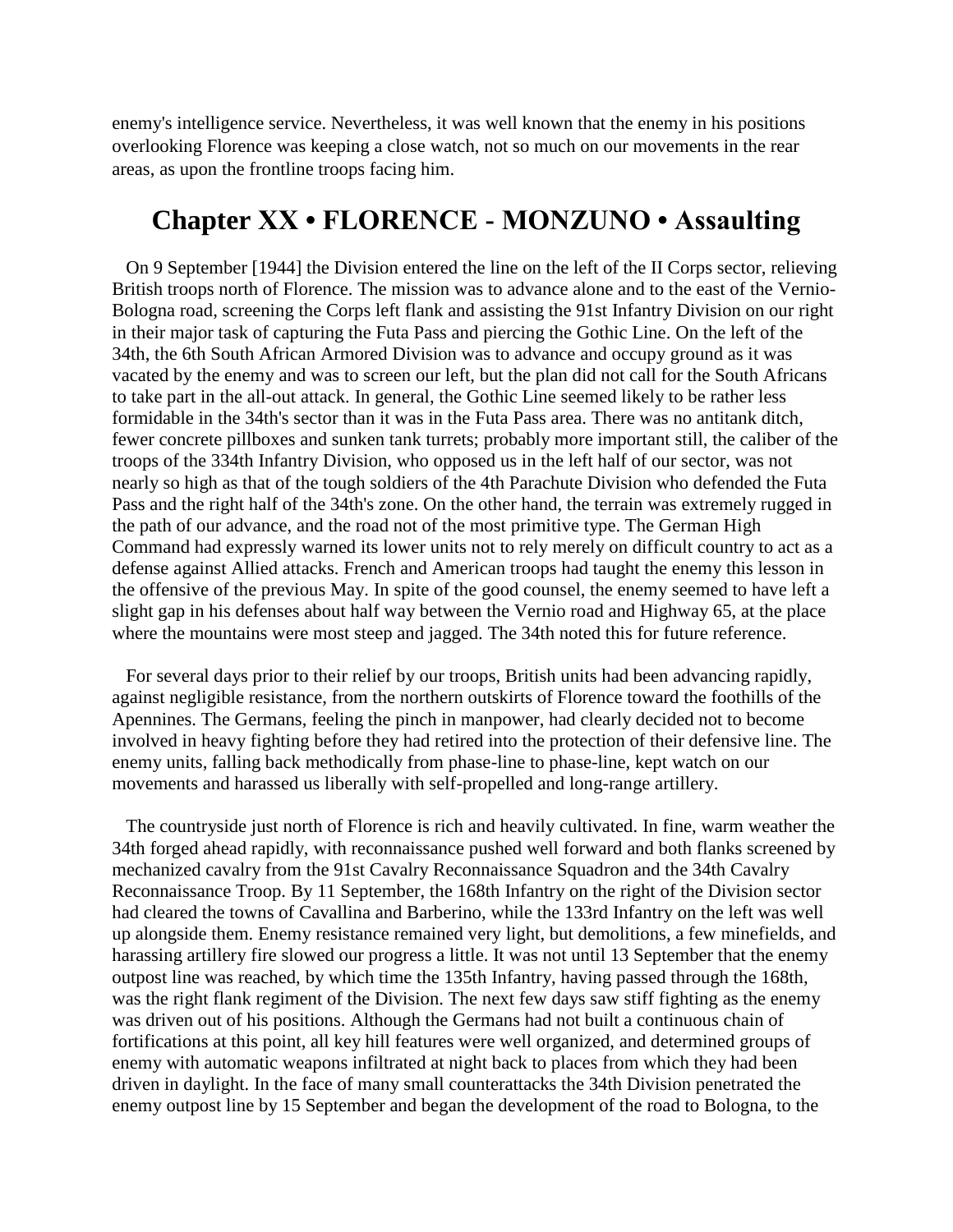north and east in an arc which took advantage of every feature of the terrain. Although the main watershed of the Apennines was several kilometers further to the north, the mountain range was broken up by tongues of high ground, bare, rocky, and jagged, which ran south, splitting the area into many valleys, each dominated on both sides by hills. In order not to be caught under direct observed fire in the low ground, our advance had to be made laboriously over the ridge lines, where the best approaches were barely passable for mules, and where soldiers' backs formed the only means of getting forward supplies.

 Our penetration of the outpost line had placed us very near the main defenses near Vernio and here the Germans fought savagely to prevent our further progress. Further to the east, our advance was more rapid, for the enemy had more room at his back before occupying his longprepared bunkers. But here also were the first signs of a German weakness. It had already been noted that a narrow gap in the fortifications existed in some extremely difficult hills which the enemy may have thought strong enough to stop us, even unsupported by troops. It had since become clear from enemy prisoners of war and captured documents that the boundary between the 334th Infantry Division and the 4th Parachute Division also fell at this point. The German army group commander had issued warnings to his troops not to neglect the defense of unit boundaries, yet in spite of his foresight it began to look as though the enemy had committed the double error of exaggerating the defensive strength of difficult country undefended by troops and of failing to protect a divisional boundary.

 Accordingly the 135th Infantry pushed due north leaving the threat to its flank to be taken care of by the 133rd Infantry which was heavily engaged with the 334th Division northeast of Vernio. The Germans had evidently decided that the only way in which they could obtain any immunity from the heavy concentrations of American artillery fire was by resorting to continual hand-tohand combat since they realized we would then have to lift our fire to avoid casualties to our own troops. The repeated counterattacks which the enemy launched were therefore supported not only by the normal methods of artillery and mortar fire but also by the most lavish use of hand grenades seen since Cassino. One counterattack in particular, involving merely a platoon of enemy, was made with the support of about 200 men who, from a nearby hill, threw a veritable barrage of several hundred grenades just in advance of their own soldiers. It was evident that the commander of the 334th Division was very concerned with preventing our reaching the Vernio road and was devoting most of his strength to that sector. Inevitably, a gap opened up between his division and the parachute division. By 19 September the 135th Infantry, after a morning of heavy fighting during which only slight advances were achieved, jumped off again at dusk and before midnight had succeeded in placing two companies onto the tops of hills between the two enemy divisions. Meanwhile, the German counterattacks on the left flank against the 133rd Infantry continued to be very severe, centering alone the dominating feature of Hill 810, which changed hands several times. After one particularly heavy counterattack the Germans managed to regain possession of the hill for a complete day, but the effort cost them dear; under unceasing American artillery fire on their positions and on their lines of supply, their position became untenable. The temporary success may have encouraged the rest of the Germans for the time being, for they fought with great determination. But the strain was beginning to tell - enemy units were broken up and shifted about to provide reinforcements for the critical sectors, even engineers being committed as infantry.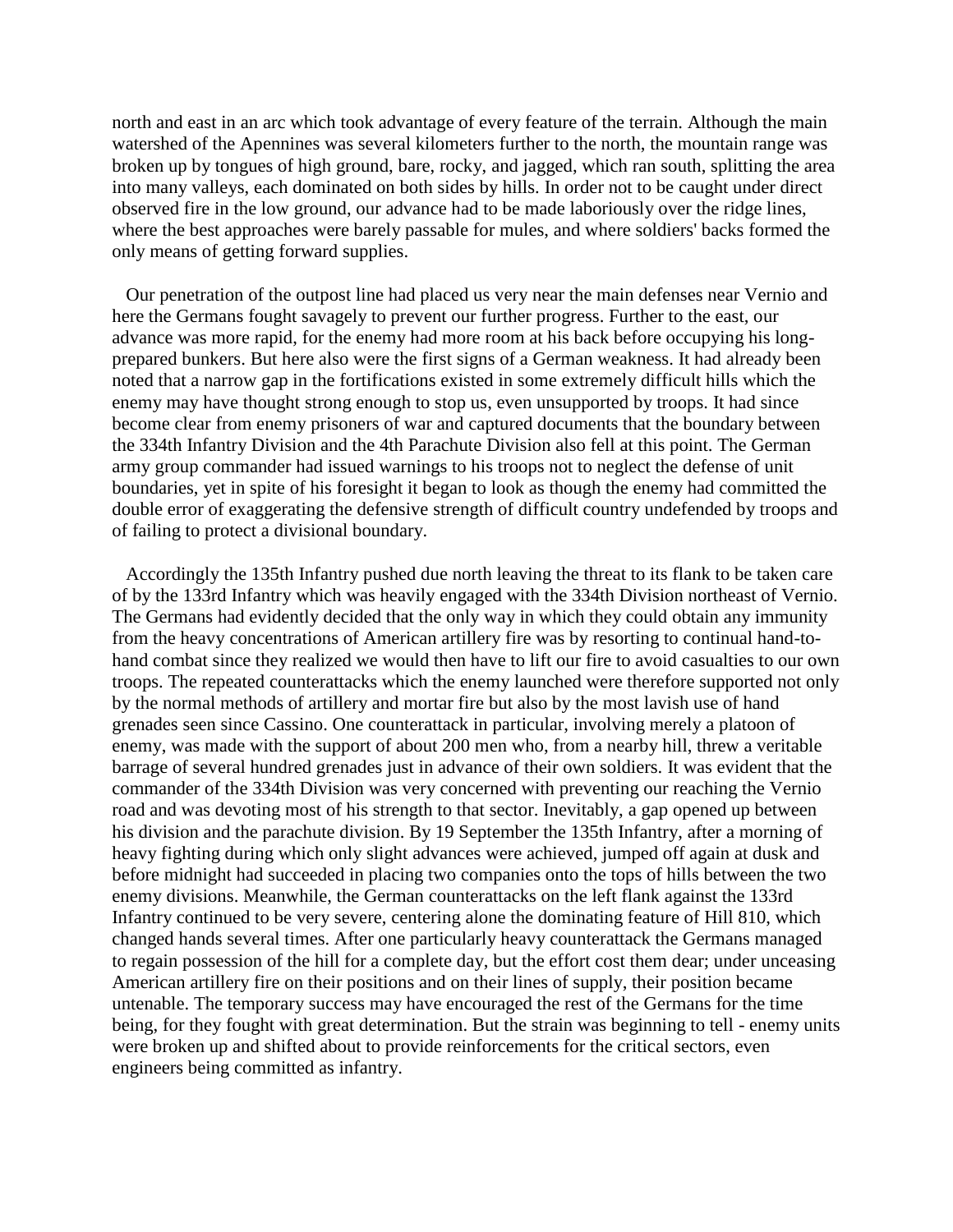By 19 September the Germans' exhaustion had forced them to abandon further local counterattacks and to content themselves with resisting passively along a line which included only the northern part of their defense belt. In the gap between the 334th and 4th Parachute Divisions, our initial infiltration was detected, and although the enemy was unable to do much to strengthen his position there, he used his observation from neighboring heights to bring down mortar fire and artillery concentrations on any injudicious movement of ours.

 Our pressure achieved its objective two days later. After shattering days and nights of constant mortar and artillery fire, the enemy on Hill 810, disorganized and completely cut off from his battle group headquarters, made an organized surrender. The remainder of the Gothic Line in our sector was completely overrun and the enemy, still nervous about the boundary with the 4th Parachute Division, began to retreat from ridge-line to ridge-line. Local enemy defensive actions remained stubborn, but it was evident that the central organization was lacking, due primarily to the very effective interdiction of enemy communication and supply lines by the Division Artillery, supported by the British 10th AGRA {Army Group Royal Artillery]. During the entire Gothic Line battle, enemy artillery fire had been heavy, indeed. For many months he had been saving his ammunition for the show-down. Still, on 23 September German howitzer fire fell off abruptly while self-propelled fire greatly increased in proportion, indicative of a policy which the Germans invariably followed when they were withdrawing their field batteries to new positions. The 34th Division pressed its advance on the next day, with air observation confirming the fact that the Germans were withdrawing steadily. Our troops intensified their pressure along the craggy difficult ridges.

 During the day and night of 24 September the little village of Montepiano, on the road 7 kilometers north of Vernio, was subjected to one of the heaviest German artillery concentrations of the entire campaign, when a total of over a thousand heavy shells fell within its narrow confines. The intensity of the fire may have been due in part to the enemy's wish to use up all the ammunition he could not carry away, but it seems probable that the Germans were completely deceived about the direction of our main attack. For, while it may have appeared to him simpler for us to follow the Vernio road, it turned out to be much quicker and safer to accept the difficulties of the terrain and to continue to advance northward along the ridge lines. On the same day the disorganized enemy battle groups that were conducting the delaying action were stabilized by a fresh battalion from the 362nd Infantry Division, which it took the remainder of the day to neutralize. We maintained a steady advance in the hills and along the trails, opposed by opportunist resistance from hastily chosen hill features supported by artillery fire of all types.

 Up till now the weather had definitely been favorable to the attackers, but on the evening of 27 September rain clouds gathered and there was every indication of a break. Enemy movements and small concentrations throughout daylight on 26 and 27 September had been picked up by air OPs, and on the evening of 27 September the enemy laid a smoke screen across our entire front. Throughout the next 24 hours it poured constantly, reducing visibility to nil and so affecting road communication that our troops came almost to a standstill. German artillery increased in intensity and it became a certainty that a considerable reshuffling of German forces was underway. The engineers, who already were overworked in making by-passes on the few trails that were possible for motor transportation and in maintaining the crumbling road surfaces, now found an even greater burden thrust suddenly upon then. Roads and trails became quagmires of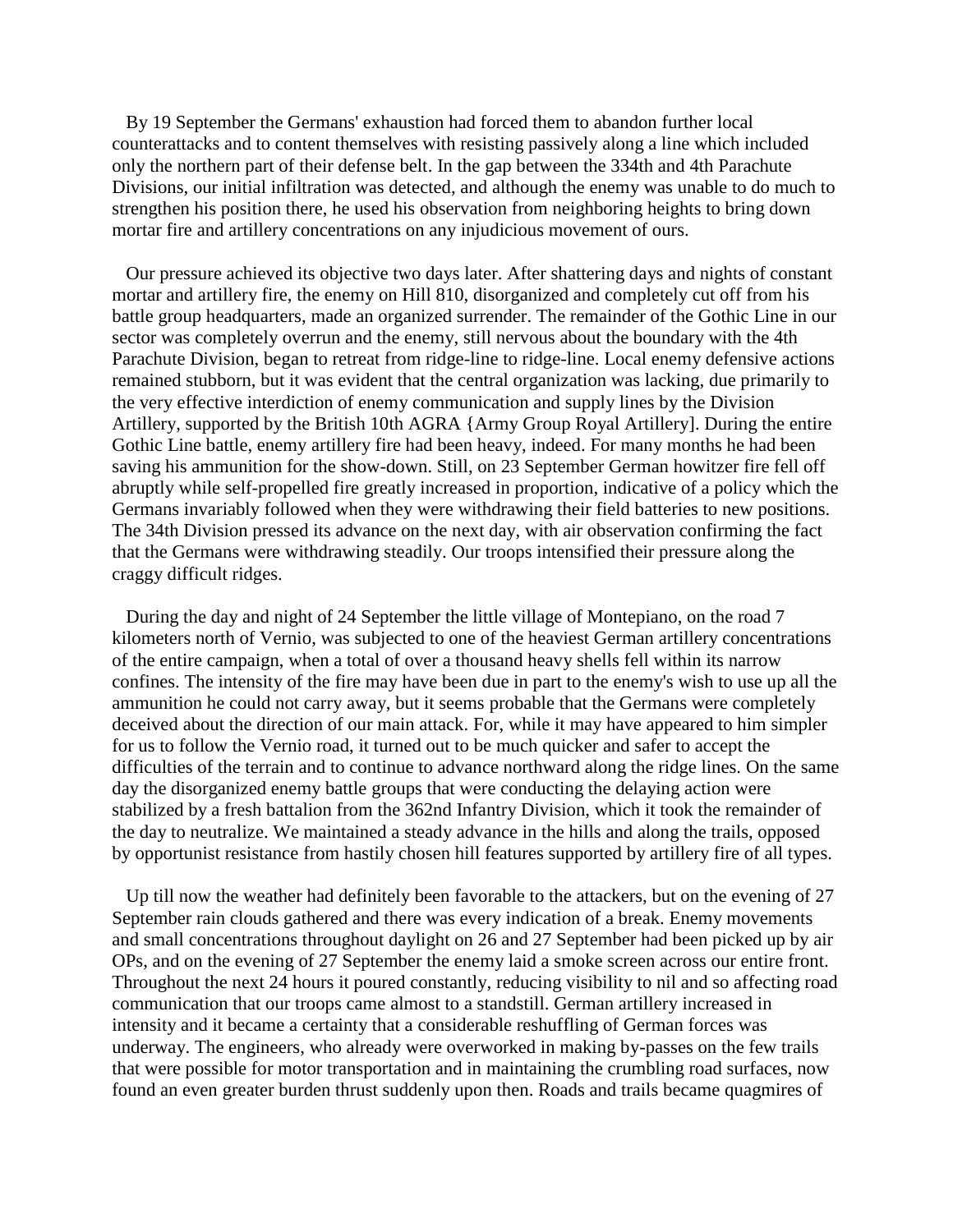greasy mud as the rain and dust were churned up by the passing vehicles. Flash floods washed out fords and strained make-shift bridges. Movement even by foot troops over steep surfaces made slippery by the down-pour was a slow and difficult business. The enemy, under cover of the natural screen, broke contact completely and disappeared into the fog. The weather cleared on the morning of 29 September, but close infantry contact was not regained until 30 September, by which time the enemy, by dint of immense exertions, had again completely organized and stabilized his defenses.

 The exhausted 334th Infantry Division was completely relieved by the fresh, well-equipped 16th SS Division, a formation which had suffered defeat at the hands of the 34th in the fighting for Leghorn but which had been completely refitted and rested in a quiet sector of the line since the Arno phase-line was reached. The new-comers, in addition to digging in machine guns and mortars, had laid a large minefield in front of their positions across practically the entire sector, and a reconnaissance battalion was brought into the line to help fill the gap between the SS men and the parachutists on their eastern flank. Notwithstanding the fresh enemy troops and our own fatigue, the 34th Division resumed its slow but steady progress, driving the Germans from hill to hill in the face of heavy enemy artillery fire and well-handled machine gun and mortar defenses.

 By 4 October our attack had reached the lateral secondary road connecting Highway 65 at Loiano with the village of Monzuno. Much of the 34th's supplies had to be bounced along tracks by jeep or mule since there was almost a complete absence of motorable roads in the sector. On each occasion that a temporary change in direction of attack of one of the regiments took place, a completely new main supply route had to be found, since there were no connecting trails between the various regiments' roads. On no less than three occasions, dumps and service installations were shifted to new MRSs serving the bulk of the Division. The Vernio-Bologna road (which was fairly suitable to heavy traffic even in wet weather) provided hazards of a different kind, for the successful advance of the 34th Division had placed them ahead of the other units in the Corps, and had resulted in our left flank being opened for a considerable length to direct enemy observation and fire. Supplies and ammunition for a complete regimental combat team were infiltrated by truck along this exposed route although enemy artillery interdiction was heavy and accurate. Our own Division Artillery, reinforced by the British 10th AGRA, did good work in neutralizing many enemy batteries, but the fact that the British guns were obliged by their weight and lack of maneuverability to remain in the valley only a few yards from the road meant that the Germans were able to retaliate with counter-battery and interdictory fire at one and the same time.

 The Germans had found the Monzuno road extremely useful and opposed our approach with great bitterness. Finally, as the enemy tired and as a threat of American break-through several miles to the east diverted the enemy's attention, the opposition to the 34th crumbled and our troops entered the town of Monzuno against weakening resistance, although the enemy threw a great weight of artillery fire into the town after we had occupied it. As we moved ahead it appeared that the 34th Division had scored a definite tactical success. Fatigued though we were, the enemy disorganization was so great as to make it likely that one further concerted push would see a complete penetration of the German force. In particular, across the river which paralleled the Vernio road northward to Bologna, a single rampart known as M. Sole, the dominating feature of the area, was thought to be held only lightly, according to patrols which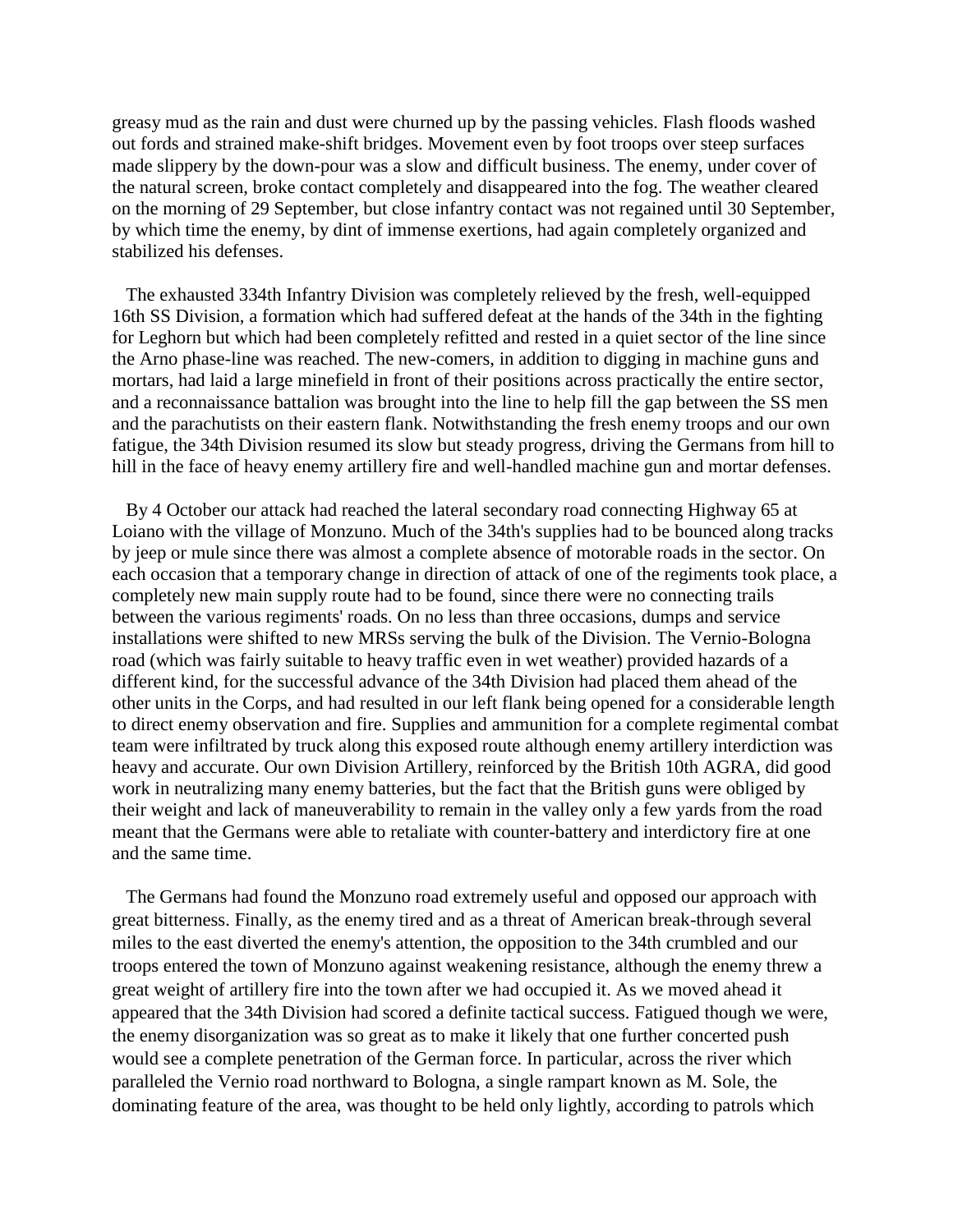had worked up toward it. The hill was in the sector of the division of our left, but if we could capture it, not only would the enemy's observation and interdiction of the Vernio road be reduced virtually to nothing, but the way would be open to exploitation with mobile forces of this, one of the two major routes of access to Bologna and the plain beyond. But the bigger plan envisioned a break-through to the east of Highway 65, and in order to maintain the momentum of the Corps offensive at this point, higher headquarters ordered infantry of the 1st Armored Division to relieve the 34th of their mission on the Corps left flank, freeing the 34th for commitment several thousand yards further east alongside the shattered ruins of Loiano where they took over the sector of the 85th Division on 14 October.

## **Chapter XXI • BELMONTE • Dragging**

 The 85th [Infantry Division] had done a notable job in whittling down the enemy division which opposed them, and in scoring clean-cut advances against the stiffening opposition. As the 34th found to its cost, these advantages were made only by virtue of high determination and resource, for the pitiless rain had made communications so poor as to provide a major threat to the success of the offensive. The road net, though bad in our former sector, was virtually nonexistent in the new one. Flash floods, colloidal mud, land-slides, poor drainage all contributed to the worries of the engineers. Truck-load after truck-load of rock was spread over the trails, only to sink into the apparently bottomless sea of mud. Bridges were washed out, forcing the infantry to use cableways, rafts, and mules - not merely for bringing up water cans, ammunition, and ration boxes, but also for the much more delicate work of evacuating the wounded. In the emergency, all kinds of troops, from clerks to general prisoners, were organized into work details to reinforce the engineers. The offensive, it must be admitted, had lost its momentum and was now grinding and shuddering forward, held back as much by its own drag as by the enemy's opposition. Indeed, the German situation was very poor. On one freak afternoon when the weather happened to clear, ground and air OPs of the artillery obtained direct observation on enemy field batteries, and our gunners proceeded to execute one of the most successful missions they had had in Italy. Firing almost without pause they placed heavy and accurate concentrations upon nearly every enemy battery and caused great destruction. The sharp drop in enemy artillery activity which followed was the direct result of this fine shooting. The Germans were definitely worried by our persistency, and on 19 October [1944] they began to commit the 29th Panzer Grenadier Division, hurriedly brought over from the Eighth Army front.

 In very heavy rain, the infantry of the 34th, supported by their teammates in the artillery, slogged forward over bare craggy hills and through swollen mountain torrents, taking successive objectives in the face of stiff resistance. Castel di Zena fell on 21 October, and the whole American front struggled on in appalling mud although by now casualties had greatly lowered our fighting efficiency.

 On 22 October yet another factor was introduced, when the [Fifth] Army Commander [LtGen Mark Clark] decided it was not possible to achieve the original goal of seizing Bologna and breaking out into the Po Valley. That task was more difficult and required more time and troops than was at first anticipated, and by the end of October theater reserves of ammunition, particularly for mortars and field artillery, had shrunk to such a low level as to make it dangerous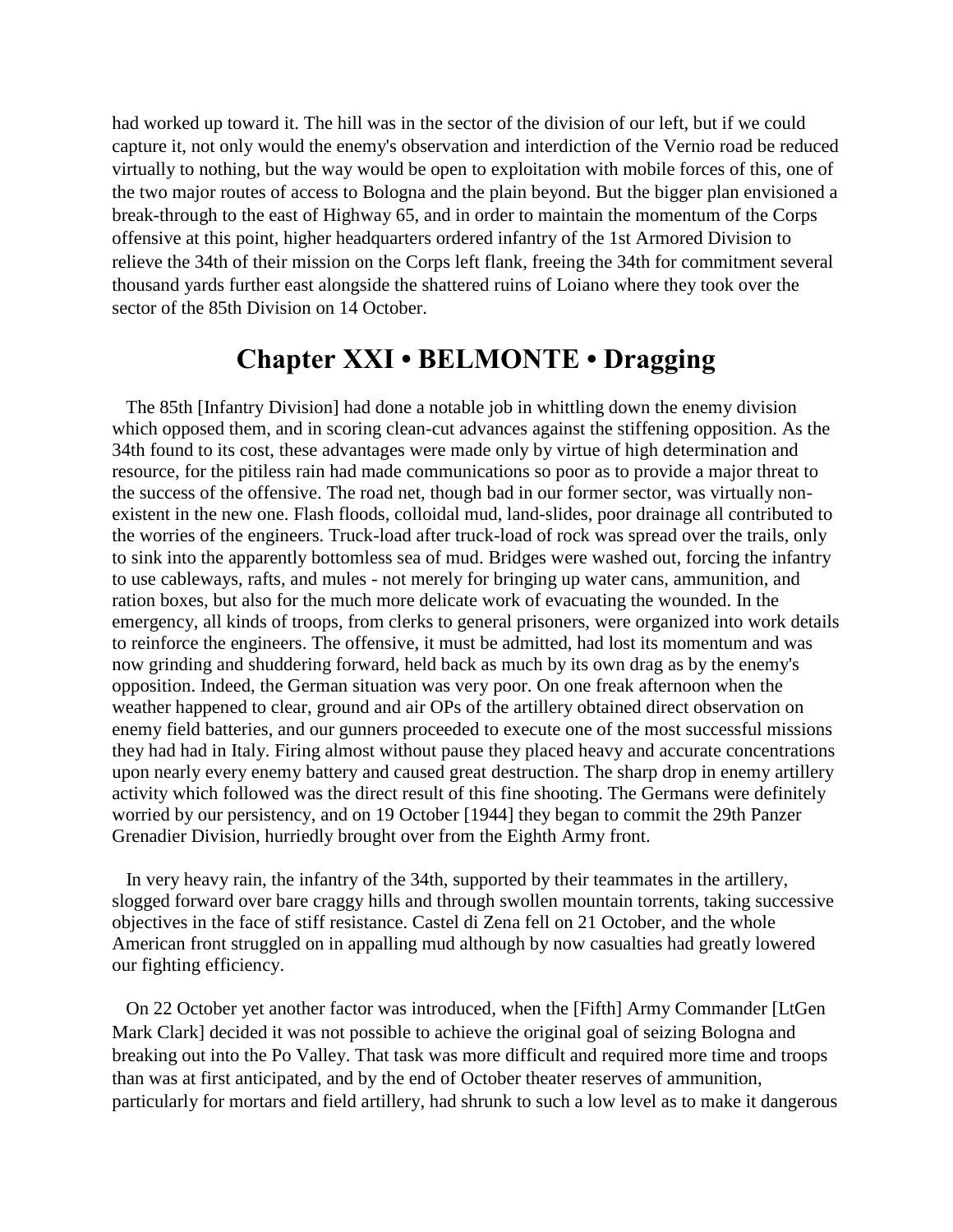to expend more in the prosecution of the attack. The order was given to halt the offensive and to dig in, in the best defensive situation locally available, pending a resumption of the attack at some later time. However, the 34th Division received permission to maintain its drive until the key terrain of M. Belmonte had been secured. This apparently minor feature was nevertheless essential to the occupation of a sound defensive line, since it gave observation southward and northward to whomever held it. So vital was it that, although the Germans had just committed a division to reinforce their line, they now ordered up Kesselring's own bodyguard - a battalion of five hundred good troops - to man part of the sector opposite the 34th Division. Thirty-six hours of heavy infantry and artillery fighting followed before the hill was taken by the 133rd Infantry and a defensive line was selected. At once mines and wire were laid in hasty field works pending the arrival of supplies for the construction of a more elaborate defense.

## **Chapter XXII • YEAR'S END • Defending**

 Thus the great Gothic Line offensive ended - without fanfare, without being planned by the army, almost without being noticed by the world. And thus, also, insidiously, began the phase of the Italian Campaign which became known to those who were in it as the Apennine Winter. It is well here to run over in our minds, just as the soldiers of the Division did, what had been achieved and what had been lost as a result of the weeks of strain, suffering, and depletion since the first day of September [1944] when they began to climb the hills north of Florence. First, and without question, the Gothic Line, the intended bastion for northern Italy, had been destroyed. All that was now left were the deserted pillboxes, the twisted guns, the bedraggled wire of the conquered defenses. Secondly, the Apennine Mountains, which were the real protection of the Po Valley, had been climbed and the peaks left many kilometers in our rear. While the chain had not been completely pierced, the 34th Division was now facing down-hill and for the first time in many a month looked upon the enemy from higher hills than he possessed. Thirdly, a strong, well-rested enemy force had been routed, depleted, and was, at the time when the fighting died down, so exhausted as to be capable of only very limited operations. All that represented a clearcut gain; but what was the cost? We had suffered heavy losses; no less than 107% of rifle company officers had in two months become casualties. We had become disorganized and tired so that concerted action, where each element supported the others, became daily more difficult to accomplish. We had run out of artillery and mortar ammunition, so that in default of heavy weapons' support any further advances by our weary foot soldiers would have had to be made at the cost of much heavier losses than we has suffered already. Let it be frankly said that our success was not complete. The energy and blood so freely expended would have to flow again in order to force a way through the last few kilometers of mountains which alone separated us from the rich valley of the Po. But before we could even begin to make further efforts, we needed, above all, rest.

 It was the beginning of November, winter was almost upon us, our defenses were flimsy, our resources slim. The 34th Division had to buckle down to a program of extensive preparations calling for the greatest initiative and skill in improvisation before it could, with reasonable safety, relax and recover some of its strength. During the long autumn nights, in dank fog and heavy rain, carrying parties stumbled along hill trails carrying barbed wire, mines, and sandbags to improve the hasty defenses. Soon we had a barrier between us and the Germans which gave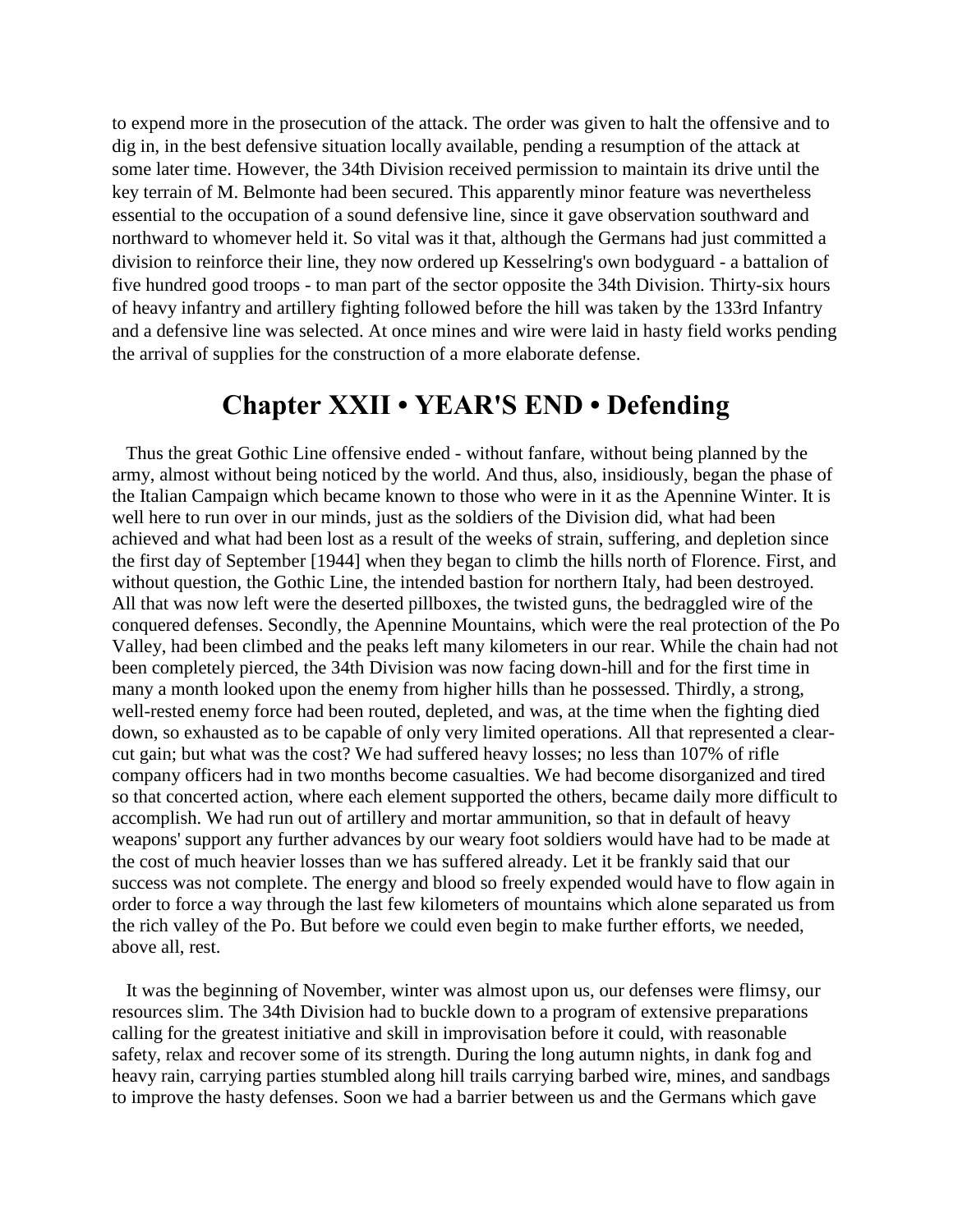protection from surprise attack and permitted us to devote more time to protect troops from the weather In the Apennines, small stone-built farmers' cottages are scattered sparsely in the hills; every effort was made to use these as shelters and as supply bases. Straining the overworked American ingenuity, the infantry devised dugouts, hewed caves, piled sandbags, and arrived somehow at rough dwellings where men could obtain shelter from the wind and cold, and protection from enemy fire, and a place to warm coffee or to light a pipe. Up on the mountain peaks haggard soldiers looked through their glasses and could discern the shining city of Bologna dimly through the fall haze. And they could also see little groups of Germans digging, carrying, and laboring in much the same way as our soldiers, to gain some place to live in during the coming weeks. Gradually, as the days went by without major action on either side, a routine of life became established as the cold hand of winter pressed more heavily upon the mountains. The troops in the frontline were thinned out so that as many as possible could be brought back for a rest, bath, and clean clothes. Patrols became the chief activity of the infantrymen, and as time passed and the Germans became more and more firmly seated in their positions, the risks to each scouting party grew. As if fretting at the ammunition restrictions imposed upon them, the artillery and mortars growled a little, popped out a few shells, and returned to stony silence. The rain grew colder and turned to sleet, the mud grew deeper and thicker, the wounded lay longer and suffered more. The winter was going to be rough.

When the Gothic Line offensive was called off, it had originally been hoped that the delay in resuming the attack would be comparatively short - a matter of four or five weeks. Plans to go on with the drive were therefore kept going and a target date of 8 December was originally set. This was later postponed until the weather cleared sufficiently to make it reasonably certain that we should have two consecutive days of good flying weather, for it was necessary to offset the shortage of artillery ammunition by maximum use of air bombardment. A new provisional date of 18 December was fixed, but this again was cancelled due to bad weather; it was lucky that it was, for the least citizen of Loiano apparently knew all about it several days in advance. The Germans would have been waiting for us.

 As the troops in Italy then waited for further orders, news came from Belgium of a German counter-offensive in strength that had apparently taken the troops there at a weak point and was making headway. Almost immediately, reports came from the Tyrhennian seacoast that German troops were massing for a possible drive down the Serchio Valley with the apparent objective of cutting the supply lines of the Fifth Army and of destroying our main base at Leghorn. Almost hourly these rumors grew in number, although at no time did it seem that there was more than doubtful evidence in their support. Nevertheless, the protection of Leghorn was deemed to be so vital that the very highest authority directed that Allied dispositions be at once changed to concentrate sufficient troops on the west flank of the Fifth Army to prevent such a possibility from being realized by the Germans. Since the main weight of the Fifth Army had up till now been concentrated astride Highway 65, in view of the resumption of the attack upon Bologna, the new directive forced the complete abandonment of our offensive plans. Two full Allied Divisions were hurriedly dispatched to reinforce the western coastal sector, while the 135th Combat Team, together with the medium tank battalion then supporting the 34th Division, were also sent to prepare defenses in that area. On 26 December an attack by an estimated two battalions of Germans was launched down the Serchio Valley and gained a few kilometers before it was stopped. In view of the radical change which had been made in the deployment of Allied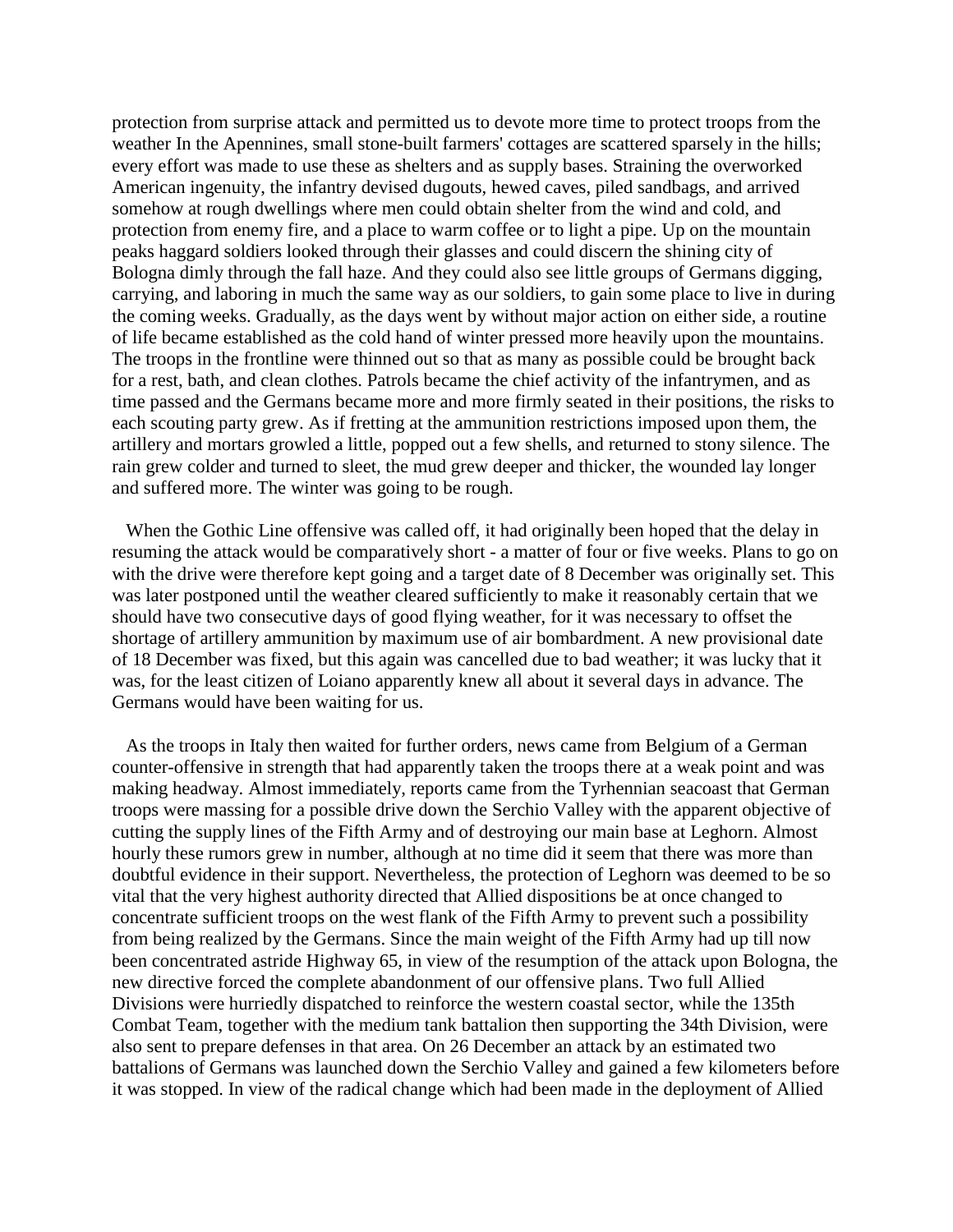forces, further plans for the offensive were dropped, and the Allies had to postpone their all-out attack until the coming of Spring brought good weather.

 Just before the new year, the 34th Division was relieved in the line and went back to the vicinity of Pietramala and the Radicosa Pass for a little rest and training. As a training vehicle it had to choose and begin the construction of a belt of defenses, whose task it would have been to prevent any remotely possible German thrust from cutting the lateral highway between Highway 65 and the east, pending the organization of a counter-attack force to restore the original line. By now it had snowed heavily, and the hardships of digging in the frozen, rocky ground and of working instruments in the vicious wind made this so-called rest period almost as much strain as service in the line, for Radicosa Pass was practically at the summit of the Apennines.

## **Chapter XXIII • NEW YEAR • Patrolling**

 On 12 January [1945] the Division was ordered back to the front, to the sector east of Highway 85 and took up once again its task of patrolling and watching. Our knowledge of the enemy in the sector was meager in the extreme, for no identification had been obtained for some time. The only clue gained was that of four German corpses which had been identified as coming from the 305th Infantry Division. It was comparatively easy for the enemy to preserve the secret of his identity, for not only was the snow a foot deep everywhere, increasing in drifts to armpit level, but in addition there was a bright moon which made it possible for German sentries and observers to detect our every movement. Even where accidents of the ground gave our patrols concealment, noise of boots on the frozen surface of the snow gave away our approach long before we were within range to accomplish anything useful. The terrain favored the Germans, for the long tongues of land which lay between the little stream valleys feeding the Po River were ribbed with sheer bluffs, the steep side facing us, while the German side sloped gradually northward so as to give the effect of teeth on a rasp - making movement easy from north to south but difficult in the opposite direction. It followed that infantry work in these conditions was practicable only at certain points which were as well known to the enemy as to ourselves. By dogged perseverance and at the cost of disproportionately heavy casualties we finally were able to confirm the location of the 305th Infantry Division, which had been moved from the Eighth Army sector about a month previously, relieving the weary former occupants. It would be difficult to exaggerate the deadliness of the kind on warfare that went on at this time There was nothing spectacular in it, and possibly from the over-all point of view each little operation was of small account. Nevertheless, the fact that each approach to the German positions was covered by previously registered mortar concentrations and machine-gun defensive fires; the alertness of the enemy; the fact that we were carrying the fight to him all the time, allowing him to choose his own moment for bringing down fire; the excellent visibility in the crisp chill of the winter's night - all these factors combined to make this period one of the most difficult and wearing of any that the 34th Division had known. Moreover, our sector was of crucial importance. As part of their winter war of nerves, designed to prevent us from getting firmly set in our defenses, the Germans had for the past few weeks been making small raids on critical hill features. Occasionally they succeeded in capturing a prominent point which they at once put to use as an advanced observatory to harass and make miserable the already grim life of the forward areas. The enemy had his eye on M. Belmonte, which, had he been able to get it, would have given him a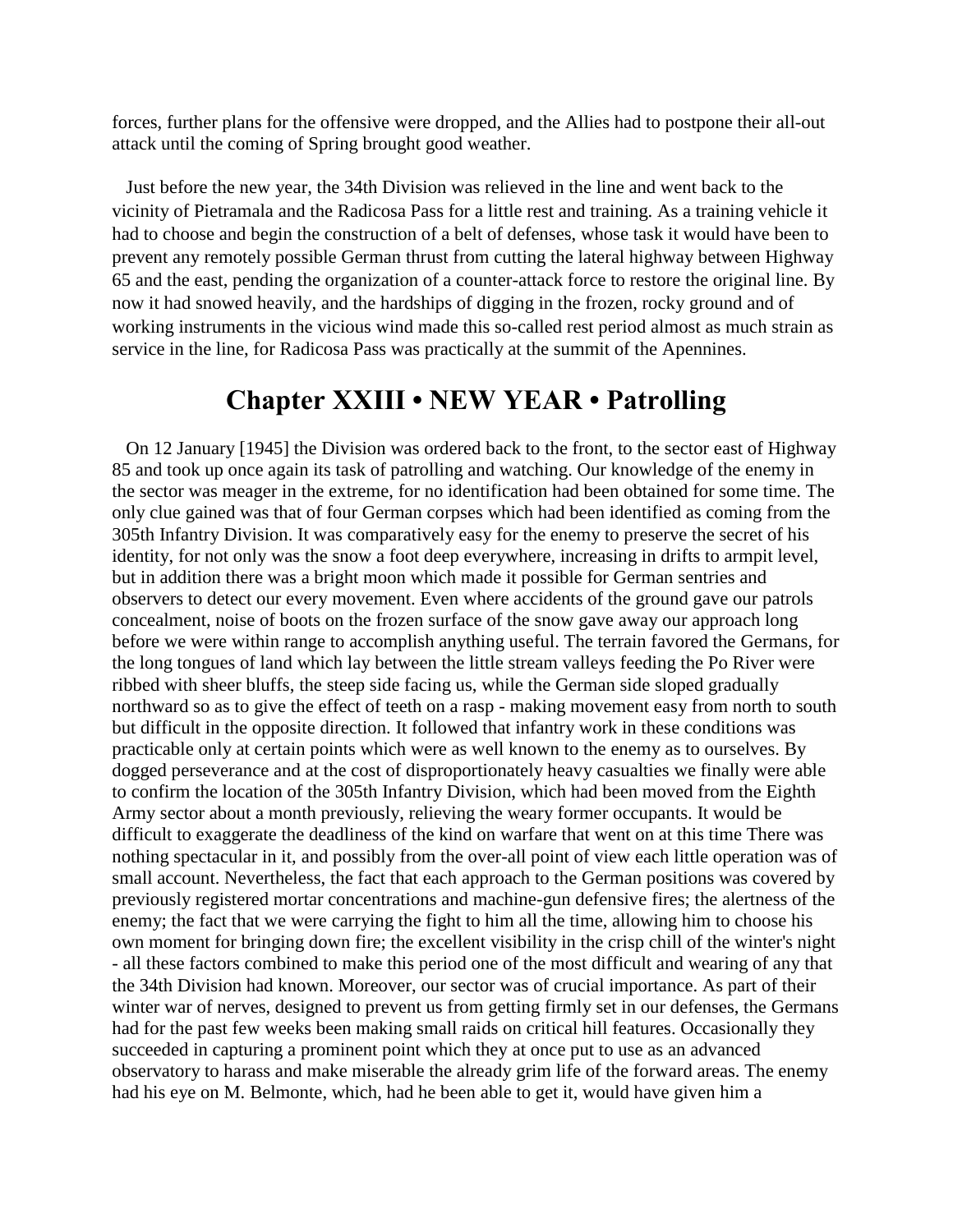wonderful vantage point against us. It would also, in conjunction with the by-then-famous Gorgognano Church hill, have made a tremendously strong bastion to hold against the time when the Allies attacked again. Belmonte remained ours only at the price of unceasing alertness and sudden, bitter encounters.

 In the face of a practically blank wall of ignorance about the enemy, and the ever-present necessity of obtaining data about them in case they should try to spring a surprise upon us, we made a limited raid involving two battalions on the afternoon of 6 February, centering upon the steep bluff and the rocky outcrop at Pizzano. Broad daylight was chosen for this operation in order to take advantage of surprise, since it was known that the Germans, like ourselves, used to sleep during the day while they kept vigilant watch at night. With necessarily limited artillery support, our troops were stopped cold within the first few hundred yards. The enemy, holed up in the rocks and caves, were quite safe from all kinds of fire except direct head-on shooting with high-velocity weapons, and his excellent observation prevented us from moving up anti-tank guns or tank destroyers for this purpose. Only one way to drive out the Germans seemed possible - hand-to-hand fighting with bayonet and grenade. This game was not worth the candle, and we resumed our former defensive attitude. The Infantry Regiments were relieved shortly afterward and spent nearly a month in a training area at Calenzano preparing themselves for offensive operations. It was a strong policy of the Division that the current preoccupation with defense in all its forms should not lead to an attitude of stolidness, still less defeatism, among the troops, for it was clear to all who were able to take the larger view that the winter phase was merely transitory, and with the melting of the snow, it would give [way] to active offensive operations once more.

 It must be stated that in mountain warfare of this type, especially where communications are poor and equipment not specialized, road conditions are of paramount importance. Because of this, every effort had been made in the preceding months to restrict transportation to a minimum without prejudicing the conduct of operations. Thus, tank and tank destroyers which had been emplaced many weeks previously remained in their positions, only the crew being relieved from time to time. Field artillery battalions exchanged pieces with other units to avoid destroying the fragile road surface which was only maintained at the cost of exhaustion on the part of thousands of engineers and civilian laborers. There was another reason for keeping down the amount of traffic. The rough roads of the autumn months had taken a heavy toll in wear and tear on trucks, and the maintenance service was greatly overworked, hampered by the short supply of spare parts. Road accidents during the icy conditions which followed meant that our non-battle casualties were more numerous than those who fell in action. At Calenzano maintenance and repair was stressed as much as the physical training of the troops.

 The 34th Division returned to the line, this time on and west of Highway 65, during the first week of March, taking over positions in front of those insignificant but highly dangerous places - Ca Valla, Monterumici, and Zula. We did not know very well the enemy troops who opposed us, but it was certain that the eastern half of our sector was held by the 65th Infantry Division, and that a newly organized and good-quality formation, the 8th Mountain Division, confronted us on the western side. So once more, as melting snows raised the level of water in the streams and turned ice into mud on the roads, the 34th Division resumed the deadly, nightly job of probing and patrolling under conditions where an alert but passive enemy had things mostly his own way.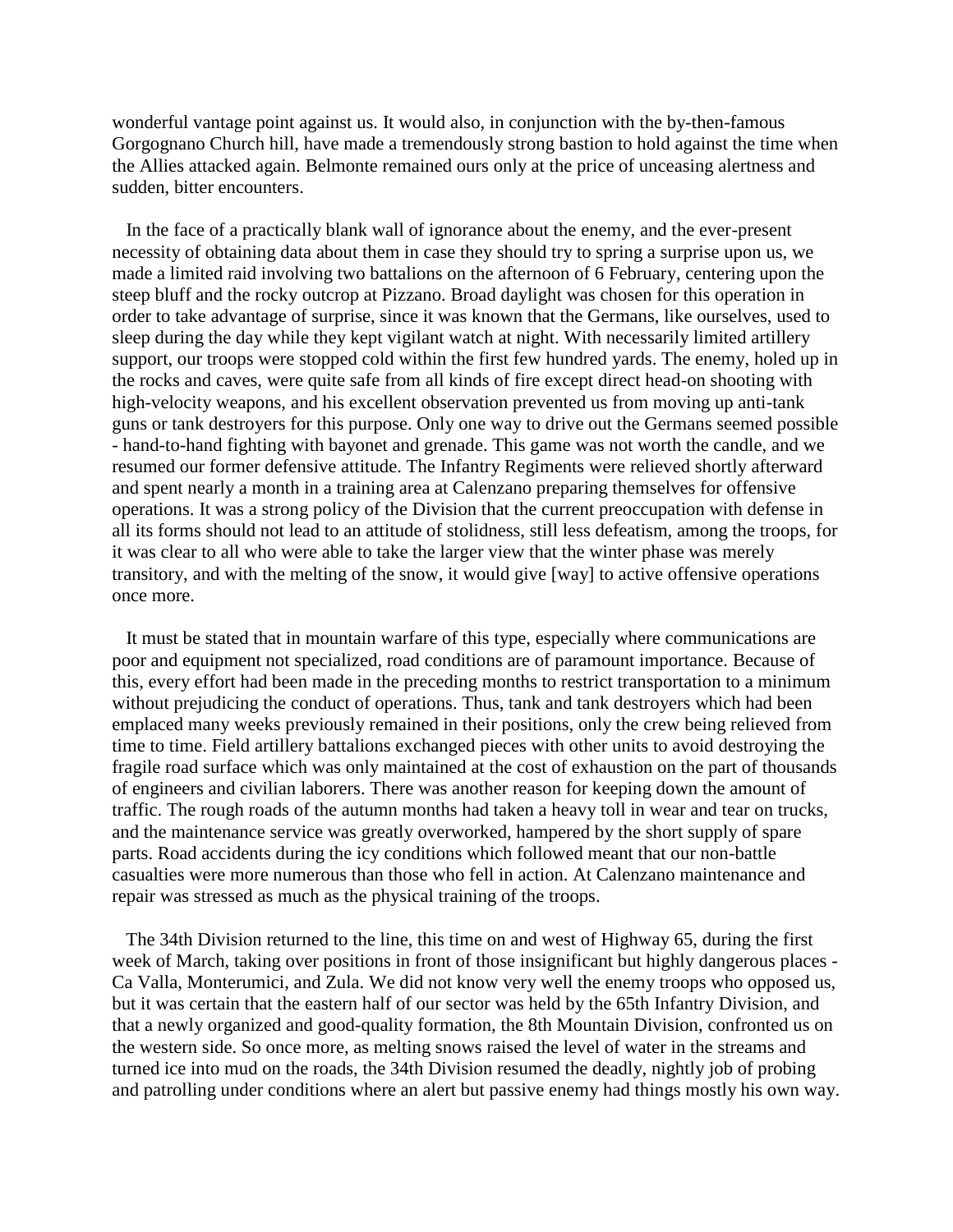However, by this stage, the Division Staff had been advised that the information obtained was not merely for the preparation of our defense, but would be used for the much more serious job of planning the resumption of the Allied offensive. Information obtained by the patrols, carefully stored and checked, became the basis upon which the troops who did eventually attack could plan ahead and, by using their knowledge, minimize their own losses. In order that it shall not be said that the enemy was at this stage already agreeable to give in, let it be admitted that on three successive nights between 15 and 19 March the German mountain troops scored clear-cut successes over our infantry in a series of patrol encounters in the valley and among the caves at Ca Valla, when our patrols were ambushed and captured by the Germans at no cost to themselves.

 A few days later in the sector further east, an attack with less than a battalion of the 168th Infantry took place with the object of penetrating to the crescent-shaped ridge of Monterumici, to test the enemy defenses and the state of their alertness. As had been the case at Pizzano, daylight was again chosen for the assault, this time shortly after dawn. Our attacking forces very nearly reached the rim of the escarpment, having very thoroughly silenced the first German mortar barrage by means of our own effective counter-mortar organization. However, the Germans rapidly shifted their weapons to alternate sites and after a silence of half an hour laid down heavy mortar fire on all draws in the area leading to their positions. Fortunately, we had chosen to use the ridge lines for our approach and casualties were light. It was deemed prudent to withdraw under cover of smoke and artillery fire, lest our troops be caught in the German barrage when the enemy became alive to the situation.

 The season had now changed from winter to early spring and as each day passed, the time approached for the beginning of the Allied offensive which was destined not merely to complete the operation which had dragged to a halt nearly six months previously, but was to destroy the German forces in all Italy. During the long months, and aided by the restriction upon traffic, the engineers had diligently labored on the roads and trails, in places creating entirely new highways, until the surfaces were hard and smooth enough to take the immense burden of vehicles which would be imposed upon them by the coming operation. Successive convoys arriving in the base ports had discharged their loads of supplies and ammunition, to be laboriously hauled to dumps in the immediate rear of the front, eliminating decisively the shortage which had been the primary cause of our failure in the preceding fall.

 During the early part of April the Division Staff received the word to begin plans for the attack, and the complicated series of reliefs began which were to culminate with the 34th taking over command of the sector east of Highway 65 where it was to launch its part of the offensive a little later on.

### **Chapter XXIV • BOLOGNA • Smashing**

 The zone of operations selected for the 34th Division took the units back once more to the familiar terrain of M. Belmonte and the Gorgognano Church hill. Between us and the Po Valley lay a belt of field defenses in three strips making a total depth of three to five miles. The Germans had not been idle during the winter, and had replaced the lack of concrete and steel by an abundance of alternate and reserve positions. The plan called for the seizure of the first line of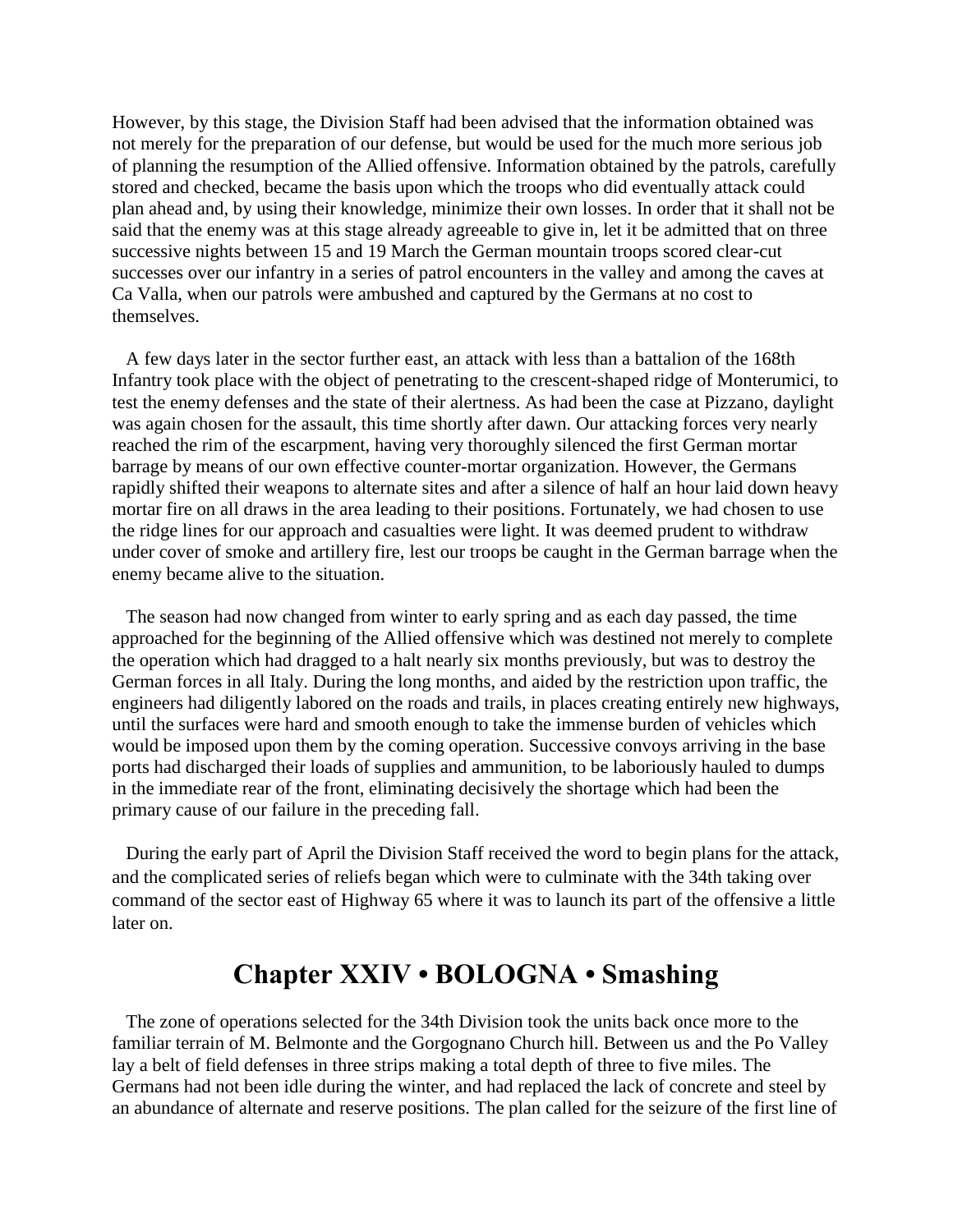enemy defenses on Gorgognano Church hill and the Sevizzano ridge, the exploitation northwards and westwards of initial success, and finally, the broadening of the Division sector west to include Highway 65 and possibly the city of Bologna. Throughout the winter, available training time had been employed to stress the importance of training in mine-clearing operations by the infantry. In order to further reduce the danger from German minefields, the 109th Engineers, operating in conjunction with the 133rd Infantry, carried out extensive clearing and marking operations for seven successive nights prior to the jump-off so that when the 168th Infantry (which was to be the assaulting element) closed into the forward areas they found that clear paths existed through the mine fields almost up to the German outpost line. Allied formations to the east and west having jumped off successfully several days before our own attack, the 34th began its assault at 0300 hours on 16 April [1945] following a terrific artillery and air preparation. It was a day doubly to be remembered for it was also the 500th day on which the Division had command of a sector in contact with the enemy - a record by then unapproached by any other American Division in the Theater. Almost at once the assaulting companies of the 168th Infantry ran into the heaviest kind of infantry weapons fire. To start with, little artillery was received, thanks to the excellent counter-battery work of our artillery and aircraft during the preceding hours. Progress towards the Sevizzano ridge and towards the rubble of the Gorgognano Church and its nearby cemetery was slow, and calls for artillery neutralizing fire against enemy mortar and machine-gun positions were constant. By noon on the second day of the attack our troops had secured a foothold in the ruins of the Gorgognano Church, but the enemy continued to resist stubbornly from the graveyard hardly a hundred yards away. German artillery, by then having recovered from the first shock of our attack, placed heavy and accurate fire on our advancing elements, on one occasion laying down a concentration of 150 rounds of [150 mm] fire on the churchyard alone. Our own guns were in action almost without pause, crunching down upon the German positions in a ceaseless drumming fire which ground up the earth and all things on it into unrecognizable shambles. Urged on vigorously, our troops maintained heavy pressure until, by the evening of 18 April, the Germans showed signs of weakening under this terrific punishment. Leaving large numbers of unburied dead on the battlefield, the enemy attempted to withdraw from Sevizzano ridge and from the Gorgognano Church hill to a previously prepared second line of defense 1000 yards further north, but, by the timely commitment and rapid advance of a reserve battalion, a great portion of this force was overtaken and captured. The lefthand neighbors of the 34th, the 91st Infantry Division, had in the meantime been meeting similar rugged opposition but had gallantly succeeded in reaching the base of the key hill of M. Arnigo, which they captured by assault on the evening of 18 April. At once the 133rd Infantry relieved the 91st Division troops on this feature and, as it took up positions on the west of the 168th Infantry, both Regiments drove northward with undiminished vigor.

 By this time the enemy had committed all of his immediate reserves and, having no other forces to throw in, began to show increasing signs of raggedness, exhaustion, and low fighting spirit. On the east of our sector the engagements were sporadic, although further to the west isolated enemy groups defended with great tenacity certain hill features until, after hours of intense fighting our advancing troops overcame them.

 On 20 April, only four days after the attack began, through one of the strongest and best prepared lines the Germans had constructed, the 34th Division, in its sector, was in a position to push rapidly in the north leaving scattered stragglers to be cleaned up later. During the early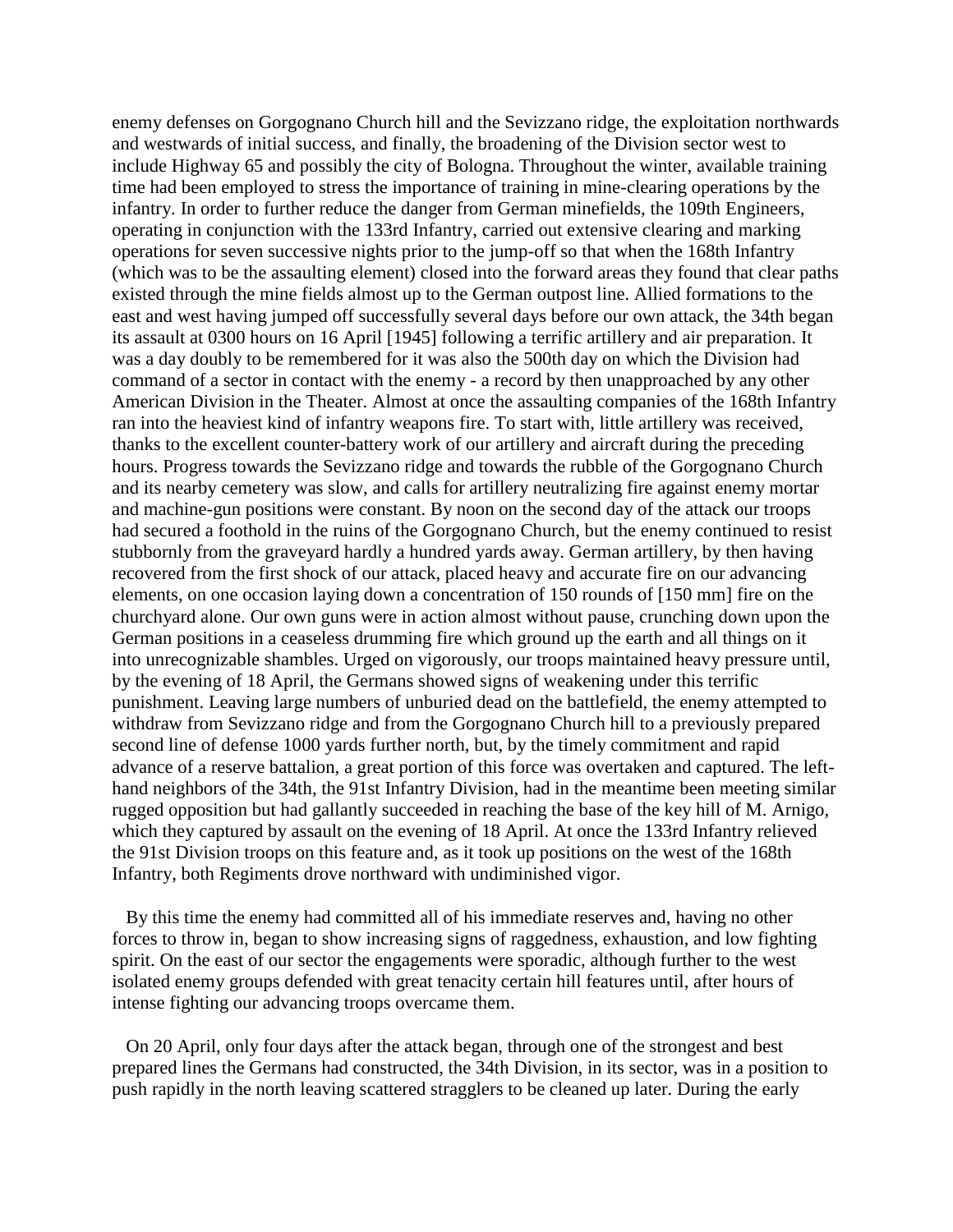afternoon of 20 April our troops, spurred on by the news that the 34th Division had at the last moment been given the mission of entering Bologna, exerted every ounce of energy to cover the remaining dozen kilometers which separated them from the city which had lain within their view for six dreary months. Bologna was entered by troops of the 133rd Infantry - the first American troops in the city - during the small hours of 21 April. Rapturous civilians joined with the Partisans who had risen in revolt against the German garrison to welcome our troops [and those of the II Polish Corps coming in from the southeast].

 Upon occupying the city, the 34th Division began the task of garrisoning the place, maintaining order, and gathering in its units which had become rather scattered as a result of the final chase. A battalion of infantry assisted counter-intelligence personnel in conducting a cleanup hunt in the city for Fascists and Nazis. After spending 36 hours in the great prize, the Division was relieved of its long attachment to II Corps and placed under command of IV Corps for operations designed to clean the enemy out of northwestern Italy.

## **Chapter XXV • HIGHWAY 9 • Slashing**

 The situation had by this time become so bad for the enemy that it was known that his communications were failing him and units were very disorganized. An exception existed of a group of divisions which had escaped the main Allied attack but which were now retreating northeastward from their mountain defenses near the west coast of Italy and were evidently intending to cross the River Po and to escape into Austria before our troops could contact them. Speed, therefore, was one of the most important considerations in our movements. The 133rd Infantry moved rapidly by truck to the city of Modena, situated on the broad straight highway leading northwest from Bologna to the Po River and northwestern Italy.

 Italian cities renowned in history were located at intervals along this, the Via Emilia, but the wily Germans, foreseeing that an eventual Allied attack might be launched along it, had constructed permanent defenses screening each successive town on the southeast side. These fortifications included solidly built pillboxes of concrete and brick, revetted anti-tank ditches, and large-scale prepared demolitions. To offset these precautionary measures, our troops could count upon assistance from the Partisans who, having been instructed to rise in rebellion against their German oppressors, were ready to prevent the Germans from carrying out a "scorched earth" policy.

 The 133rd Infantry, relieving elements of the 1st Armored Division just west of Modena, moved rapidly along Highway 9 until they established contact with the defense force at Rubiera. After a brief fight the town was taken, and prisoners disclosed that the enemy units who were streaming northward from the Apennines came from a large assortment of combat and service units all hopelessly jumbled, and certain only of the necessity for retreating fast toward their homeland.

 On 24 April our troops had advanced further up Highway 9 to the outskirts of Reggio where an enemy garrison of several hundred men, drawn from a local infantry weapons training school, put up a shrewd defense of the city, falling back slowly from the airfield into the town itself. By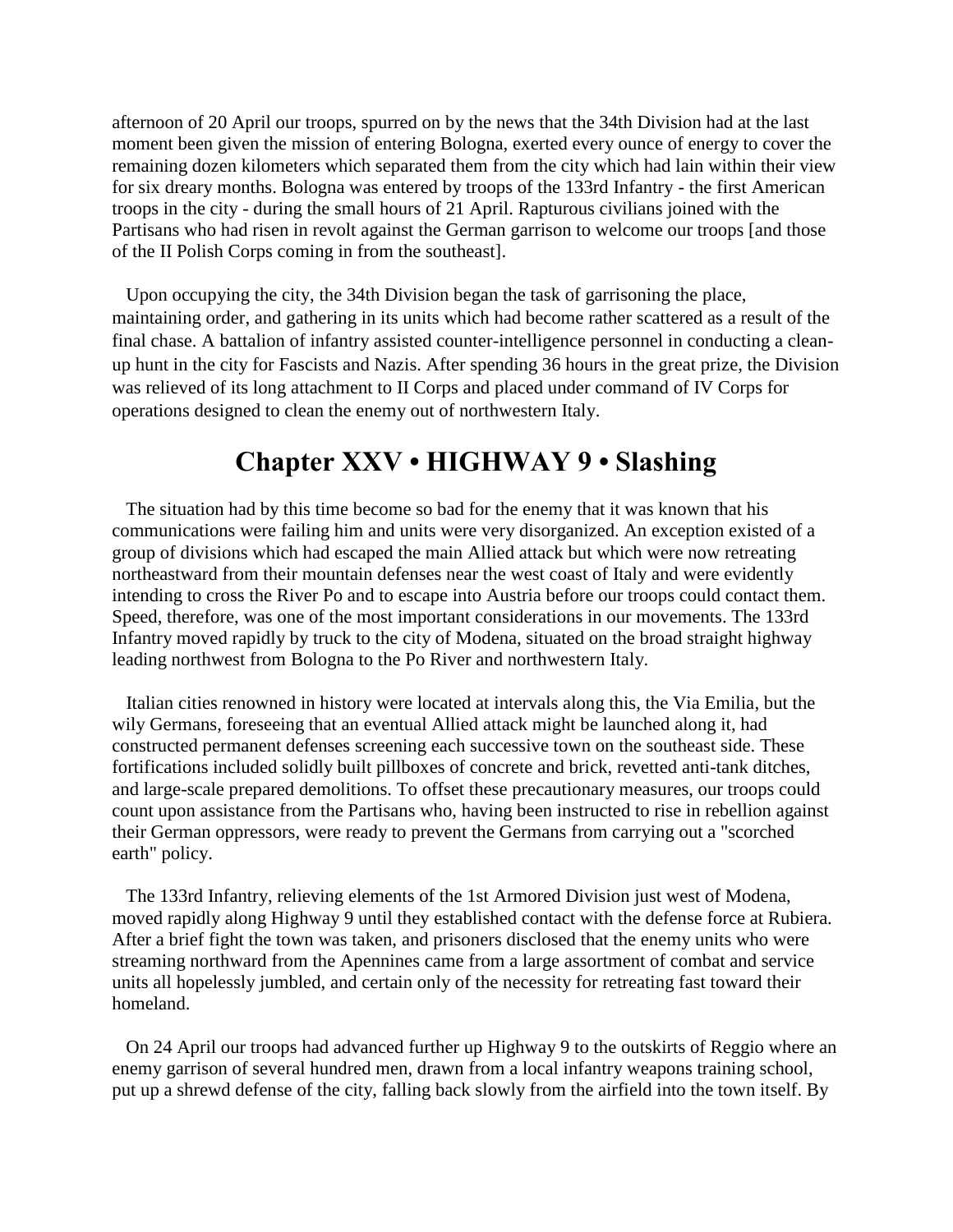the afternoon a few American tanks had arrived on the scene and these, together with a bold encircling movement from the south by the 34th Cavalry Reconnaissance Troop, resulted in an immediate collapse and the town was captured the same evening. To keep the pursuit fresh, the 168th Infantry now took up the chase. Throughout the night they pushed on to Parma, being slightly delayed by demolished bridges which the Germans had had time to destroy as they fell back.

 By this time certain information had enabled us to gain a clearer picture of what we were up against. An enemy force, consisting on the 232nd Infantry Division, the 148th Infantry Division, and the Italia Infantry Division, together with other Republican Fascist troops and a German armored infantry regiment, were falling back to the north in several columns along the roads leading from the Apennines [at right angles] to Highway 9 and the River Po. Parma was on the line of their retreat. After a fight on the outskirts of the city, the 168th Infantry, together with Partisan brigades within the town and from the surrounding countryside, captured Parma during the evening of 25 April. The Germans, although handicapped by poor communications, realized that our rapid advance up Highway 9 was cutting deeply into the flank of their retreat, and indeed threatening to cut them off altogether. The leading German elements forced the pace as the 34th Cavalry Reconnaissance Troop, together with tanks, skirted Parma to the south, while the 133rd Infantry cleaned out by-passed German groups to the north.

 Now the 135th Infantry, arriving in high spirits, passed through the 168th Infantry and, dashing in trucks along Highway 9, found that the Germans had failed to destroy an important bridges. Fidenza fell the same day. They advanced at full speed to the Nure River, which they reached by morning on 26 April. After a brisk fire fight, the enemy withdrew from the river to positions inside the town of Piacenza on the same afternoon. It was now evident that the 34th Division had achieved a great breakthrough and had cut clean across the retreating columns of three enemy divisions, so that one of them, the 232nd Infantry Division, was isolated between Highway 9 and the Po River, while the other two had not yet even crossed the main road. However, the situation of the 34th itself meant that with its own resources it had to face both south and north along a distance of about 90 kilometers and was constantly open to the risk of a concerted attack to surround it by means of a double attack of the enemy divisions which had been split. The Divisional plan was to block to the south with limited motorized patrols and road posts, while the 133rd and 135th Infantry Regiments concentrated on the complete elimination of the 232nd Infantry Division in the shortest possible time.

 Fighting between the River Po and Highway 9 was vicious and sometimes confused. As the enemy was compressed into a small pocket in a loop of the river, he desperately tried to force a way out by charging down a road toward Piacenza with a column of infantry and some selfpropelled guns. This force succeeded in surrounding a battalion of the 135th Infantry but, quite undaunted, the battalion fought on through the night until, by daybreak, all the enemy had either surrendered or been killed. During the same night, further to the east, a battalion of enemy troops advancing along a straight stretch of road became intermingled with two march units from the 133rd Infantry so that elements of our troops found themselves at either end of the German column. As dawn broke of 27 April the Americans, being the first to realize what the situation was, immediately brought 57 millimeter anti-tank guns, machine guns, rifles, grenades, and any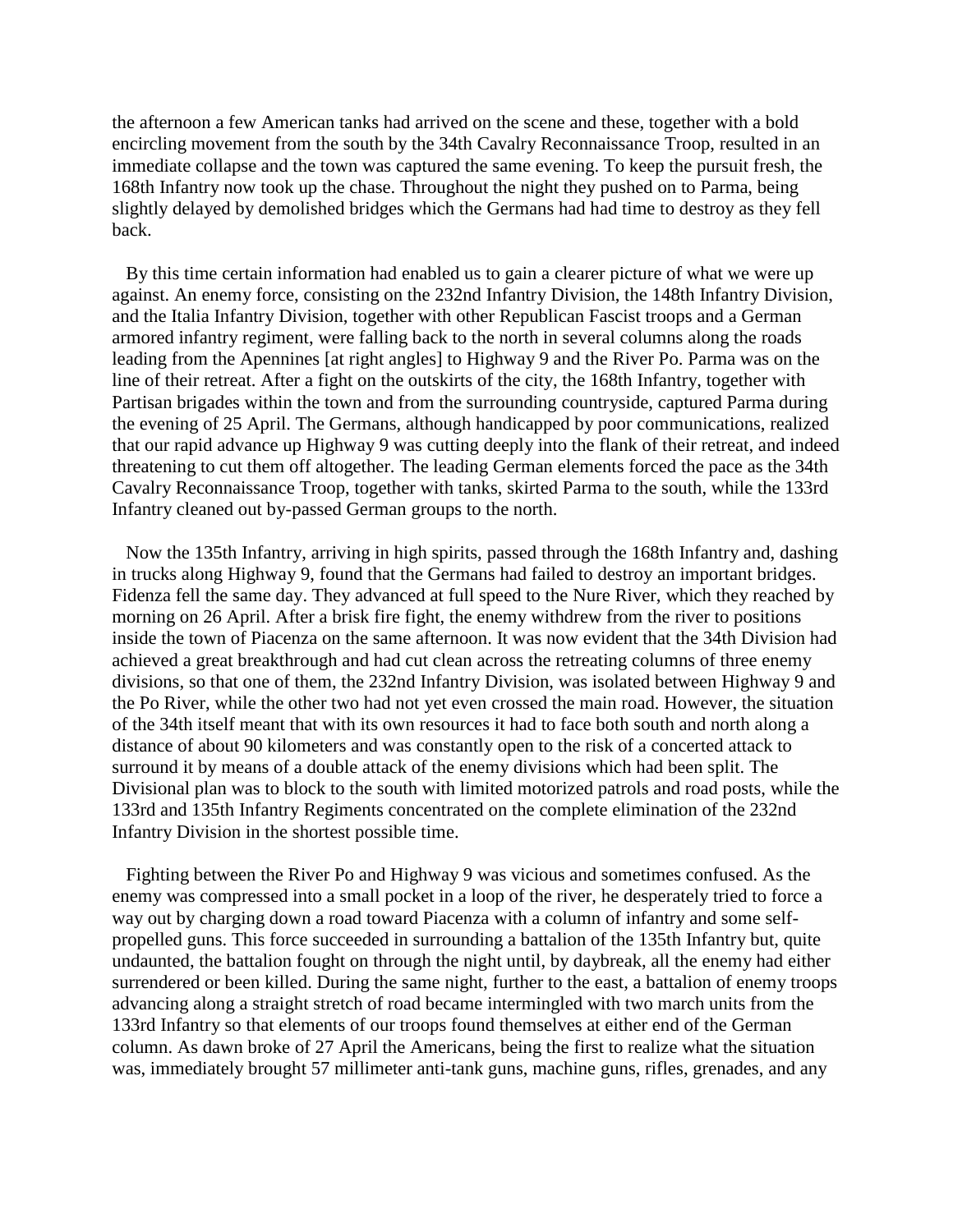other available weapons into action. Firing at maximum rate over open sights, the 57s enfiladed the German columns from one end to the other.

 After about forty minutes of the most bloody fighting the German column was completely wiped out, with heavy casualties to the enemy and much equipment lost. As the day wore on, the single German commander left alive, a colonel commanding a regiment of the 232nd Infantry Division, realized that his position was hopeless and, by the evening of 27 April surrendered his remaining officers and all enlisted personnel to the American troops.

 During this fighting the enemy garrison in Piacenza, which included some Italian SS troops, abandoned its duty of holding open the crossing of the River Po within the city and completely melted away.

 Throughout the two-day period from 26 to 28 April, while the 34th Division was annihilating the enemy to the north of it, the situation was extremely tense to the south of Highway 9. Rain and low clouds on 26 April prevented observation from AOPs [light aircraft] on the progress of the enemy retreat out of the Apennines toward us. All we knew was that it was a numerically strong enemy force getting nearer and nearer. As the weather improved during the afternoon of 27 April long columns of troops, including artillery and half-tracks, were seen only a few miles away from our weak road blocks. Partisans reported that they had harassed the enemy columns constantly, during their journey through the mountain roads but, according to prisoners, they still consisted of between 6,000 and 8,000 Germans and Italians. The first element to contact our troops was the armored infantry regiment which made a half-hearted attempt to force its way past our road block to enter the town of Parma, which, it will be recalled, was at that time a good 35 miles to the *rear* of our most advanced elements. Failing to enter the city and having suffered casualties, the enemy columns turned aside and moved northwestward into some high ground south of the highway, where contact was lost. To meet a possible attack by this enemy force, the only resources which we could spare consisted of the 168th Infantry Regiment, the 34th Cavalry Reconnaissance Troop, a company from the 894th Tank Destroyers, and five light tanks, all spread out for a distance of 45 miles. Yet so vigorous were the parrying blows which were struck at the enemy spearheads as they tried to probe northward, that the Germans and Italians did not have the heart to attempt to cross Highway 9. The initiative remained throughout with the 34th.

 On 29 April the Division was ordered to withdraw from the scene of its triumph in the Highway 9 area and to move in one day 145 miles - down to Modena, thence northward across the Po, and then westward again to a village near Cremona where it was originally intended to commit the Division in a sweeping movement to clear the Germans out of northwest Italy. It was left to the Brazilian Expeditionary Force to accept the surrender of the shaken German-Italian forces south of Highway 9 the day after the 34th left the sector.

 No sooner had the leading Regiment deployed in the Cremona area, where it succeeded in rounding up several hundred Germans, including the Commanding General of the famous 90th Light Division, when the Division's orders were changed, and a further move of 80 miles was executed to close the Division into an area between Brescia and Bergamo. Thus by dint of skillful planning and use of all available transportation (and also by the old-fashioned method of traveling light), the Division had moved a total of over 330 miles in nine days [roughly the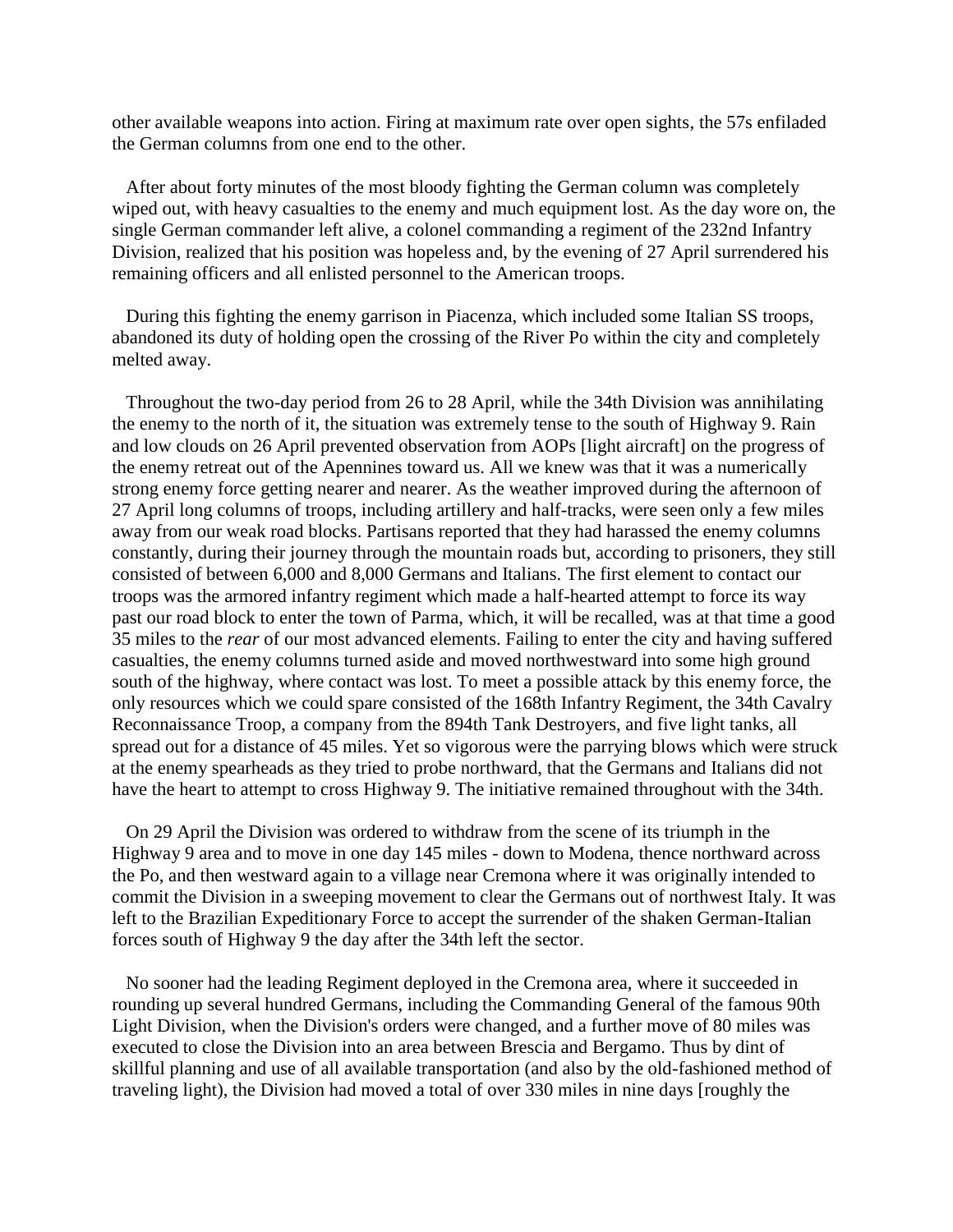straight-line distance from Anzio to Bologna over the preceding thirteen months], enabling the High Command to count upon the readiness of the Division for combat far in advance of what the enemy believed feasible. In the new zone, several thousand prisoners, many of them captured by Partisans, were rounded up. It was here that the first unmistakable signs of the impending German collapse were seen, as complete convoys of German vehicles loaded with Germans and driven by Germans careened down the highway towards the prisoner of war cages, guarded by only a handful of American soldiers.

 In praising the fighting troops - above all the tired, footsore infantrymen - for their work in this, the last, maddest chase of Germans in the Italian campaign, let us not forget the achievements of the service troops. Aptly named, they, in the closing stages, made it possible to exploit to the full the terrible collapse of the German armies.

 Consider the 34th Signal Company, which hauled, and then laid, wire day and night for hundreds of miles, tying-in the various units to a central directing point; the radiomen who welded into a flexible whole, what would otherwise have been a disjointed and aimless group of small forces. Remember the Division Military Police whose job, already complicated by the unprecedented distances and complications of a road net several hundred miles long, was made doubly difficult by the hordes of German PWs who flocked to the cages, at the end even in their own transport

 Think of the Quartermaster, the Medics, The Ordnance, the truck drivers of all units, who for days on end had no rest, and little food; who kept their vehicles going although grossly and deliberately overloaded; who were the physical agents making possible the achievement of the mission beginning, "The Division will move ...".

 Perhaps also the staffs at all echelons may not go unnoticed, for the achievements of the 34th Division did not happen by mere accident.

### **Chapter XXVI • BRESCIA - IVREA • Triumphing**

 But now the climax pressed imminently upon us. All the enemy forces in Italy had been destroyed or scattered - except one. The elimination of this final group was to be the last battle task of the 34th in World War II. It will be recalled that before the Gothic Line offensive began, the Allied successes in Southern France had obliged the German command in Italy to dispatch a force to the Franco-Italian Alps, there to keep watch against a possible Allied eruption into the plains of northwest Italy. Throughout the long winter the Germans maintained their vigil, built elaborate defenses facing toward France, and strove to keep their lines of communication free from interference by the Partisans. The composition of the enemy force had changed from time to time, but by the spring [of 1945] had solidified into a compact group under command of the LXXV Corps which, besides various auxiliary units, included two full divisions. One was the 5th Mountain Division, a crack unit of hand-picked soldiers admirably suited for Alpine campaigning, who met us first near Mount Pantano and north of Cassino. The other, by the fortune of war, was our enemy counterpart, the 34th German Infantry Division, which had come to Italy in the summer of 1944 to rest and piece itself together after defeat at the hands of the Russians. It was an old division, by German standards, one of those formed during the first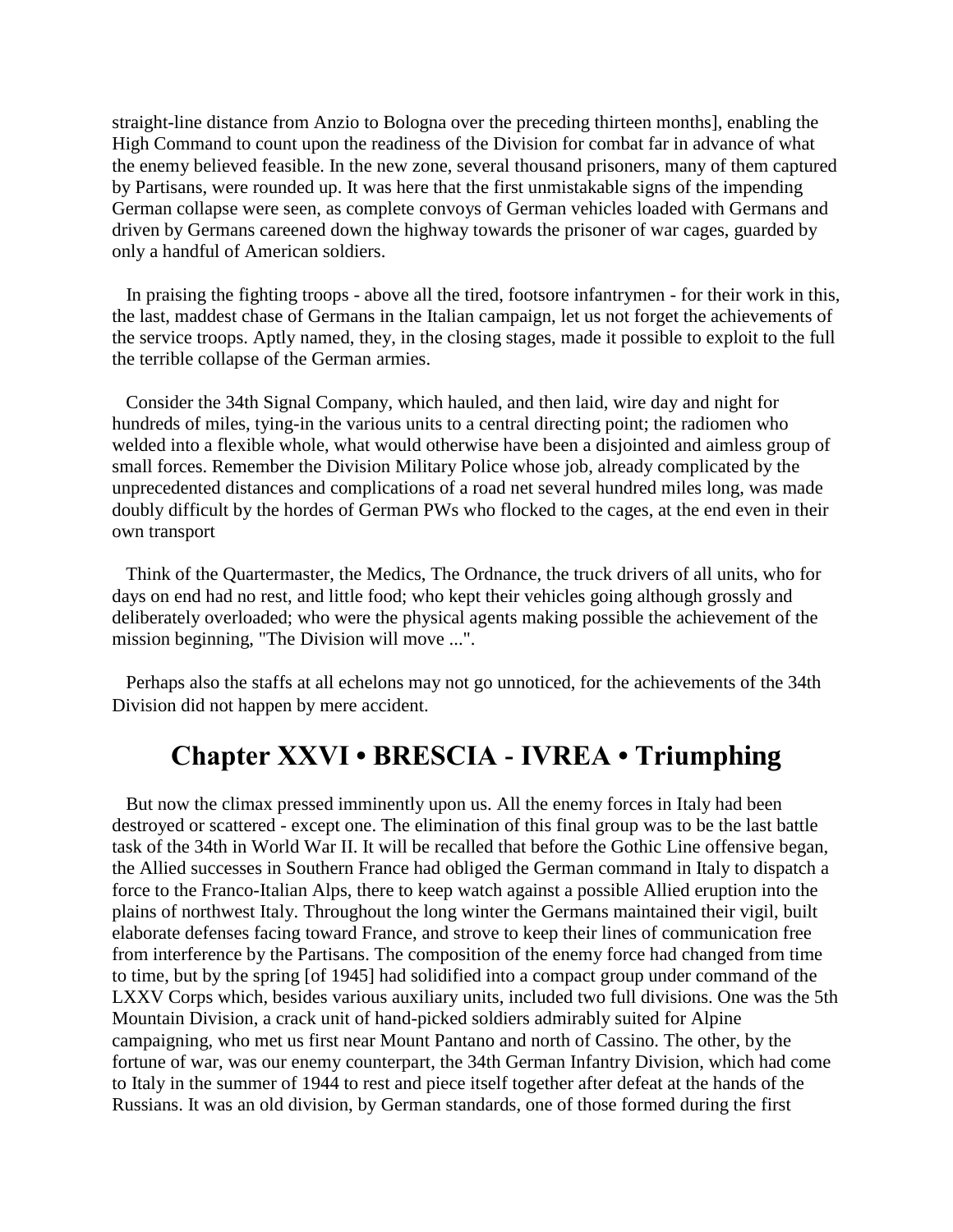expansion of the Nazi Army by Hitler in 1935. It had fought in France, and on several fronts in Russia, gaining a fine reputation. Now, as Germany's homeland was at the point of being overrun, her armies defeated, and her leaders disgraced, the 34th awaited what the 34th would do.

 The LXXV Corps, it must be remembered, was not a beaten force. Its troops, though doubtless gloomy at the state of the war, had confidence in themselves and pride in their past performance. Its supplies were adequate, though transportation was lacking. All told, the Corps Commander, General Schlemmer, had a well-organized force of about 40,000 with which to operate during Germany's last days. When the front south of Bologna collapsed and the Po was spanned, General Schlemmer began gradually to withdraw from his Alpine fastnesses [eastward] and northward toward Turin, possibly hoping eventually to reach the Austrian border and to form part of the last-ditch defense in the "National Redoubt" of the German Alps. Throughout his retirement he defended himself skillfully against the French forces pursuing him from the west and, in return for his promise not to destroy Turin and other Italian towns, he gained immunity from Partisan attacks as he moved out across the valley floor toward the north. But the German progress, limited to the plodding of the draft horses, was slow, and the enemy columns could not shake off the vigilant rings of Partisans who surrounded them and shepherded them on their way. By 30 April, the spearheads of the U.S. 1st Armored Division had reached the Swiss frontier and the escape of the LXXV Corps was cut off.

 It remained but to find the Germans and either force them to battle or to surrender. The 34th, and its old comrades [all the way back to Northern Ireland] of the 1st Armored, were given the job. Moving westward from Bergamo as fast as possible, the 34th crossed the Ticino River without resistance and pressed on to the area of Ivrea, a little village close to the Alpine foothills and about thirty miles northwest of Turin. There on 2 May we waited.

 It will be recalled that the Italian Marshal Graziani, commanding the Ligurian Army, had by this time already capitulated. The extent of the Marshal's authority over German troops was uncertain, but obviously the enemy everywhere was cracking. Secret envoys to General Schlemmer during the preceding few days had learned that, although he agreed that his position was hopeless, and that surrender in the circumstances was neither unreasonable nor dishonorable, he - General Schlemmer - had given his personal oath to Hitler not to give in. The enemy commander considered himself bound by that undertaking so long as his FŸhrer remained alive. Nothing could shake this almost oriental concern with "face", but early on 2 May came the report from Berlin that Hitler had perished in the ruins of his capital. A few hours later, General Schlemmer sent his Chief of Staff through our lines to the CP [Command Post] of the 135th Infantry Regiment to announce his willingness to sign an unconditional surrender. Thus it fell on the 34th to accept this overture, one in a long series of similar acts up and down the battered continent.

 Forty thousand Germans, including our opposite number, were thus, in the nick of time, spared the brief bloody clash which could only have ended in their destruction; for, with full air support and cooperation with the 1st Armored Division already arranged, our attack was imminent.